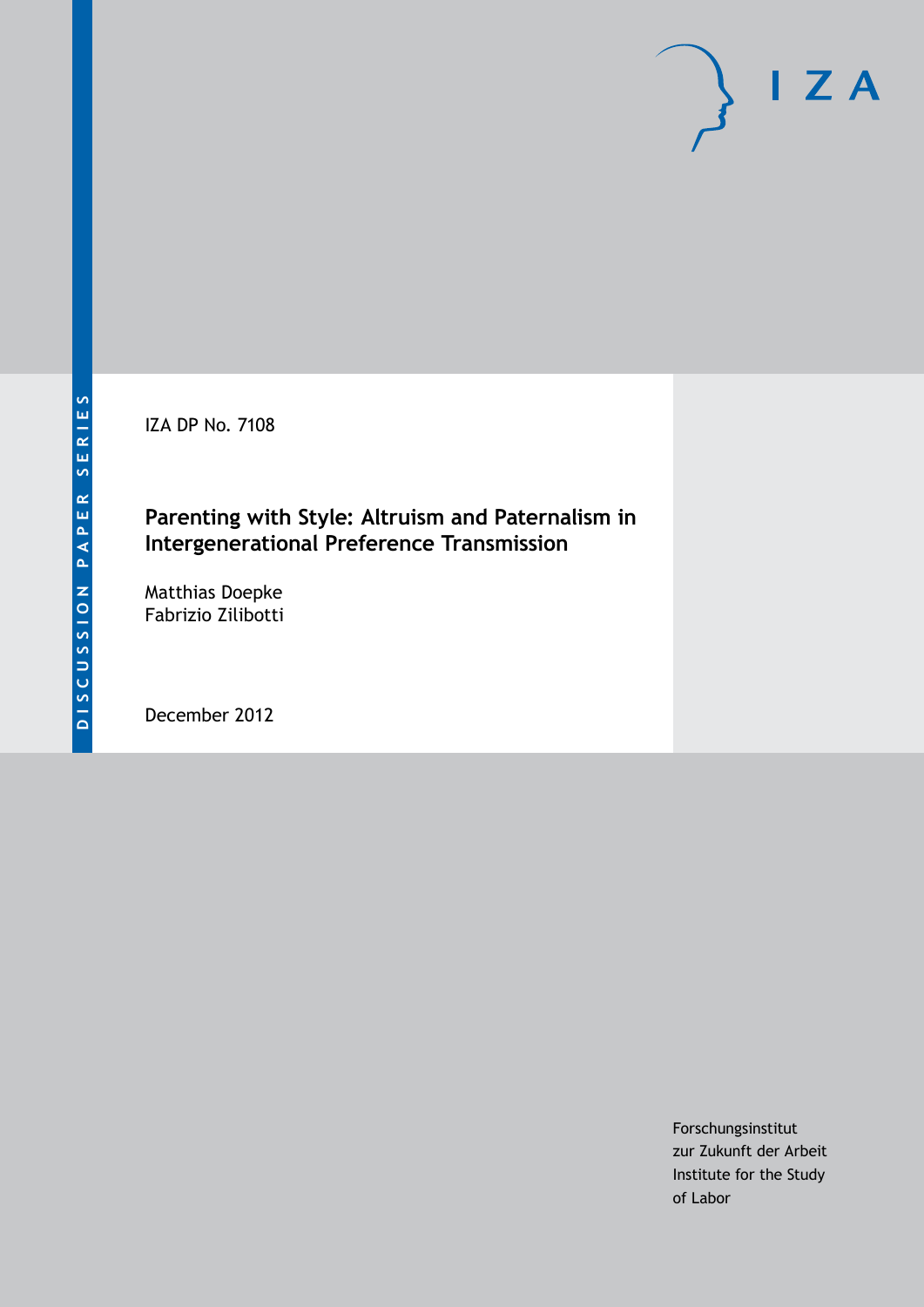# **Parenting with Style: Altruism and Paternalism in Intergenerational Preference Transmission**

## **Matthias Doepke**

*Northwestern University and IZA*

## **Fabrizio Zilibotti**

*University of Zurich*

Discussion Paper No. 7108 December 2012

IZA

P.O. Box 7240 53072 Bonn **Germany** 

Phone: +49-228-3894-0 Fax: +49-228-3894-180 E-mail: [iza@iza.org](mailto:iza@iza.org)

Any opinions expressed here are those of the author(s) and not those of IZA. Research published in this series may include views on policy, but the institute itself takes no institutional policy positions. The IZA research network is committed to the IZA Guiding Principles of Research Integrity.

The Institute for the Study of Labor (IZA) in Bonn is a local and virtual international research center and a place of communication between science, politics and business. IZA is an independent nonprofit organization supported by Deutsche Post Foundation. The center is associated with the University of Bonn and offers a stimulating research environment through its international network, workshops and conferences, data service, project support, research visits and doctoral program. IZA engages in (i) original and internationally competitive research in all fields of labor economics, (ii) development of policy concepts, and (iii) dissemination of research results and concepts to the interested public.

<span id="page-1-0"></span>IZA Discussion Papers often represent preliminary work and are circulated to encourage discussion. Citation of such a paper should account for its provisional character. A revised version may be available directly from the author.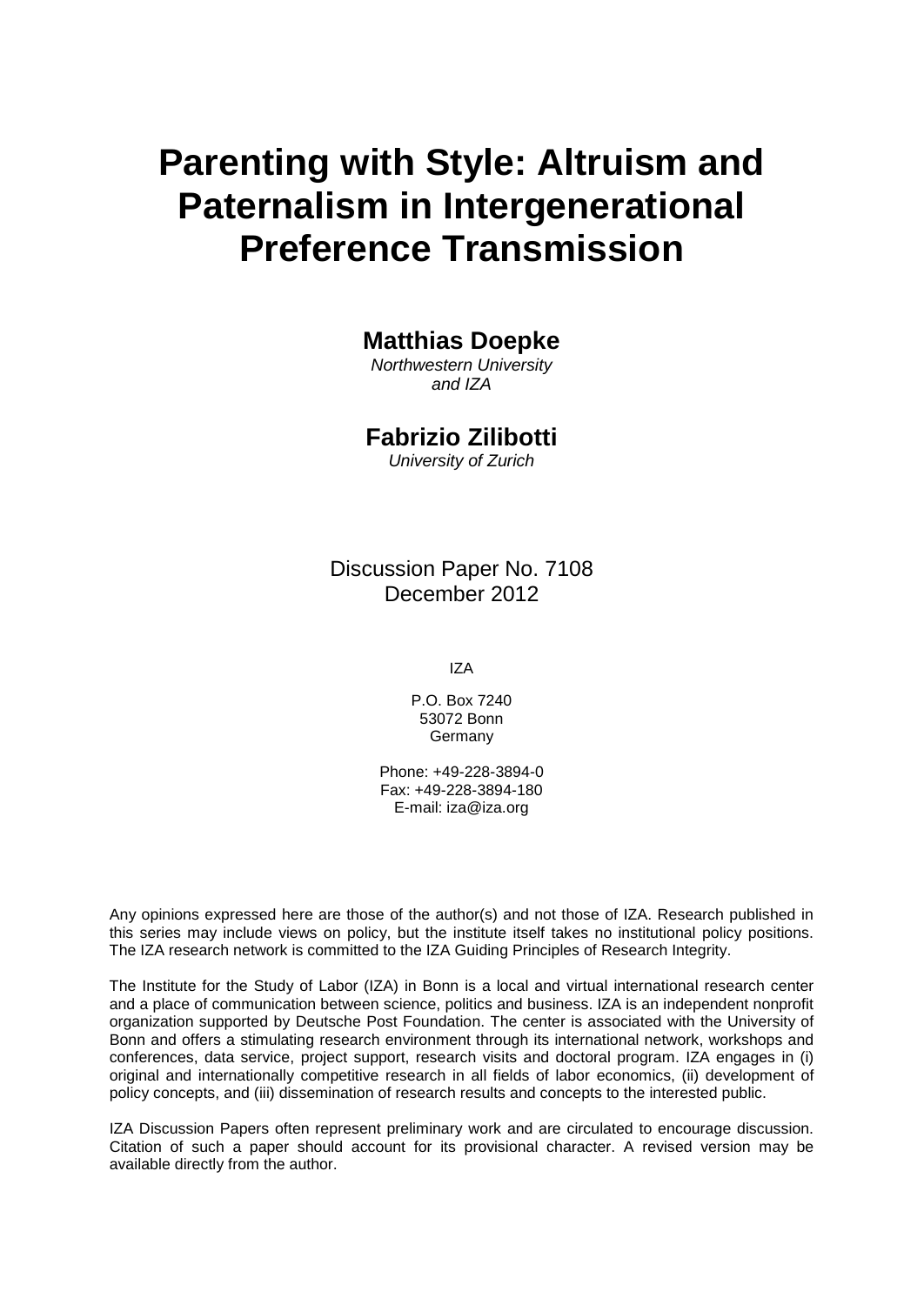IZA Discussion Paper No. 7108 December 2012

## **ABSTRACT**

## **Parenting with Style: Altruism and Paternalism in Intergenerational Preference Transmission[\\*](#page-1-0)**

We construct a theory of intergenerational preference transmission that rationalizes the choice between alternative parenting styles (related to Baumrind 1967). Parents maximize an objective function that combines Beckerian and paternalistic altruism towards children. They can affect their children's choices via two channels: either by influencing their preferences or by imposing direct restrictions on their choice sets. Different parenting styles (authoritarian, authoritative, and permissive) emerge as equilibrium outcomes, and are affected both by parental preferences and by the socioeconomic environment. We consider two applications: patience and risk aversion. We argue that parenting styles may be important for explaining why different groups or societies develop different attitudes towards human capital formation, entrepreneurship, and innovation.

JEL Classification: D10, J10, O10, O40

Keywords: intergenerational preference transmission, altruism, paternalism, entrepreneurship, innovation

Corresponding author:

Matthias Doepke Department of Economics Northwestern University 2001 Sheridan Road Evanston, IL 60208 USA E-mail: [doepke@northwestern.edu](mailto:doepke@northwestern.edu)

We thank Giorgio Topa and seminar participants at the Universities of Cologne, Oslo, Zurich, the SED Annual Meeting 2012, and the NBER conference "Economics of Culture and Institutions" for many helpful comments. Financial support by the National Science Foundation (grant SES-0820409) is gratefully acknowledged.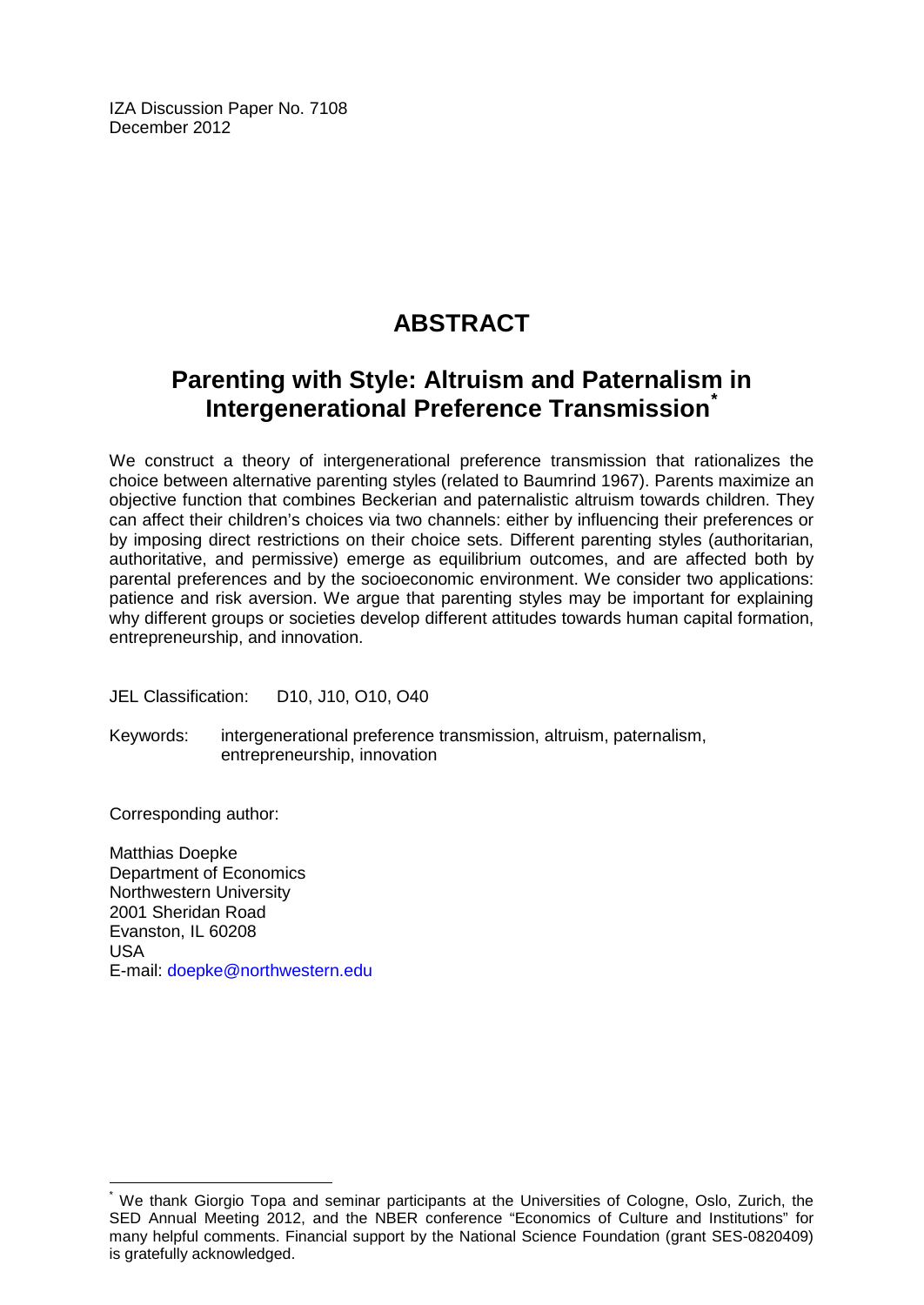## **1 Introduction**

The debate about child-rearing practices has a long history. For instance, the Bible recommends strict parenting, including generous dispensing of corporal punishment.<sup>1</sup> Hard discipline and rigor are also advocated by John Locke in Some Thoughts Concerning Education, although he argues that children should be treated progressively as reasoning beings as they grow older.<sup>2</sup> Well-being during childhood is hardly a concern to the British philosopher, who views childrearing as a purely instrumental process aimed to take children out of the stage of immaturity as quickly as possible, and to forge a strong adult personality. Two centuries later, Montessori (1912) takes a very different stand: in her view, children have a spontaneous drive towards learning and developing from a tender age. The educators' task is to nurture this innate drive by letting children act freely within a responsive and well-structured environment. In recent decades, the debate has raged with an unrelenting intensity, often swinging between opposite extremes. If radical anti-authoritarian parenting and schooling practices became fashionable in the 1960s and the 1970s, the "Tiger Mom" (Amy Chua) has recently become the icon of a pushy rule-oriented parenting style which is supposedly at the root of the success of many Asian children.

Developmental psychologists have categorized parenting styles and studied their effects on child development, following the seminal contributions of Baumrind (1967 , 1971 and 1978). She proposed a threefold classification: authoritarian, permissive and authoritative. A number of studies have since then tried to identify causal effects of child-rearing practices on children's preferences, personalities and outcomes (see, e.g., Aunola, Stattin, and Nurmi 2000, Chan and Koo 2011, Darling and Steinberg 1993, Dornbush et al. 1987, Spera 2005, Steinberg et al. 1991).

<sup>&</sup>lt;sup>1</sup>"He who spares the rod hates his son, but he who loves him is careful to discipline him  $\ldots$ " (Proverbs 13:24); or "Folly is bound up in the heart of a child, but the rod of discipline will drive it far from him." (Proverbs 22:15)

 $2\text{``If you would have him stand in a}$  awe of you, imprint it in his infancy; ... For liberty and indulgence can do no good to children; their want of judgment makes them stand in need of restraint and discipline; and on the contrary, imperiousness and severity is but an ill way of treating men, who have reason of their own to guide them . . . " (Locke 1800, p. 40).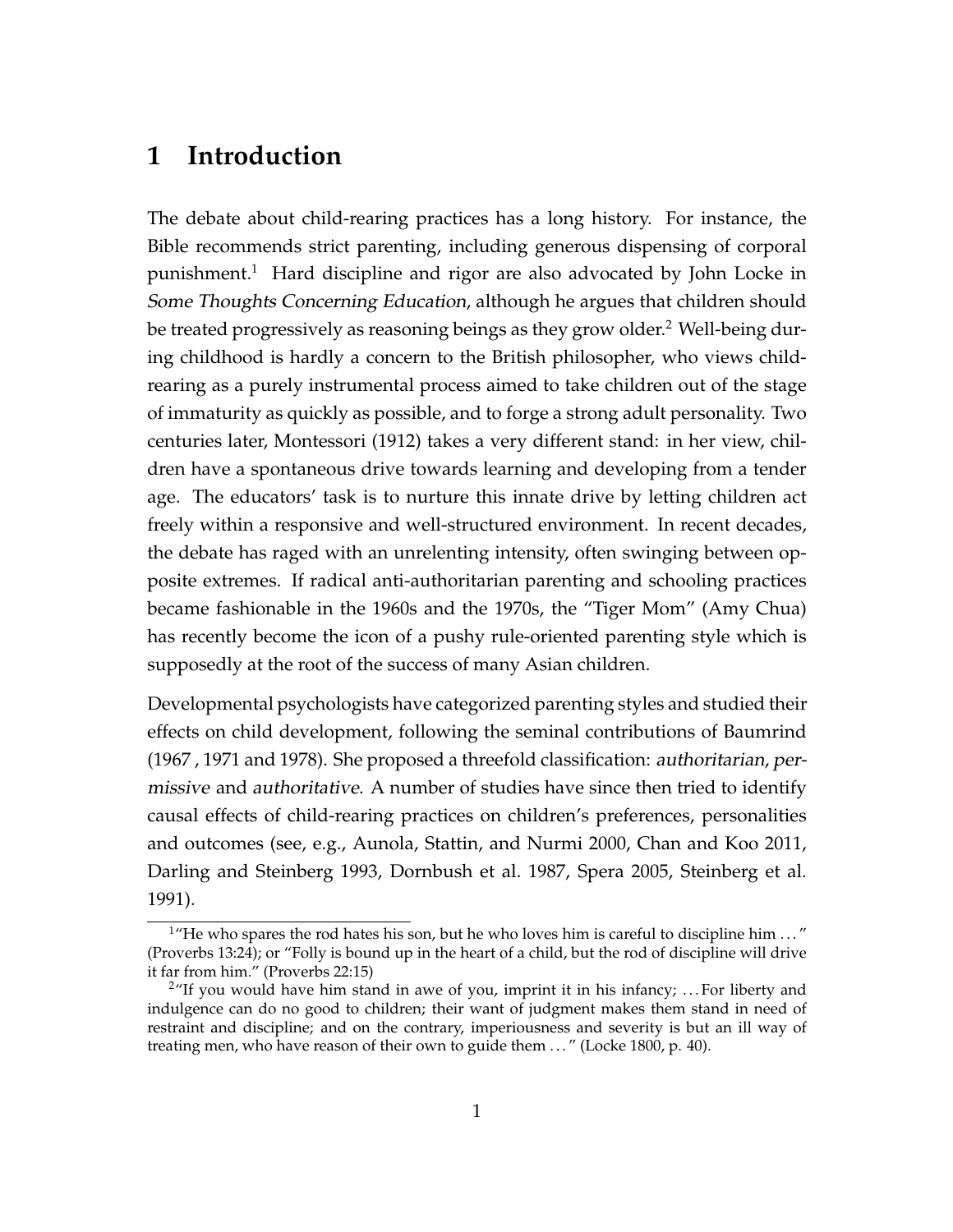Until recently, parenting style has remained outside the domain of mainstream economics. However, a growing body of literature has recently shown that preference heterogeneity is a driver of important social and economic phenomena such as human capital accumulation, social capital, entrepreneurship, and innovation. Moreover, there is evidence that preference traits that matter for economic outcomes can be molded by parents and educators (see, e.g., by Heckman, Stixrud, and Urzua 2006 and Algan, Cahuc, and Shleifer 2011). In spite of this, economic theories of parenting styles remain scant.

In this paper, we propose an economic theory of preference formation that casts light on the determinants and effects of parenting style. We view the choice of parenting style as the result of the interaction between parental preferences and the characteristics of the socio-economic environment. The parents' motives are modeled as a combination of pure Beckerian altruism (i.e., the maximization of children's well-being) and of a paternalistic element. Paternalism captures the extent to which parents disagree with their children's natural preferences and inclinations, and try to interfere with their choices—a common experience in parenthood. The extent of paternalism is modeled as a deep (exogenous) preference parameter, heterogeneously distributed across parents. However, parents may also differ from one another in other dimensions of preferences (e.g., risk aversion) that are endogenous outcomes of their own upbringing, and that can affect their choice of parenting style.

We formalize our ideas through a dynamic model with overlapping generations, where parents take both economic and child-rearing decisions affecting their children's current and future welfare. Parents can affect their children's choices in two ways: either by molding their preferences or by imposing direct constraints on their choices. Echoing Baumrind's classification, we define as permissive a parenting style that allow children to make free choices according to their natural inclinations. We define as authoritative a parenting style emphasizing parents' intervention on children's preferences so as to induce choices that parents regard as desirable and conducive to future success in life. In our model, the cost of such a style is that it may yield a less happy childhood. Finally, we define as authoritarian a style such that parents accept as a fact of life that adults and children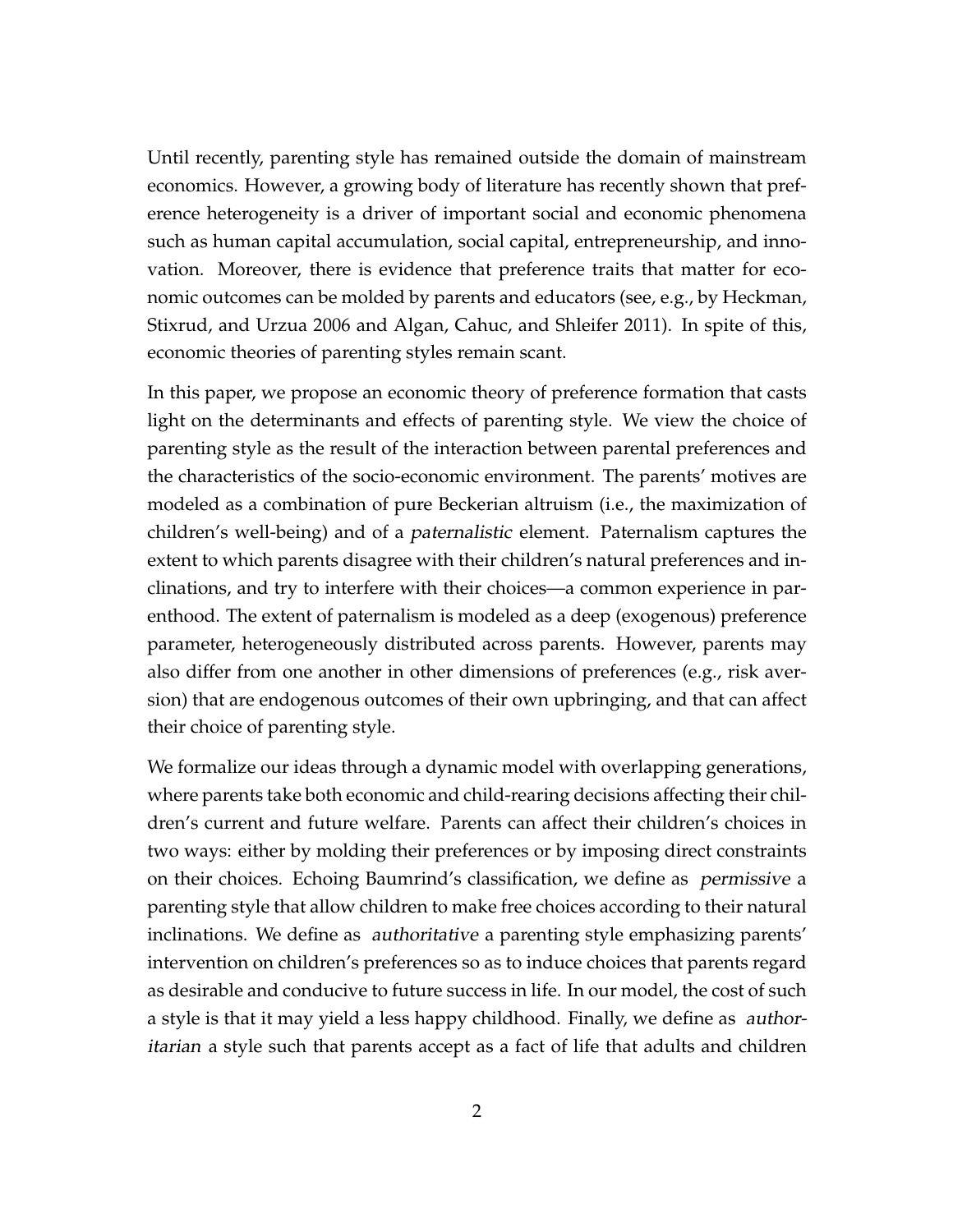have different preferences, but disallow choices they do not approve of.

We provide a dynastic formulation of the problem. We show that paternalism introduces a time inconsistency in the dynasty's decision problem stemming from the repeated disagreement between old and young decision makers who are simultaneously alive. The analysis, carried out via recursive methods, yields a simple intuitive condition that pins down the optimal policy rules as functions of the extent of paternalism and of the endogenous state vector (preferences, physical or human wealth, etc.).

We apply the general model to the analysis of the parental transmission of patience and risk aversion, two preference traits that have been shown to be especially important for the determination of individual and aggregate outcomes. $^3$  In the case of patience, the focal point is the innate tendency of parents to care more about their children's future (adult) felicity than do the children themselves, as witnessed, for instance, by the relentless struggle of many parents to push their reluctant children to study diligently to ensure success in later life. Likewise, risk tolerance has been argued to be an essential driver of entrepreneurship in modern societies. The tendency of young children and adolescents to accept risks that parents do not approve of is also well documented. However, instilling into children an excessive fear of risk can inhibit their willingness to seize valuable opportunities arising later in life.

Together with illustrating properties of the general model, the two applications yield a number of independent economic insights. For instance, the choice of parenting style interacts with the wealth accumulation of the dynasties. The relationship between transfers from parents to children and paternalism turns out to be U-shaped: intermediate levels of paternalism are associated with the lowest transfers. The reason is that, in either of the polar cases, parents and children end up agreeing (for opposite reasons) on the choices made by the young. This encourages parents to transfer resources to their children.

In the case of risk aversion, the choice of parenting styles hinges on the inter-

 $3$ For instance, in our previous work (Doepke and Zilibotti 2008) we argue that investment in patience has been key for the development of a spirit of capitalism at the time of the British Industrial Revolution.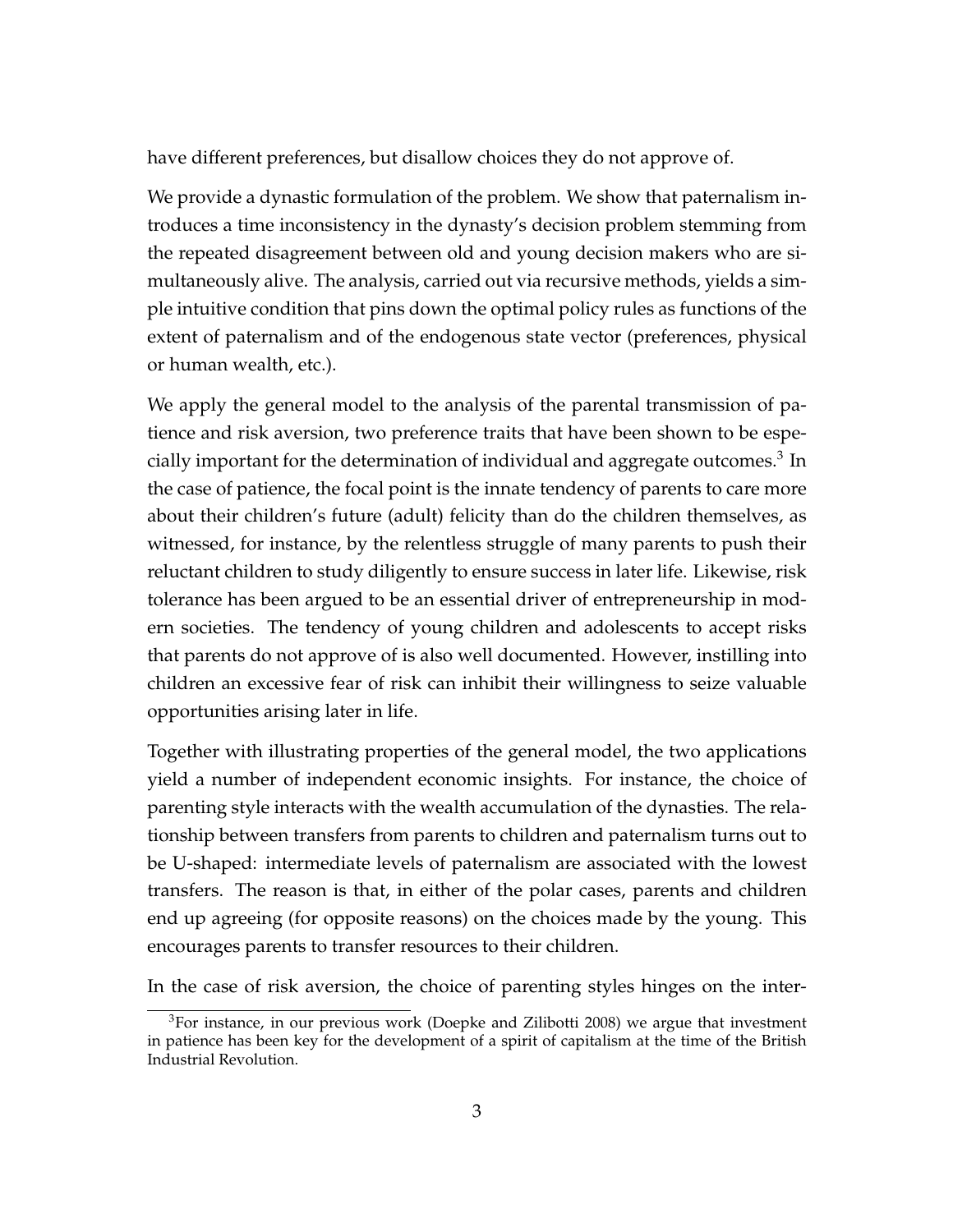action between paternalism and the riskiness of the surrounding environment. On the one hand, parents would like their children to stay away from juvenile risks (such as gangs or street drugs). On the other hand, they would like them to be capable, later in life, to seize entrepreneurial opportunities. However, since preference traits are formed in childhood and persist throughout adult age, parents face a trade-off. The crux is the exposure to juvenile risk. If juvenile risk is pervasive (as, for instance, in the ghettoes of American cities), parents may opt to instill into their children a strong risk aversion, so that they avoid trouble. In safer environments (e.g., wealthy suburbs), parents would instead encourage risk tolerance and an entrepreneurial attitude. An important distinction is that between exogenous and endogenous risk. If juvenile risk is unavoidable (e.g., because the family leaves in a country plagued by war and terrorism), then risk tolerance is valuable, since it helps the child to cope with an uncertain life without suffering too much. On the other hand, if juvenile risk-taking is largely under the control of the child (e.g., he can choose whether or not to get involved with street gangs), then altruistic parents would emphasize the value of playing it safe. Private and public institutions affecting the return and risk of entrepreneurial activities have also an effect on the distribution of parenting styles in equilibrium.

Our paper relates to different streams of literature. There exists a limited economic literature on parenting styles, influenced by the seminal contributions of Becker and Tomes (1979) and Mulligan (1997). Weinberg (2001) focuses on parents' influence on their children's behavior through pecuniary incentives. He argues that, due to the scarcity of means, low-income parents have limited access to such incentives, and therefore resort to authoritarian methods such as corporal punishment. Such authoritarian methods, in turn, are at the root of the lower success of their children, and perpetuate the initial inequality. Our theory focuses on a broader set of parenting styles, and ignore, for simplicity, pecuniary costs of parenting. Lizzeri and Siniscalchi (2008) assume that altruistic parents are better informed than their children about the consequences of certain actions. They can then intervene to protect them from the consequences of ill-informed choices. However, this comes at the cost of reducing their ability to learn from experience. Their paper focuses on a different dimension (information accumulation) of parenting practices and is therefore also complementary to ours. Bhatt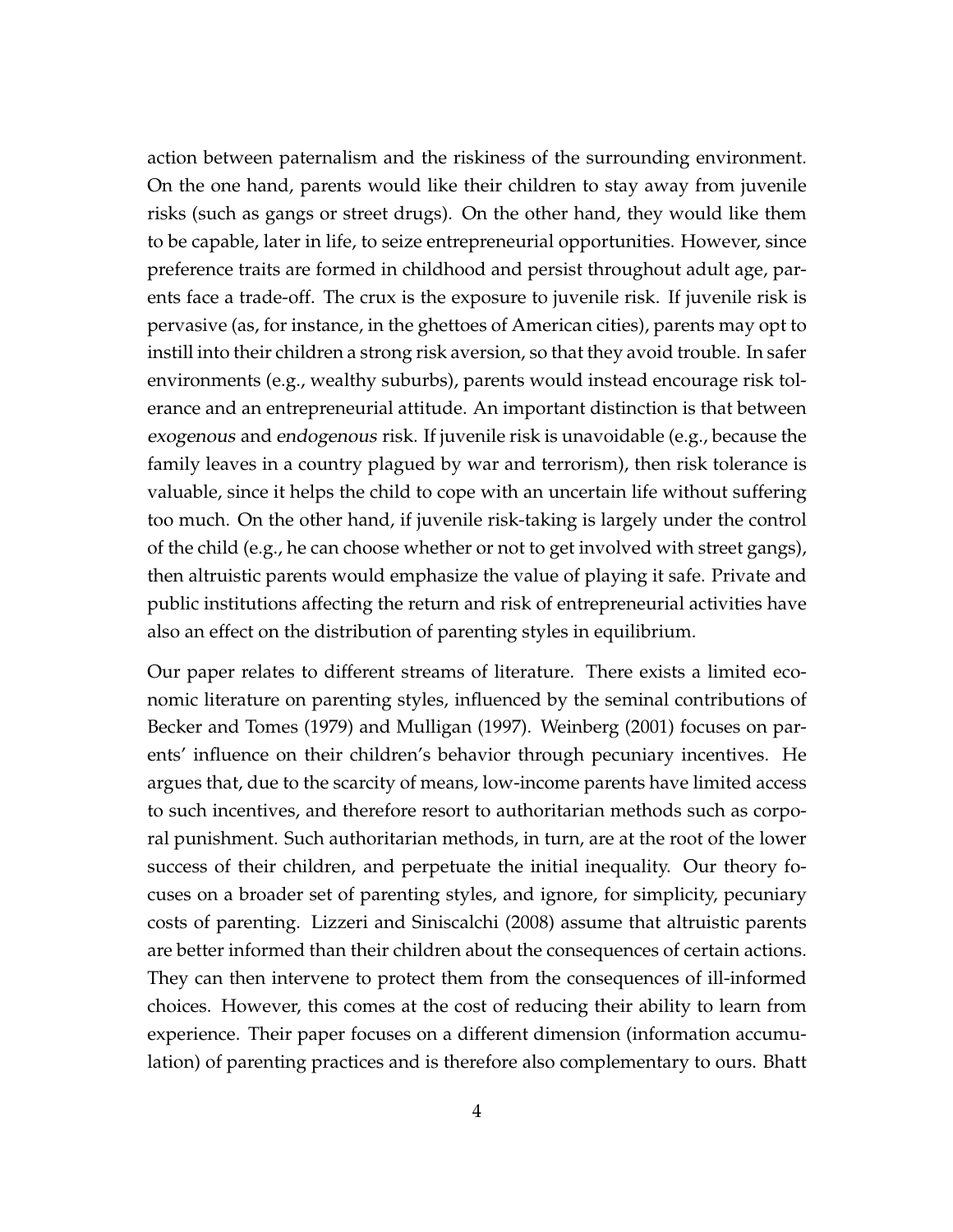and Ogaki (2012) construct a model of tough love in which parents evaluate the child's lifetime utility with a constant high discount factor, whereas the child's patience is assumed to be inversely related to their consumption. In this environment, parental transfers are distorted strategically to affect the child's discount factor. Different from our paper, these authors postulate a relationship between preferences and consumption, and derive implications on parents' behavior. In a recent empirical study, Cosconati (2009) estimates a two-period model of parenting style in which children differ in their predisposition to human capital accumulation, and argues that this affects the optimal choice of parenting style.

Our paper is also related more generally to the vast literature on cultural transmission and norms including, among others, Bisin and Verdier (2001) , Hauk and Saez-Marti (2002) and Tabellini (2008 and 2010). A common assumption in this literature is imperfect empathy. Imperfectly empathic parents desire, by assumption, that their children adopt their own cultural traits (e.g., religion, culture). The intensity of their effort to shape their children's views determines the probability of successful transmission. When transmission fails, children copy the trait of a random member of the population. Different from their approach, our model is framed in a dynamic dynastic model, where parents are both altruistic, namely, they care about the discounted utility of their children, and paternalistic, namely, they potentially disapprove of some of the choices made by their young children. In our model, even fully paternalistic parents have no exogenous drive to reproduce their own traits. Rather, preferences may be persistent across cohorts within dynasties as an equilibrium outcome. A more thorough review of the similarities and differences between the two approaches can be found in Saez-Marti and Zilibotti (2008).

In our model, authoritative parenting distorts the child's preferences away of those that would maximize their welfare in a utilitarian sense. Such intervention can therefore be interpreted as instilling a form of "guilt" that induces the child to behave "responsibly", and in particular to choices that adults view as inappropriate. For instance, the responsible child is induced to study diligently for an exam instead of playing joyfully with friends. This feature makes our theory closely related to the recent paper by Fernández-Villaverde, Greenwood,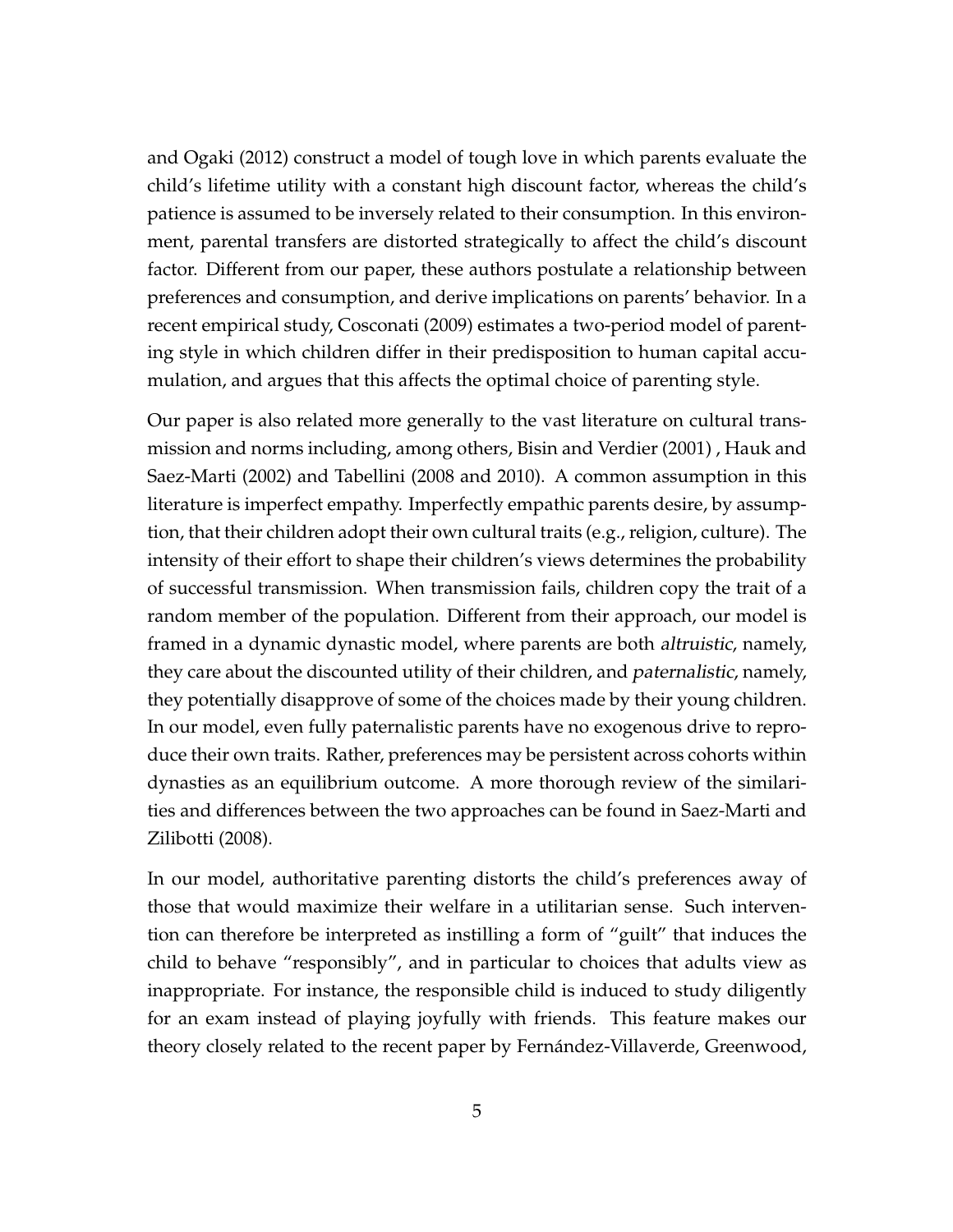and Guner (2011), where altruistic parents choose how strongly to stigmatize sex, trading off the marginal gains from instilling the taboo against its costs. The focus of their paper is how an episode of technical change, i.e., the introduction of modern contraception, has changed over time the benefits, and thus the incidence, of the taboo. However, they do not discuss alternative parenting styles.

Our paper is also related to the recent literature on time-inconsistent decision making (Laibson 1997) and temptation. In particular, Gul and Pesendorfer (2003 propose an axiomatic decision theory of a rational agent who is subject to a temptation problem. Namely, the choice set includes elements that would appeal to him, but whose choice he anticipates he would regret. The agent chooses optimally whether to succumb to temptation or resist, knowing that even resisting induces a utility loss (e.g., not ordering an appetizing dessert from the menu of a restaurant). In their environment, the decision maker may wish to restrict the choice set ex-ante. In our model, similarly, an adult may find it optimal to restrict the choice set of the next member of the dynasty. Moreover, the alternative option to mold the child's preferences in order to prevent him from succumbing to what the parent regards as unhealthy choices is related to the cost of resisting to temptation in Gul and Pesendorfer. The reason is that manipulating the child's preferences entails a utility loss both to the child and to the adult himself, since the latter is altruistic.

Our application to patience is related to the recent empirical literature emphasizing the importance of patience for savings and human capital investment (see, e.g., Heckman, Stixrud, and Urzua 2006, Mischel, Shoda, and Rodriguez 1992, Reyes-Garcia et al. 2007). Similarly, the application to endogenous risk aversion relates to the literature on the determinants of entrepreneurship, namely preferences, and in particular risk tolerance. The selection of risk-tolerant individuals into entrepreneurship as emphasized in the classical work of Knight (1921), and formalized by Kihlstrom and Laffont (1979) (see also, more recently, Vereshchagina and Hopenhayn 2009). The empirical literature has emphasized the existence of substantial variation in risk tolerance across different groups of people (see e.g., Guiso and Paiella 2008, Bonin et al. 2009), and a large correlation between parents' and children's attitude to risk (Dohmen et al. 2011 ).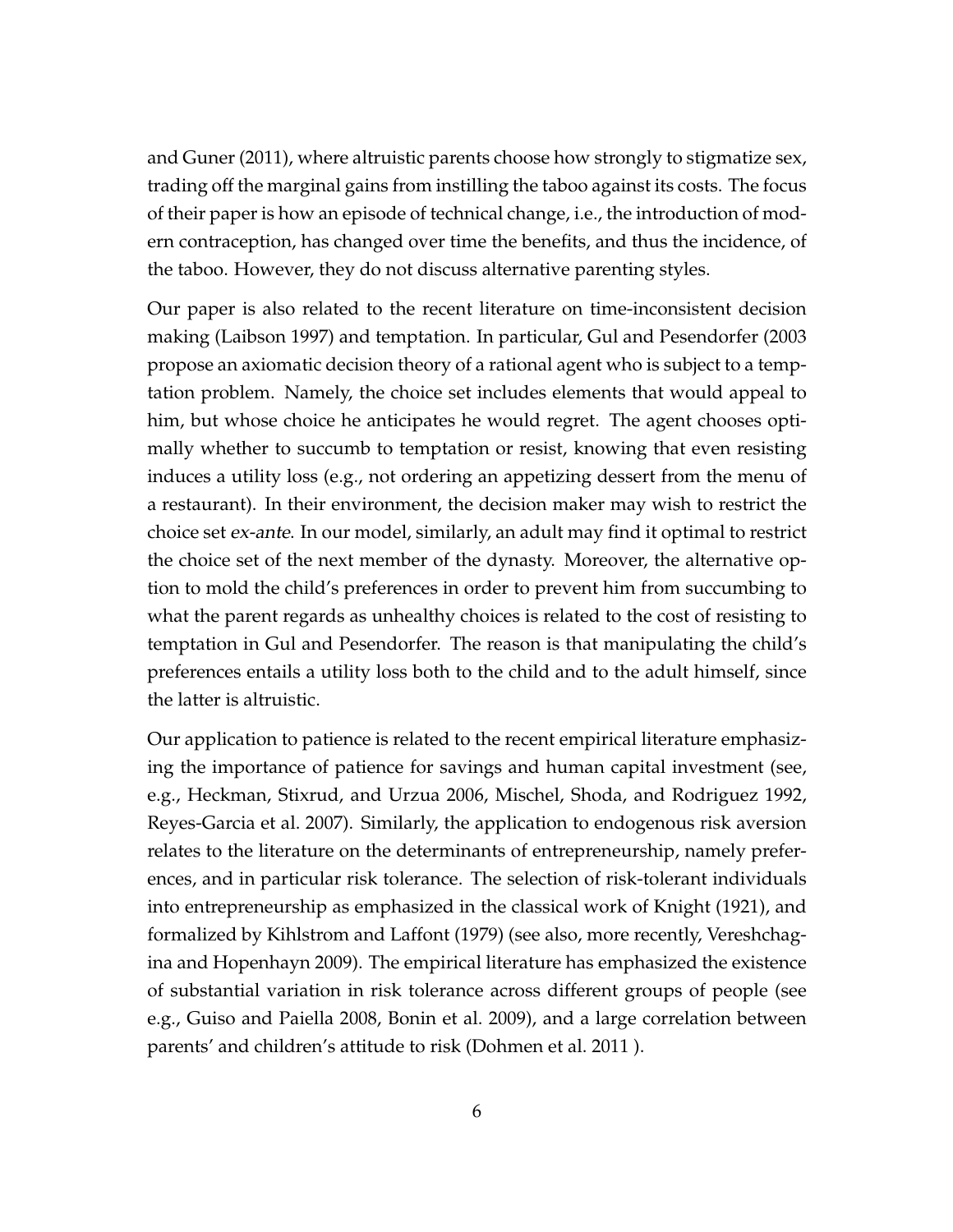In the following section, we develop our general framework of altruism and paternalism in a dynastic model. In Section 3, we apply the model to the transmission of time preferences across generations, whereas Section 4 analyzes the determination of risk preferences. Section 5 concludes. All proofs are contained in the mathematical appendix.

## **2 A Dynastic Model of Paternalism**

#### **2.1 The Decision Problems of Parents and Children**

The model economy is populated by overlapping generations of two-period lived agents. Each old agent (parent) has one offspring (child), and parents are altruistic towards their children. The period utility functions depend on a preference vector,  $a \in A$ , and on a non-preference vector consisting of choices in young age, *x y ,* and in old age, *x*. Children's preferences can be influenced by parents. The preference vector *a* is acquired in young age and remains constant throughout an individual's lifetime. However, age has also an independent effect on preferences and choice. For instance, young agents may be intrinsically less risk averse than old agents. We capture age-specific differences by assuming that, in general,  $U^y(x, a) \neq U^o(x, a)$ , where  $U^y(x^y, a)$  and  $U^o(x, a)$  denote, respectively, the period utility functions of the young and of the old.

The young only make economic decisions,  $x^y \in X^y$ , where  $X^y$  is the choice set of the young. Such decisions may have consequences on the old-age utility (e.g., savings or human-capital investments determine wealth in old age). When old, agents turn into parents, and make three sets of decisions. First, a second round of economic choices (e.g., inter-vivos transfers to their children), *x ∈ X*, where *X* is the feasible choice set. Second, they mold their children's preferences, *a ′ ∈ A*. Third, they may impose restrictions on the choice set from which their children will be able to choose,  $X^y \in \mathcal{X}^y$ , where  $\mathcal{X}^y$  is set of feasible choice sets from which parents can choose. We assume that parents can always choose not to impose any restriction. More formally,  $X^{FREE} = {\{\cup X^y | X^y \in X^y\}} \in \mathcal{X}^y$ . As we shall see, the key feature of paternalistic preferences is to provide a motive for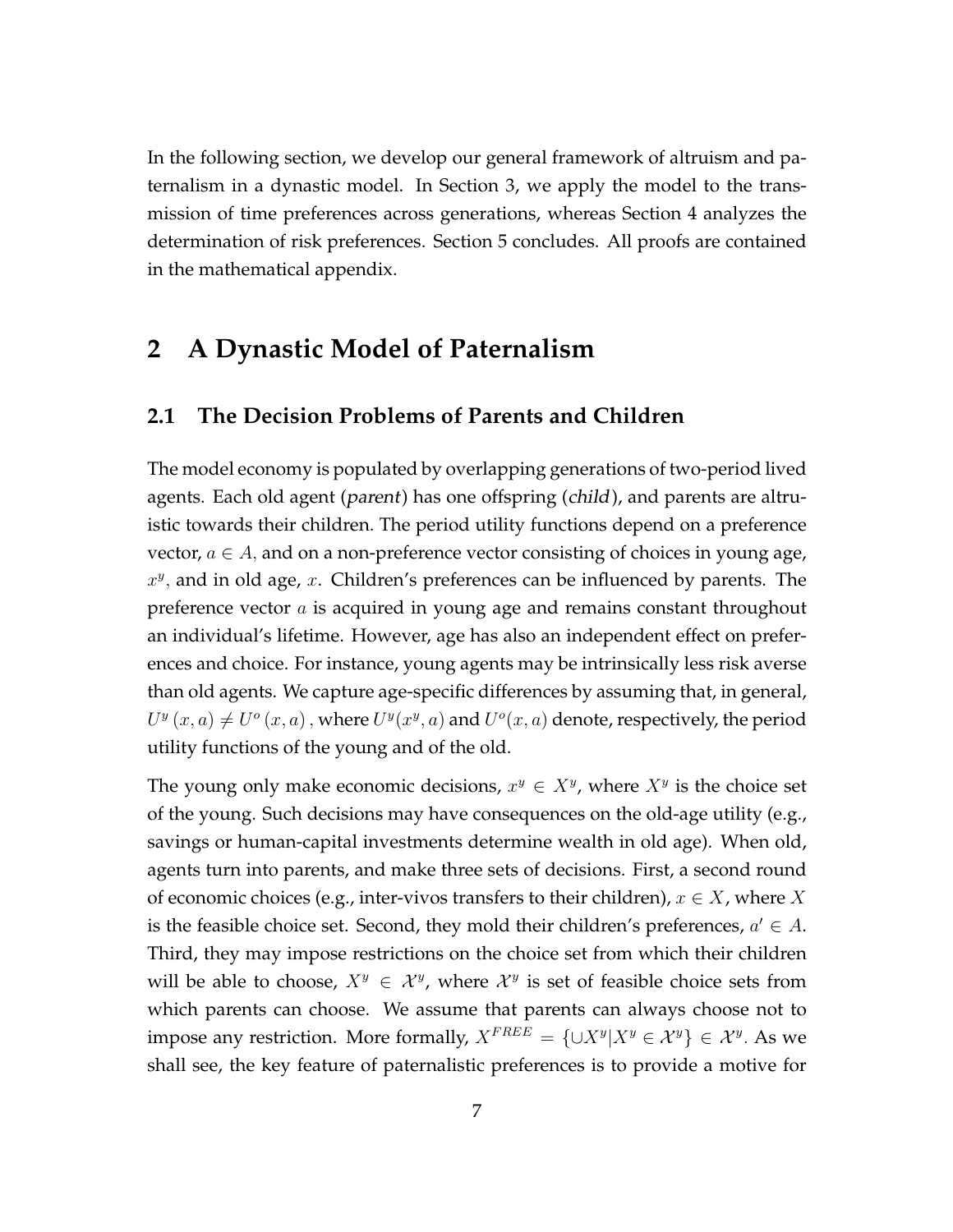parents to influence their children's choices by either restricting their choice or by endowing them with particular preferences.

The value function of an old adult,  $v(a)$ , is given by:<sup>4</sup>

$$
v(a) = \max_{a' \in A, x \in X, X^y \in \mathcal{X}^y} \left\{ U^o(x, a) + zw(X^y, a, a') \right\}.
$$

Here  $w(X^y, a, a')$  is the component of utility accruing to parents from their children's experience, which is defined as:

$$
w(X^{y}, a, a') = (1 - \lambda) U^{y}(x^{y}(a', X^{y}), a') + \lambda U^{o}(x^{y}(a', X^{y}), a) + \beta v(a').
$$
 (1)

The utility  $w(X^y, a, a')$  comprises both an altruistic and a paternalistic component. The altruistic component (first term) is the standard enjoyment of the child's own utility as in Becker (1974). The paternalistic component, in contrast, evaluates the child's actions through the lens of the parent's utility function. The weight on paternalism is denoted by *λ*, while *z* denotes the standard altruistic discount factor. We assume that paternalism only applies to the young, but not to the old felicity of the child. That is, the parent always agrees with the choices the child will make in old age. $5$ 

The decision rule  $x^y$   $(a', X^y)$  is determined by the utility maximization of the young child, given her own preferences and the choice set imposed on her by the parent:

$$
x^{y}\left(a', X^{y}\right) = \underset{x^{y} \in X^{y}}{\operatorname{argmax}} \left\{ U^{y}\left(x^{y}, a'\right) + \beta v\left(a'\right) \right\}.
$$
 (2)

To simplify the exposition, we introduce the assumption that there exists a particular vector of preference parameters,  $a = a$ , such that, for all feasible choices,  $x$  and  $x^y$ , the period utility is maximized in a cardinal sense:

<sup>&</sup>lt;sup>4</sup>We abstract for simplicity from costs that parents may incur when investing in their children's preference or restricting the children's choice set.

 $5$ Note that, contrary to the literature on imperfect empathy, we do not assume that parents have an intrinsic drive to reproduce their own preferences. Even a perfectly paternalistic parent could desire her child to have different preference from herself.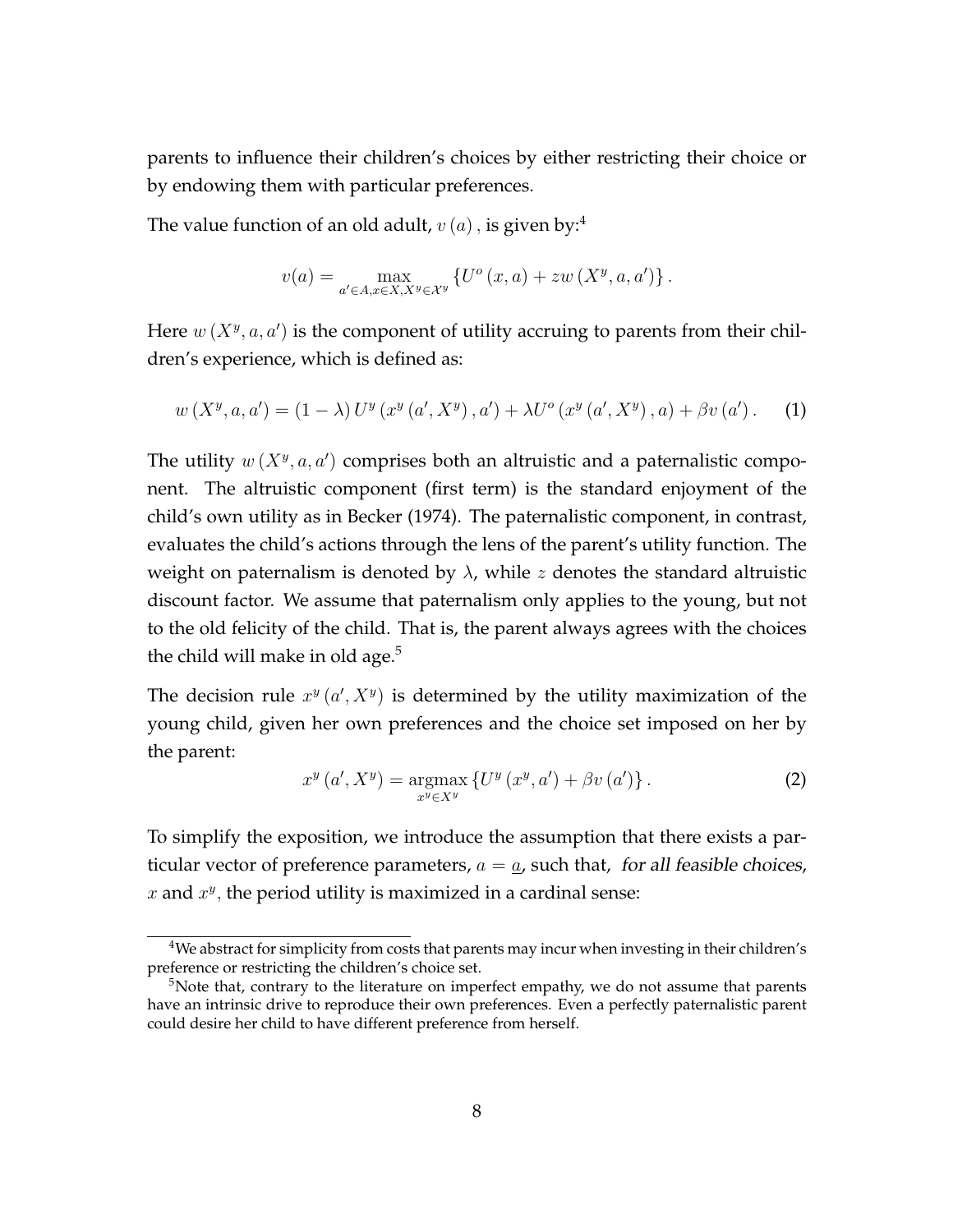**Assumption 1** *There exists*  $\underline{a} \in A$  *such that for all*  $a \in A$  *and for all feasible*  $x, x^y$ *:* 

$$
U^{o}(x, \underline{a}) \geq U^{o}(x, a),
$$
  

$$
U^{y}(x^{y}, \underline{a}) \geq U^{y}(x^{y}, a).
$$

Under this assumption, perfectly Beckerian parents would always set  $a = a$  irrespective of their own preference vector. This feature serves to sharpen the contrast between altruism and paternalism, but none of our main results hinge on the assumption.<sup>6</sup>

### **2.2 Incentives for Preference Transmission**

In this section, we analyze the optimal choice of preference transmission, denoted by *a ′∗*. Given (1), *a ′∗* necessarily satisfies:

$$
\lambda U^o(x^y(a'^*, X^y), a) + (1 - \lambda) U^y(x^y(a'^*, X^y), a'^*) + \beta v(a'^*)
$$
  
\n
$$
\geq \lambda U^o(x^y(a', X^y), a) + (1 - \lambda) U^y(x^y(a', X^y), a') + \beta v(a')
$$
 (3)

for all  $a' \in A$ .

Consider, first, the particular case in which  $x^y$   $(a', X^y)$  is independent of  $a'$ . One such example is the case in which the choice set is a singleton. An alternative example is a case in which the choice set includes different elements, but the optimal choice of the child is the same, irrespective of her preferences.

**Lemma 1** *Suppose*  $x^y$  *is independent of*  $a'$ *. Then,*  $a'^* = a$ *.* 

Intuitively, if the child's preferences do not affect her choices in young age, the parent has no reason to deviate from the choice of preferences that maximizes the child's happiness (*a ′* = *a*).

 $^6$ In more general environments in  $\underline{a}$  can be state dependent, as in our previous work (Doepke and Zilibotti 2008). For instance, *a* might vary with the initial vector *s*. While such a feature could be easily incorporated, it does not lead to new insights and is therefore abstracted from in this paper.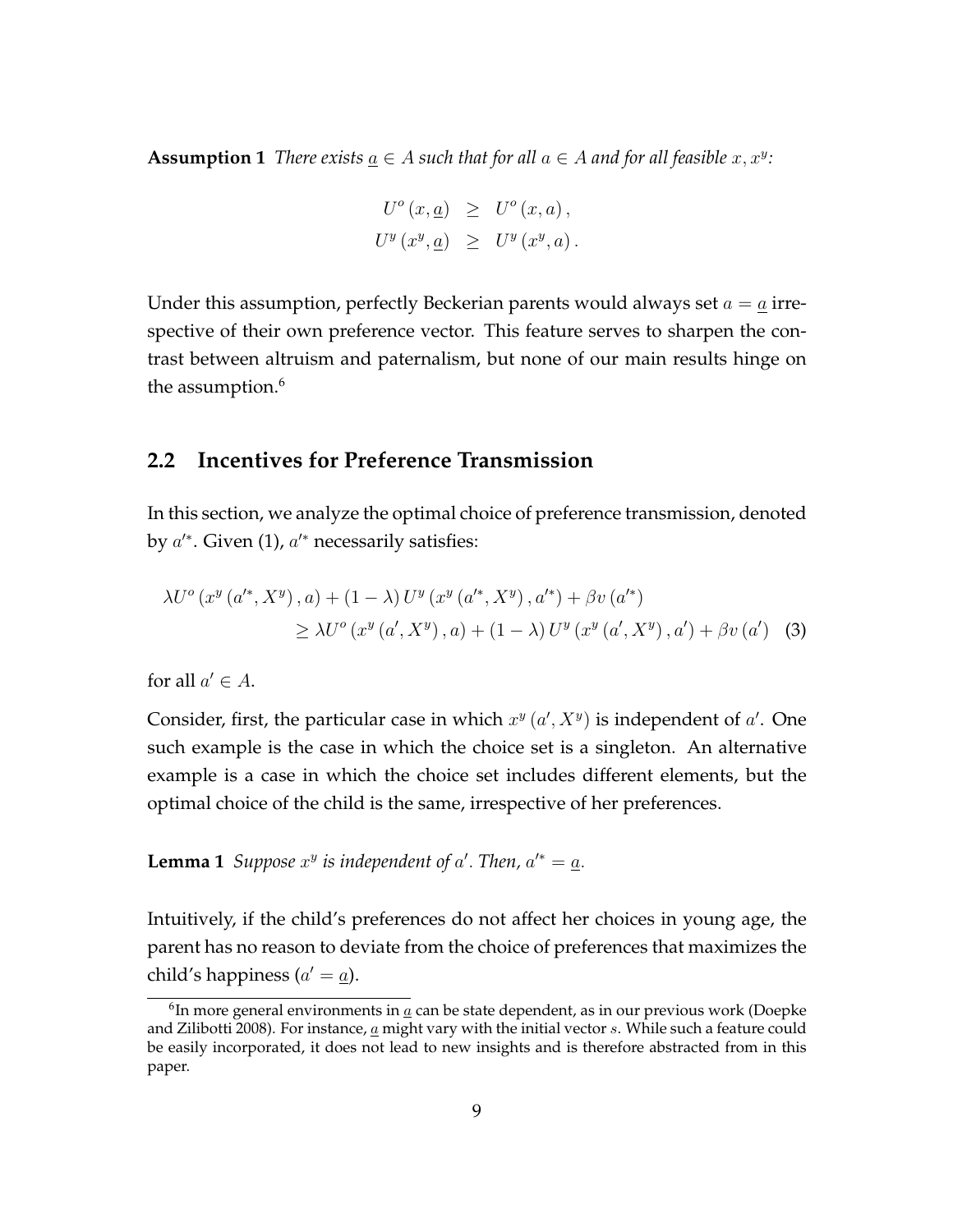Consider, next, the general case in which *x <sup>y</sup>* does depend on *a ′* . Now, the parent may wish to distort the child's preferences away of *a* in order to manipulate her choice. To achieve this goal, a paternalistic parent is willing to inflict a utility loss on the child. In the extreme case where  $\lambda = 1$  and  $\beta = 0$ , the parent would just impose her own preferences on the child, namely, she would choose *a ′* to maximize  $U^o(x^y(a', X^y), a)$  . In general, the parent faces a trade-off between the child's happiness and her own desire to see the child behave in a particular way.

To cast light on such a trade-off, suppose that the child's choice is defined over a continuous and differentiable choice set. Then, the first-order condition of the child's problem, (2), yields:

$$
U_{x^y}^y(x^y, a') = 0,\t\t(4)
$$

where *x <sup>y</sup> ∈ X<sup>y</sup> .* Moving backwards to the parent's optimal choice of preferences, the first-order condition with respect to *a ′* yields:

$$
0 = \lambda U_{x^y}^o(x^y, a) x_{a'}^y(a', X^y) + (1 - \lambda) \left( U_{a'}^y(x^y(a', X^y), a') + U_{x^y}^y(a', X^y) x_{a'}^y(a', X^y) \right),
$$

Applying the envelope theorem (from (4)), the first-order condition simplifies to:

$$
0 = \lambda x_{a'}^y(a', X^y) \cdot U_{x^y}^o(x^y, a) + (1 - \lambda) U_{a'}^y(x^y(a', X^y), a') + \beta v_{a'}(a') .
$$

The first term reflects the paternalistic motive to distort preferences, which hinges, as anticipated above, on  $x^y_a$  $\mathbf{a}^y_{a'}\neq 0.$  The second term yields the standard Beckerian motive to maximize the child's utility. Thus, whenever either  $\lambda = 0$  (no paternalism) or  $x_a^y$  $\alpha_{a'}^y=0$  (preferences do not affect the child's choice) the first term vanishes and the parent sets  $a' = \underline{a}$ .

To complete the analysis, consider the parent's choice of the child's choice set:

$$
X^y = \arg\max_{X^y \in \mathcal{X}^y} w(X^y, a, a').
$$

Let  $\{x^y\}$  denote the singleton set consisting only of  $x^y$ . Moreover, let

$$
x^{y*} = \arg\max_{x^y} w\left(\{x^y\}, a, \underline{a}\right)
$$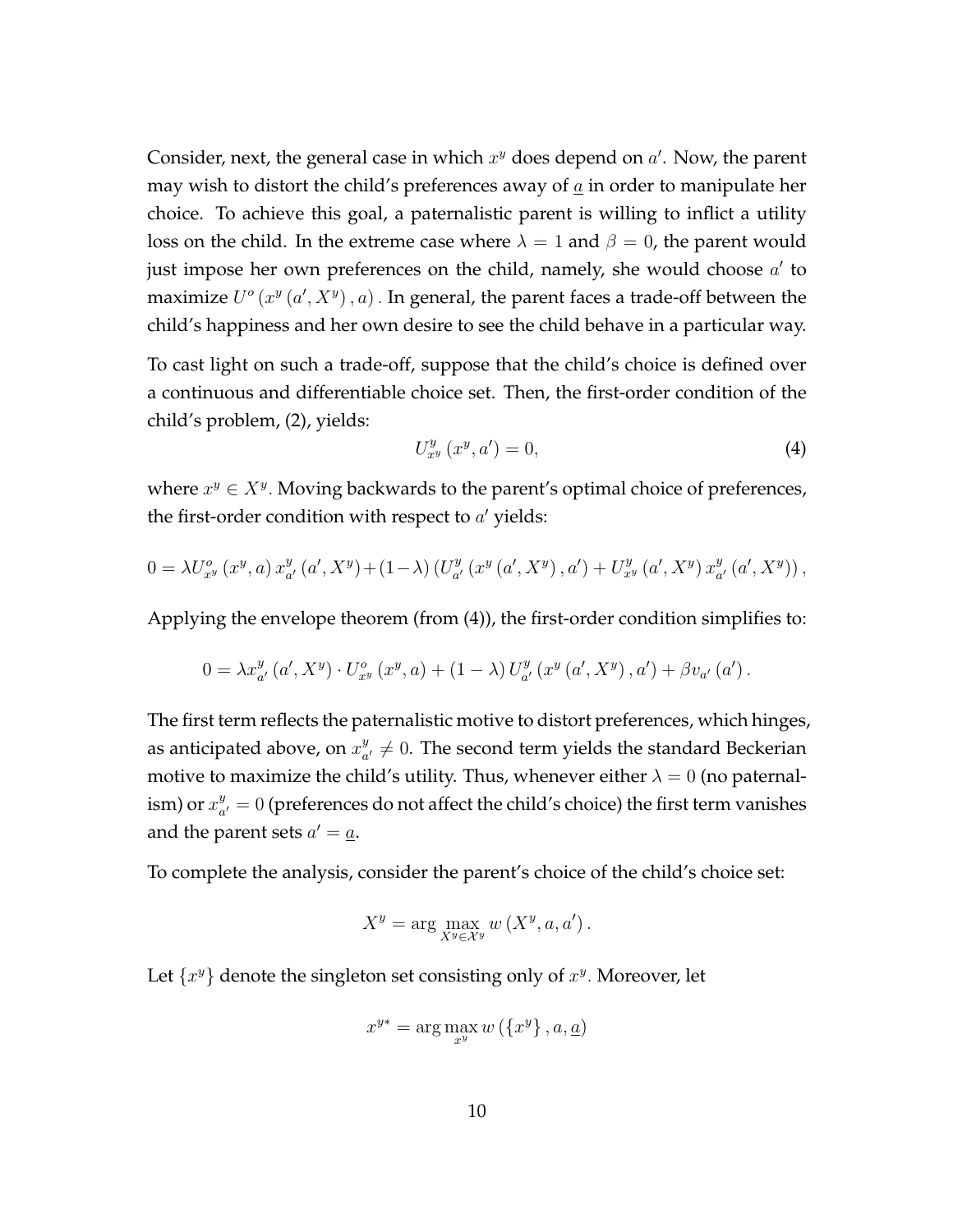be the parent's wish for what the child should choose. If  $\{x^{y*}\}\in \mathcal{X}^y$ , then the problem becomes trivial: the parent would restrict the child's choice to  $X<sup>y</sup>$  =  ${x^y}$ , and implement her bliss point by setting  $a' = a$  and imposing her most preferred economic choice. However, this option may not be available. Thus, in the general case, parents maximize their utility by choosing a combination of preference molding and of restrictions of the child's choice set.

## **2.3 Parenting Styles**

Depending on how the parent decides to influence the child's preferences and choices, we define the following parenting styles (cf. Baumrind 1967):

**Definition 1** *We distinguish between three parenting styles:*

- *1. A parent is said to be authoritarian if she restricts the child's choice* ( $X^y \neq X^{FREE}$ ). *A parent is said to be purely authoritarian if she restricts the child's choice set to a singleton, implying that the child operates no independent choice.*
- 2. A parent is said to be authoritative if she chooses  $a' \neq \underline{a}$ . A parent is said to *be purely authoritative if, in addition, she allows the largest possible choice set,*  $X^y = X^{FREE}$ *)*.
- *3. A parent is said to be permissive if she chooses*  $a' = a$  *and gives the child access to the largest possible choice set*  $(X^y = X^{FREE})$ *.*

The analysis of the previous section implies the existence of a relationship between parenting styles and the extent of paternalism, parameterized by *λ.* When  $\lambda = 0$  (Beckerian altruism), the parent has full empathy with the child's preferences, and adopts a permissive parenting style, by setting *a ′* = *a*. Conversely, when  $\lambda = 1$ , the parent entirely disregards the young child's preferences, and looks at her choices exclusively from the adult perspective. In this case, the parent has an an incentive to manipulate preferences, adopting an authoritative style. In general, when  $\lambda > 0$ , one observes combinations of authoritative and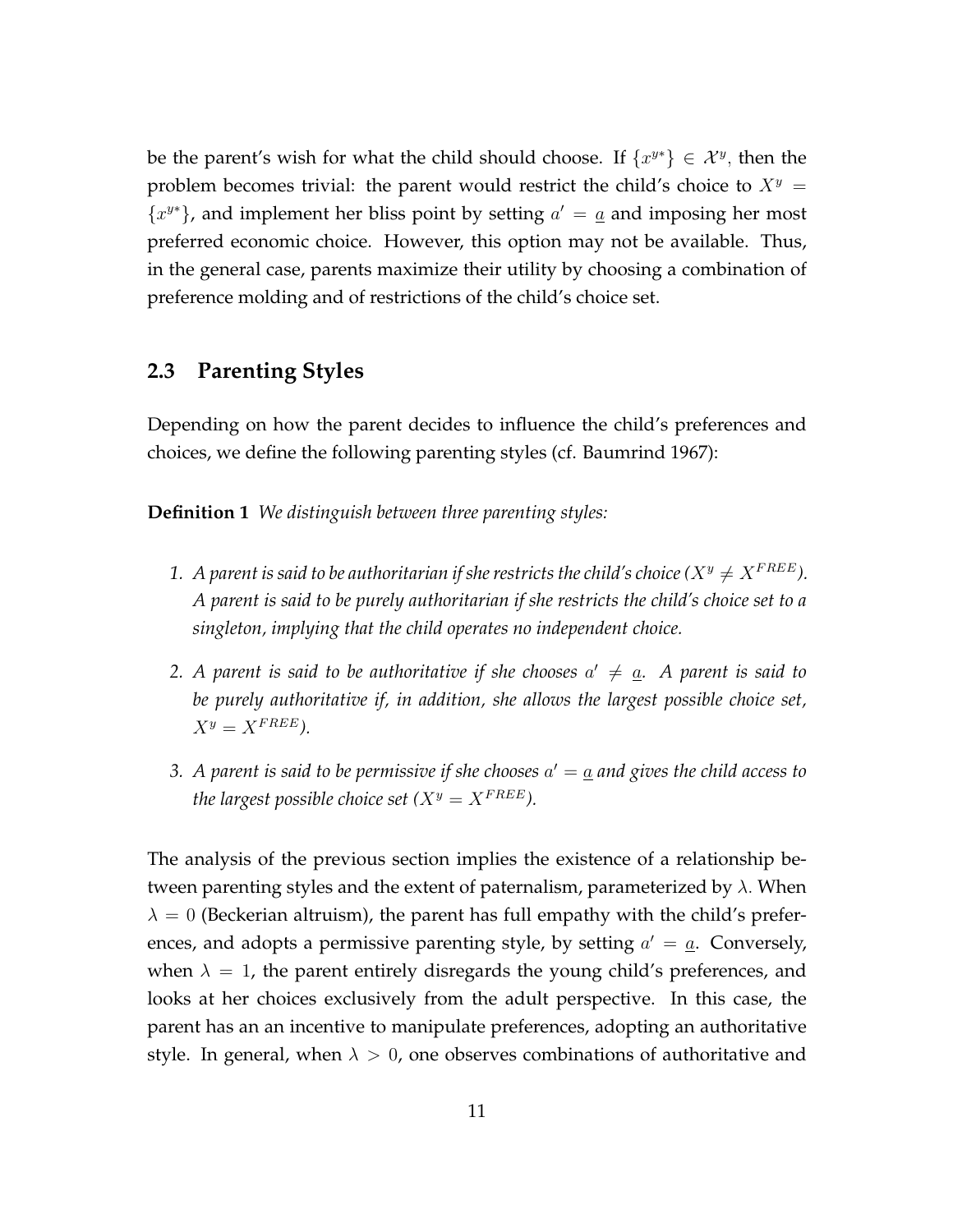authoritarian elements. The strongest drive for restricting the child's choice set arises when the parent decides not to (or is not able to) shape the child's preferences, and yet disagrees strongly with the child's choices.

### **2.4 Economic State Variables**

In addition to influencing children's preferences and choices, parents typically make other economic decisions that affect their children's well-being. In this section, we extend the model to include such decisions, which include transfers, schooling, health, and the transmission of specific skills. The analysis of such decisions is related to the large literature—stretching back to Becker's rotten kid theorem (Becker 1974 and 1981)—that studies the strategic relationship between parents and children when there is an incentive for the child to deviate, ex post, from the behavior prescribed by her parent. However, in the existing literature preferences are exogenous, and parents cannot affect their children's behavior through preference manipulation.

Let *s* denote the state vector, excluding preferences. The choice vector *x* includes investment decisions (e.g., savings, human capital formation) that affect the law of motion of *s.* Each parent is endowed with a preference, *a,* and an economic state vector, *s*. Formally, the difference between these two state vectors is that preferences are determined in youth (by parents' decisions) whereas other states can be affected by decisions made within the lifetime of an individual. Each parent make three choices. First, she chooses *x*. <sup>7</sup> The choice *x* also determines the initial economic state of the child ( $s^y \in S$ ) through the law of motion:

$$
s^y = g^y(s, x). \tag{5}
$$

Next, the parent determines the preferences of her child *a ′ ∈ A*. Finally, the parent also determines the choice set from which the child will be able to choose,

<sup>&</sup>lt;sup>7</sup>Note that the set of feasible choices for  $x$  is now a function of the economic state  $s$ . More formally,  $x \in X(s)$ , where  $X(s)$  is the set of feasible choices given the state *s*. For example, if *s* denotes savings and *x* consumption, then the amount of savings will set the upper bound for consumption.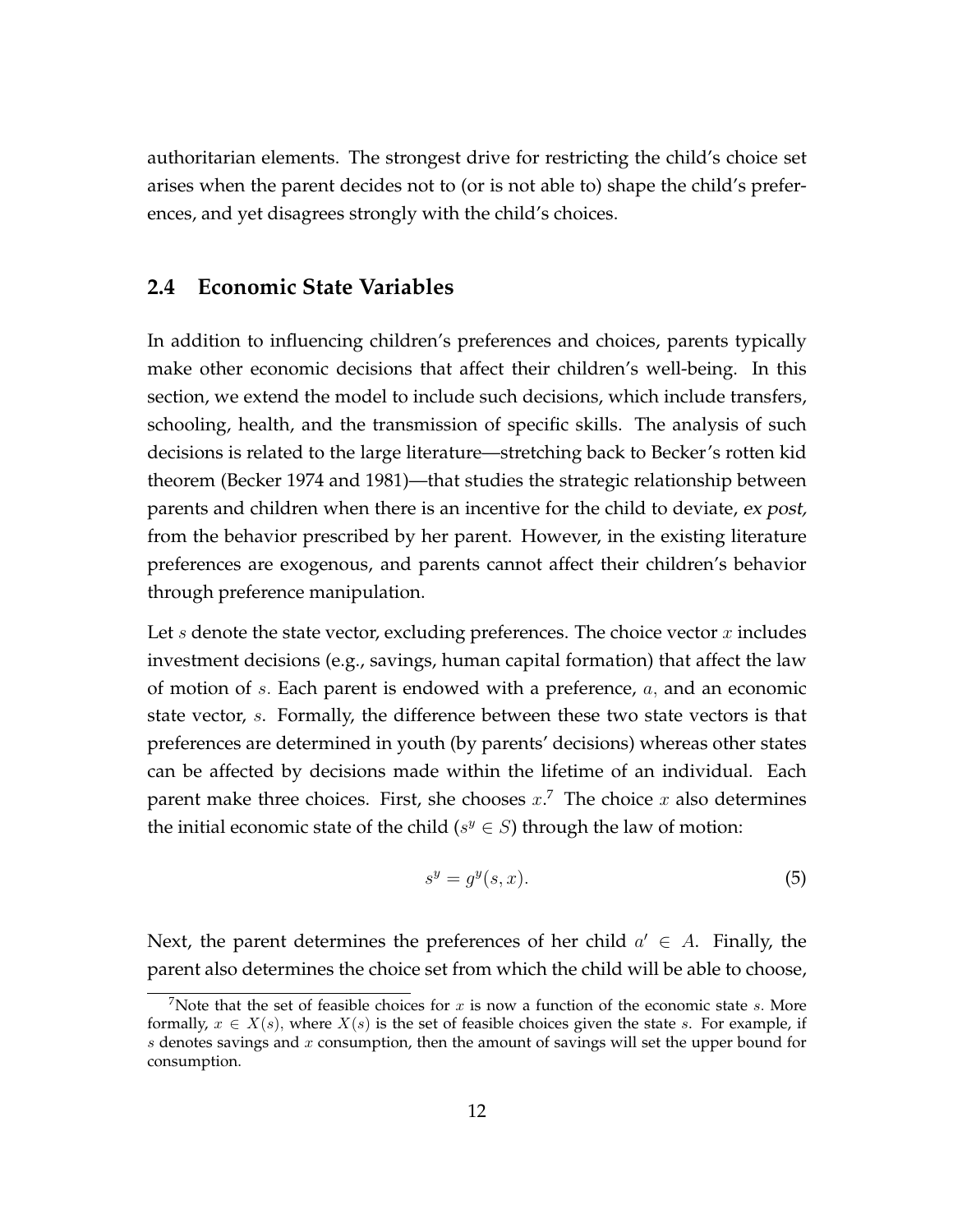$X^y$  ( $s^y$ )  $\in \mathcal{X}^y$ . Notice that, because the parent chooses  $s^y$ , the only element of the function  $X^y$  ( $s^y$ ) that is relevant is the one that correspond to the actual  $s^y$ . For this reason, in the rest of the paper we continue to write  $X^y$  (instead of  $X^y$  ( $s^y$ )) even when there are economic state variables, with the understanding that *X<sup>y</sup>* is the choice set for the child's actual state *s y* .

As above, the child only makes the economic choice  $x^y \in X^y$ , where  $X^y$  is the choice set provided by the parent. Now, however, the child's young-age decision also affects its old-age economic state *s ′* through the law of motion:

$$
s' = g\left(s^y, x^y\right). \tag{6}
$$

Note that parents now have access to an additional instrument to condition the children's choice. For example, if  $s<sup>y</sup>$  is an inter-vivos transfer, the size of the transfer will constrain the child's consumption even without additional restrictions on the choice set, *X<sup>y</sup> .* On the other hand, the transfer choice interacts with the choice of preferences. As we will see below, inter-vivos transfers tend to be decreasing in the extent of disagreement between the parents and the child (which is itself endogenous) about their use.

The value function for an old adult, *v*(*s, a*)*,* is given by:

$$
v(s,a) = \max_{a',x,X^y(s^y)} \left\{ U^o(x,a) + zw\left(s^y, X^y\left(s^y\right), a, a'\right) \right\},\,
$$

subject to  $(5)-(6)$ , where, as before,

$$
w(s^{y}, X^{y}(s^{y}), a, a') = \lambda U^{o}(x^{y}(s^{y}, a', X^{y}(s^{y})), a)
$$
  
+  $(1 - \lambda) U^{y}(x^{y}(s^{y}, a', X^{y}(s^{y})), a') + \beta v(s', a').$ 

The decision rule  $x^y$  ( $s^y$ ,  $a'$ ,  $X^y$ ) is determined by the optimizing decision on the young child, given her own preferences:

$$
x^{y}(s^{y}, a', X^{y}) = \underset{x^{y} \in X^{y}}{\operatorname{argmax}} \left\{ U^{y}(x^{y}, a') + \beta v(s', a') \right\},
$$
 (7)

where the maximization is subject to the law of motion (6).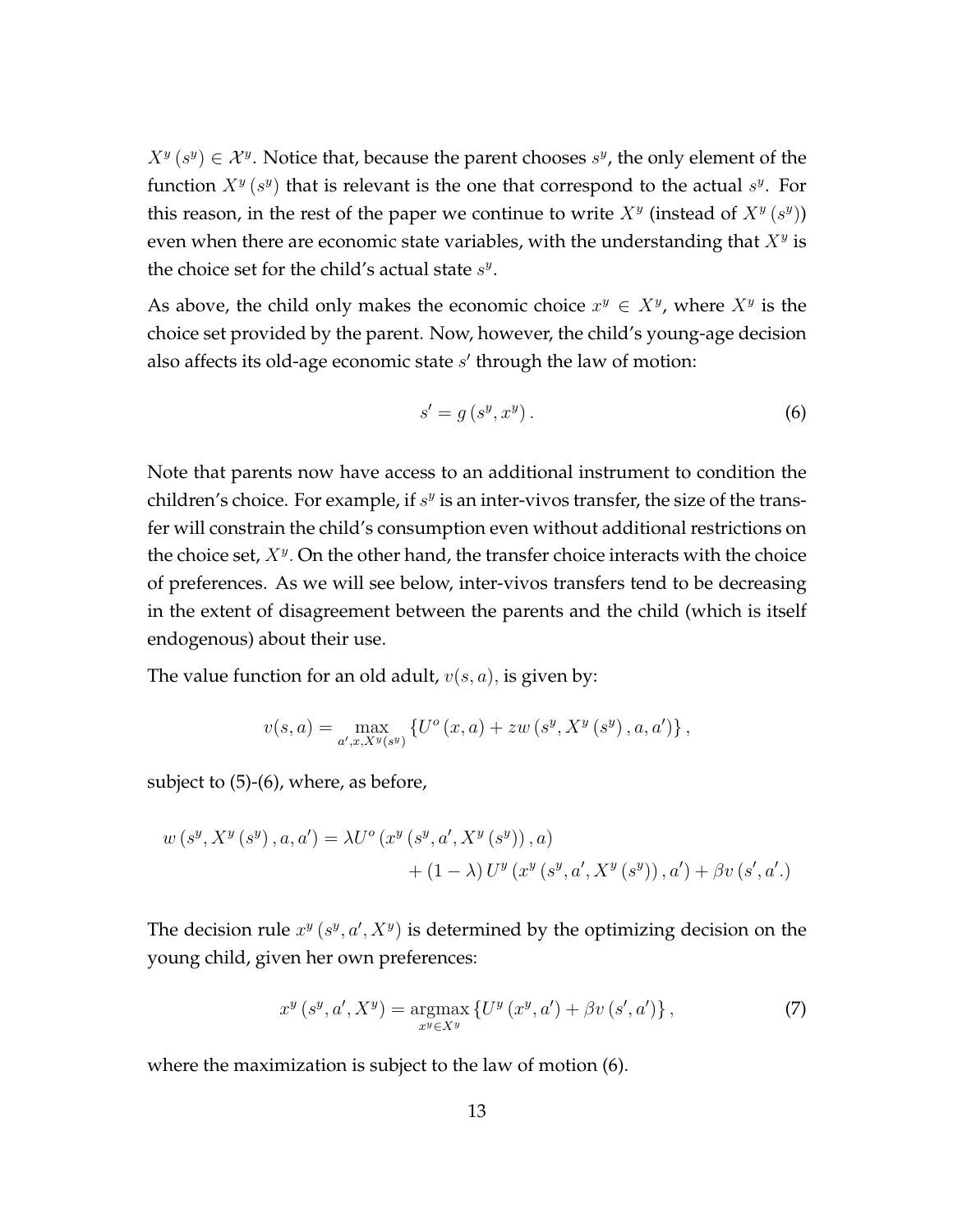## **3 Patience**

In this section, we apply the general model of the previous section to a salient dimension of individual preferences: patience. The underlying friction is that children are innately less patient than their parents would like them to be. Parents can turn children more forward-looking by instilling in them a sense of guilt about the pleasure of immediate consumption. A more patient child will be willing to undertake investments paying off in the future, such as educational effort, that parents approve of.

### **3.1 The Decision Problem with Endogenous Patience**

We parameterize preferences by a utility function inducing a constant intertemporal elasticity of substitution, or constant relative risk aversion (CRRA). The old-age felicity is given by:

$$
U^{o}(x, a) = \frac{c^{1-\sigma}}{1-\sigma},
$$

where  $x = \{c, i\}$ . Here *c* is a scalar denoting consumption, and  $i \in \{F, U\}$  (farm and urban) is a (geographic) location, where *F* and *U* are associated with different associated productivities and family organizations discussed in more detail below. We assume  $0 < \sigma < 1$ , implying that utility is positive. The young-age felicity is given by:

$$
U^{y}(x^{y}, a) = (\psi - a) \frac{(c^{y})^{1-\sigma}}{1-\sigma},
$$

where  $\psi > 1$  captures the innately high felicity from current consumption that the young enjoy, whereas  $a \in A = [0, \psi - 1]$  is the extent to which parents stifle their children's enjoyment of young age. Note that in this application *a* affects only the young-age felicity. One could as well argue that patience yields a better ability to savor future consumption. This could be captured by assuming that  $U^o(x, a) = f(a) \frac{c^{1-\sigma}}{1-\sigma}$ 1*−σ ,* where *f* is an increasing function. This specification would give similar results. Our specification implies the convenient normalization that  $a = 0$ , entailing no loss of generality.

The state *s* is a scalar, broadly interpreted as wealth or human capital. The in-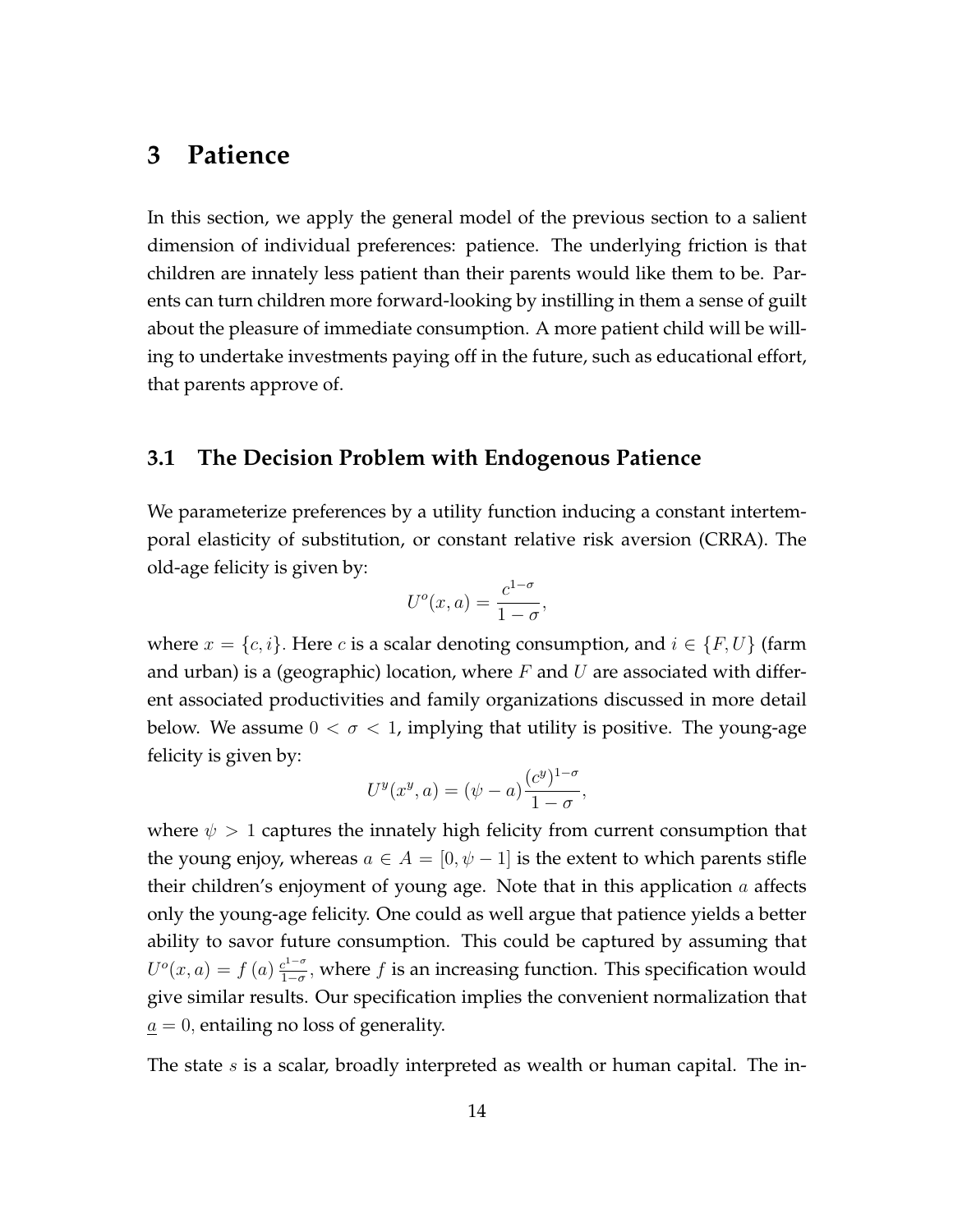tergenerational law of motion of *s* is determined in two steps. First, the parent makes an inter-vivos transfer to his child,  $s^y = s - c$ . Second, the child makes an investment choice:

$$
s' = R_i \left( s^y - c^y \right), \tag{8}
$$

where  $R_i$  denotes the rate of return to investment in location  $i$ , and  $c^y$  denotes the child's consumption. We assume that  $R_U \geq R_F$ , namely, the rate of return of urban education is higher than that of investing in the farm.

Consider, next the location choice. If the child stays on the farm, the parent retains control over the family savings decisions, and the child makes no choice in young age. If the child moves to the city, instead, he receives from his parent a transfer to cover for his education and living expenses. The child can then decide how to use the transfer, sharing it between consumption (or leisure-related activities) and investment (such as education-related expenses). Due to the conflicting preferences, children living in cities divert part of the family transfer away from the intended purpose. From the parent's standpoint, there is a trade-off between the better monitoring achieved in the farm, and the higher rate of return associated with the urban education.

To formalize the solution of this trade-off, we assume that  $\mathcal{X}^y$  comprises two  $subsets, \mathcal{X}^{y} = \{\hat{X}, X^{FREE}\},$  where

$$
\hat{X} = \left\{ \begin{pmatrix} c \\ i \end{pmatrix} = \begin{pmatrix} c = \overline{c} \\ i = F \end{pmatrix} \right\}_{0 \le \overline{c} \le s^y},
$$
\n
$$
X^{FREE} = \left\{ \begin{pmatrix} c \\ i \end{pmatrix} = \begin{pmatrix} 0 \le c \le s^y \\ i \in \{F, U\} \end{pmatrix} \right\}.
$$

When  $X^Y \in \hat{X}$ , the child can choose neither the location (the parent forces him to stay on the farm), nor the consumption level  $(\bar{c}$  is chosen by the parent). When  $X^Y = X^{FREE}$ , the child is free to choose both the location (farm vs. city) and the consumption level, subject to the budget constraint imposed by the intervivos transfer,  $s^y = s - c$ , where *s* denotes the parent's wealth, and *c* denotes his consumption.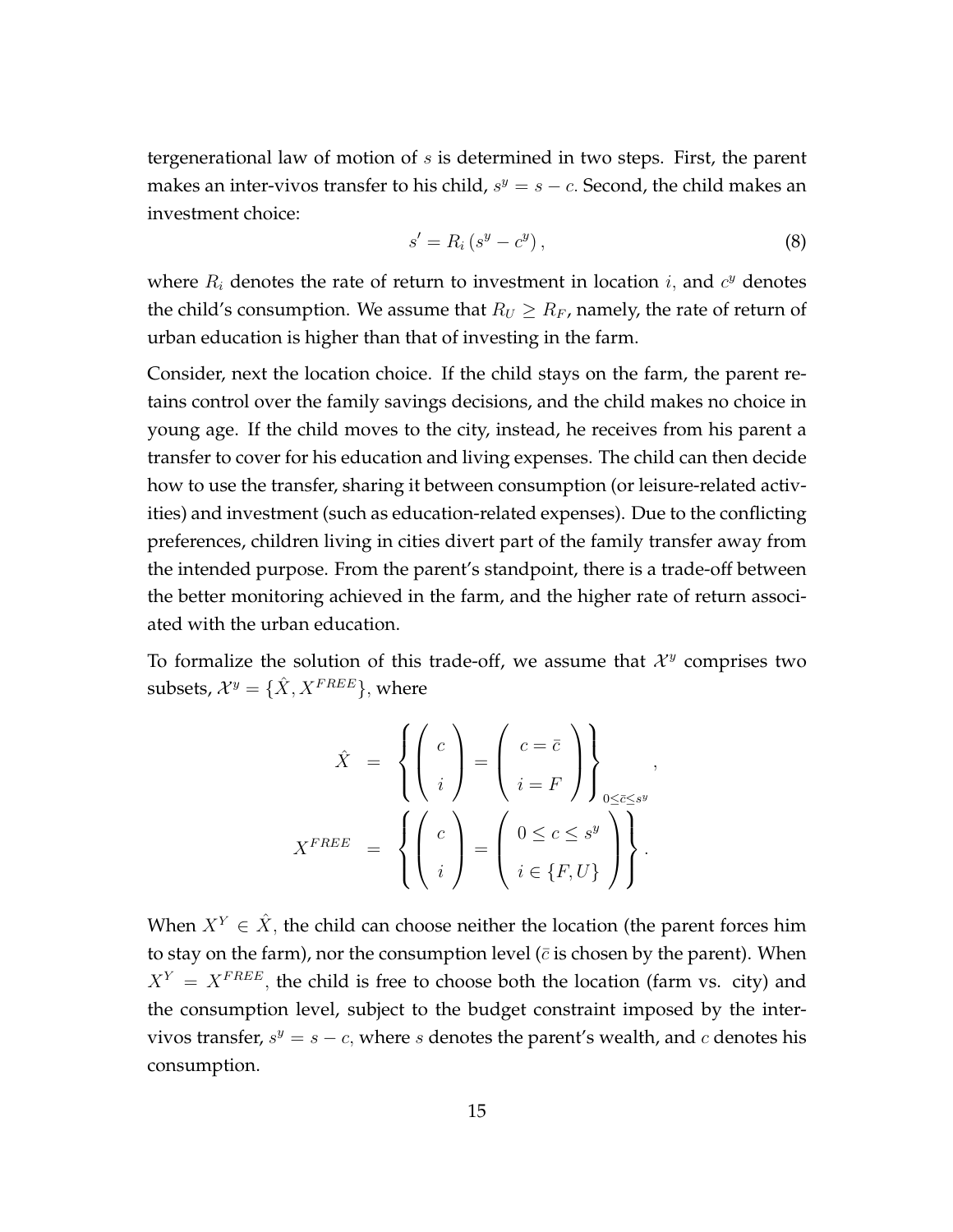Since *a* does not affect the utility of old agents, we can express the value function of the old as depending only on *s*:

$$
v(s) = \max_{c,a',X^y} \left\{ \frac{c^{1-\sigma}}{1-\sigma} + zw(s^y, X^y, a') \right\},\,
$$

subject to  $s^y = s - x$  and to (8).

## **3.2 Staying on the Farm**

Consider, first, a parent who forces the child to stay on the farm (authoritarian parenting style). In this case, Lemma 1 implies that the parent will choose  $a'=0$ . Moreover, since the parent determines both *c* and *cy,* then,

$$
v_F(s) = \max_{c,c^y} \left\{ \frac{c^{1-\sigma}}{1-\sigma} + z\left(\lambda + (1-\lambda)\psi\right) \frac{(c^y)^{1-\sigma}}{1-\sigma} + z\beta v_F\left(s'\right) \right\},\tag{9}
$$

where  $s^y = s - c$  and  $s' = R_F(s^y - c^y)$ . We guess that the value function is homothetic in assets,  $v_F(s) = \Omega_F \frac{s^{1-\sigma}}{1-\sigma}$  $\frac{1}{1-\sigma}$ , where  $\Omega_F$  is a constant to be determined in equilibrium. Plugging in the guess, eliminating *s ′* and *s* using the two budget constraints allows us to express the choice of  $c<sup>y</sup>$  as follows:

$$
c^{yF} = \arg\max_{c^y} \left\{ (\lambda + (1 - \lambda)\psi) \frac{(c^y)^{1-\sigma}}{1-\sigma} + z\beta \Omega_F \frac{R_F^{1-\sigma} (s^y - c^y)^{1-\sigma}}{1-\sigma} \right\}.
$$
 (10)

Equations (9) and (10) provide a characterization of the equilibrium conditional on an authoritarian parenting style. The complete solution (which involves determining the value of  $\Omega_F$ ) can be found using standard recursive methods, and is deferred to the mathematical appendix.

## **3.3 Moving to the City**

In this section, we characterize the solution under a non-authoritarian parenting style, i.e., when parents allow their children to choose their preferred location. In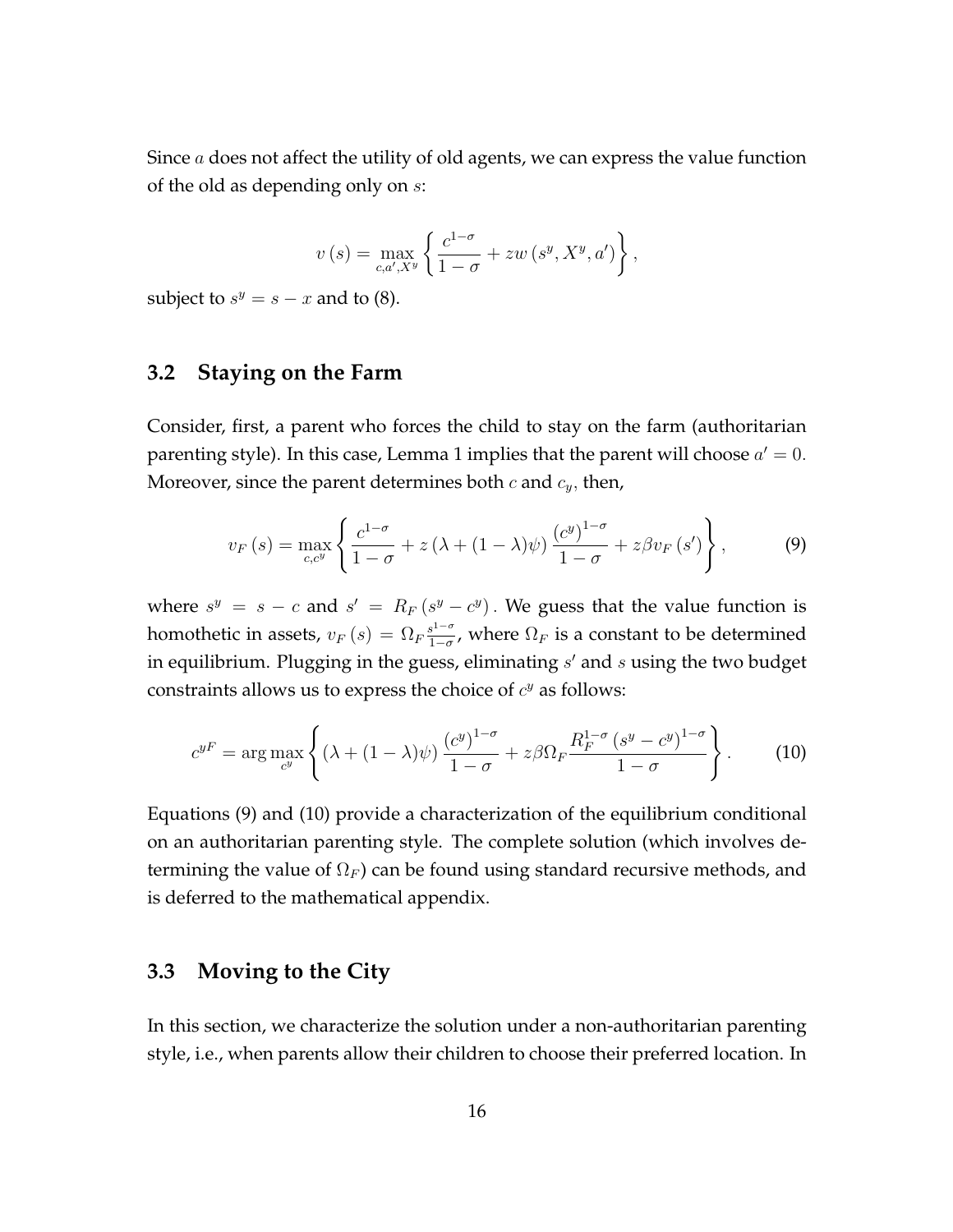this case, since  $R_U \geq R_F$ , the child always chooses to move to the city. The value function of the adults can therefore be written as:

$$
v_U(s) = \max_{c,a'} \left\{ \frac{c^{1-\sigma}}{1-\sigma} + zw\left(s^y, X^{FREE}, a'\right) \right\},\,
$$

where

$$
w(s^{y}, X^{FREE}, a') = \lambda \frac{c^{y}(s^{y}, a')^{1-\sigma}}{1-\sigma} + (1-\lambda)(\psi - a') \frac{c^{y}(s^{y}, a')^{1-\sigma}}{1-\sigma} + \beta v_{U}(s') .
$$

We guess, as above, that  $v_U(s') = \Omega_U \frac{(s')^{1-\sigma}}{1-\sigma}$ 1*−σ .* Using the guess, the child's consumption choice can be written as:

$$
c^{yU} = c^y \left(s^y, a'\right) = \arg \max_{c^y} \left\{ \left(\psi - a'\right) \frac{\left(c^y\right)^{1-\sigma}}{1-\sigma} + z\beta \Omega_U \frac{R_U^{1-\sigma} \left(s^y - c^y\right)^{1-\sigma}}{1-\sigma} \right\},\tag{11}
$$

where the maximization is subject to  $s' = R_U (s^y - c^y)$ .

A complete characterization of the equilibrium is again deferred to the appendix. Here, we discuss the optimal choice of *a ′* that is the focal point of our analysis:

**Lemma 2** *Conditional on a non-authoritarian parenting style, the optimal choice of the child's preferences,*  $a' = \left( a' \right)^U$  *satisfies the following condition:* 

$$
0 \geq \frac{-\lambda (\psi - a' - 1) c_{a'}^y(s^y, a') - (1 - \lambda) \frac{c^y(s^y, a')}{1 - \sigma}}{\text{maxginal benefit of } a' \uparrow}
$$
  

$$
0 \geq \lambda (\psi - a' - 1) \left( \frac{1}{\sigma} \frac{1}{\psi - a'} \frac{1}{1 + \left( \frac{\beta R_U^{1 - \sigma} \Omega_U}{\psi - a'} \right)^{-\frac{1}{\sigma}}} \right) - \frac{1 - \lambda}{1 - \sigma}
$$

where the strict inequality holds if and only if  $\left( a^{\prime}\right) ^{U}=0.$ 

The marginal benefit is positive as long as increasing *a'* causes a fall of  $c^y$  (i.e., if  $c_a^y$  $a'_{a'} < 0$ ), which is generally true whenever the child can choose  $c^y$ . Intuitively, the benefit of increasing  $a'$  stems from increasing the child's drive to accumulate. The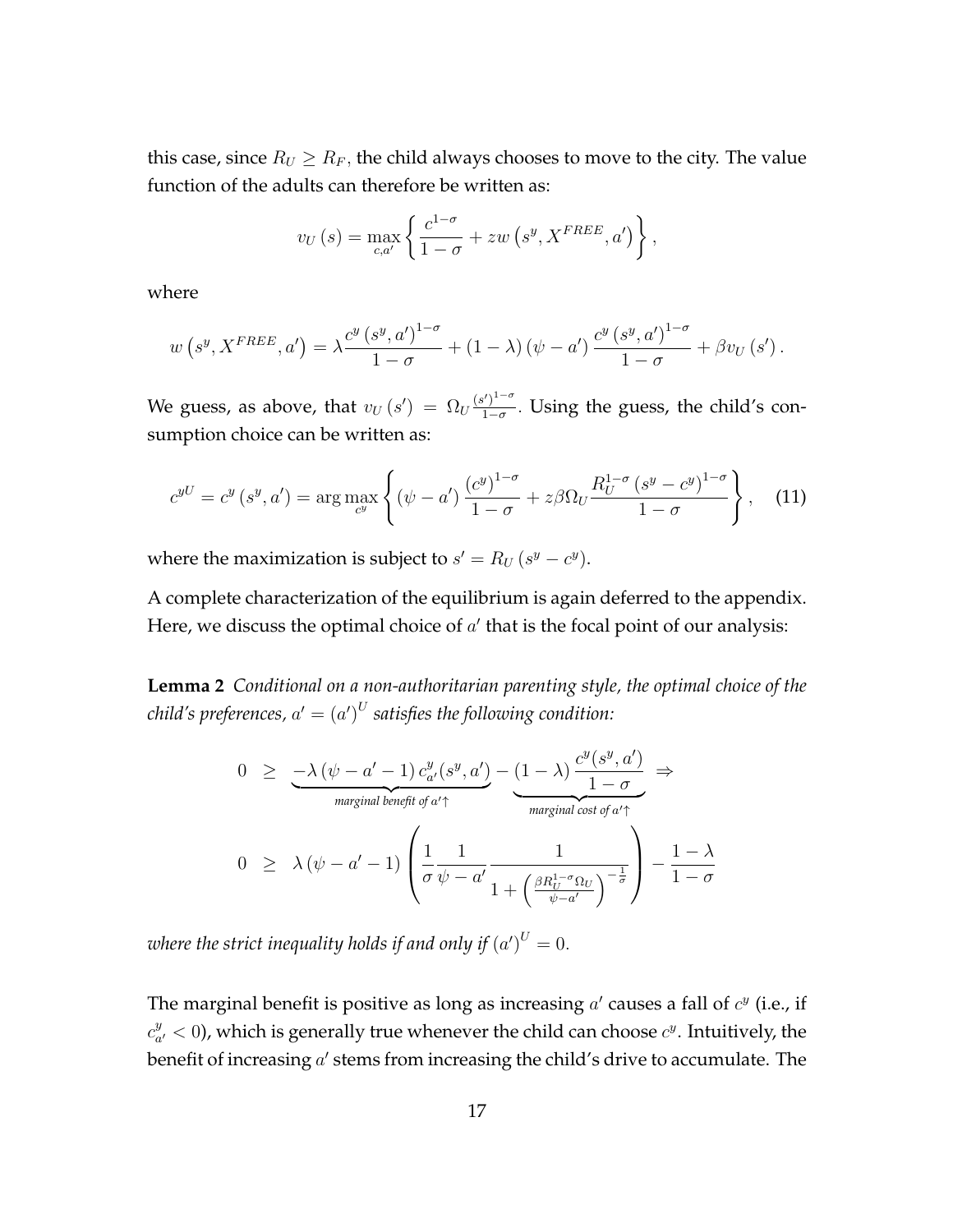marginal cost captures the utility loss suffered by the child when she is "brainwashed" into adhering to responsible, adult-like values. If  $\lambda = 0$ , the marginal benefit vanishes*,* and the optimal solution is to set  $a'=0$ , namely, to choose a permissive parenting style. By continuity, the same solution is optimal for a range of low  $\lambda$ 's. In contrast, if  $\lambda = 1$  the parent is not concerned with the utility loss suffered during childhood, and the second term drops out. It is then optimal to set *a ′* = *ψ −* 1, i.e., the parent adopts a purely authoritative style, inducing the child to make the same exact choices that the parent would like him to do.

The following corollary summarizes the discussion above.

**Corollary 1** *There exists*  $\lambda > 0$  *such that, for all*  $\lambda \leq \lambda$ ,  $(a')^U = 0$ *. For*  $\lambda = 1$ *,*  $(a')^U = \psi - 1.$ 

## **3.4 Equilibrium Parenting Style**

In this section, we characterize the optimal parenting style. Recall that the value functions are homothetic in assets:  $v_J(s) = \Omega_J \frac{s^{1-\sigma}}{1-\sigma}$  $\frac{s^{1-0}}{1-\sigma}$ , where  $J \in \{F, U\}$ . Therefore, the crux of the analysis is to determine conditions such that  $\Omega_F \geq \Omega_U$ .

To this aim, consider, first, the two polar opposite cases,  $\lambda = 0$  and  $\lambda = 1$ . In both cases, for a given rate of return, the authoritarian parent would choose the same investment level as would the child in the city. This implies that, if  $R_U = R_F$ , then  $\Omega_U = \Omega_F$ . By the same token, if  $R_U = R_F$ , authoritarian parenting is preferred for any intermediate level of paternalism,  $\lambda \in (0,1)$ , as in this case the child—if he has a free choice—would make a saving decision that her parent dislikes. In summary, authoritarian parenting is optimal for all  $\lambda$  when  $R_U = R_F$ , but only weakly so for  $\lambda = 0$  and  $\lambda = 1$ .

With this observation in mind, consider the general case in which  $R_U > R_F$ , so that a non-trivial trade-off arises. By continuity, the argument above implies that, if  $\lambda$  is either close to one or close to zero, then, respectively, a permissive and an authoritative parenting style are preferred over an authoritarian parenting style. Conversely, as long as the gap between the two rates of return is not too large,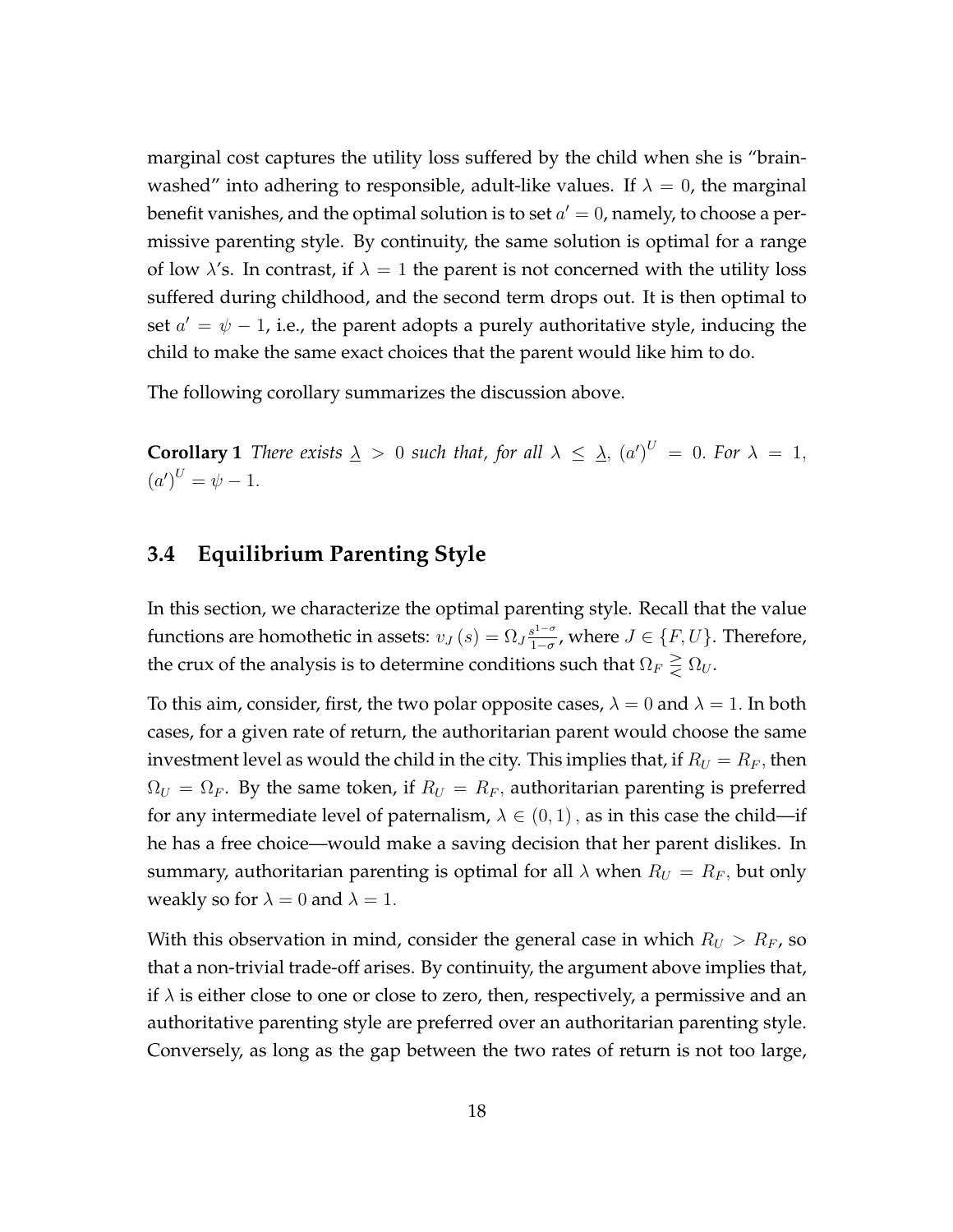there exists an intermediate range for  $\lambda$  such that parents choose an authoritarian style. Finally, if the gap between the urban and rural return is sufficiently large, no parents would resort to authoritarian methods. The next proposition summarizes these results.

## **Proposition 1** *There exists*  $\overline{R}_F \in \{0, R_U\}$  *such that:*

*(i) If*  $R_F < \bar{R}_F$ *, then, there exists*  $\hat{\lambda} = \hat{\lambda}(R_F)$  *such that all parents endowed with*  $\lambda \leq \hat{\lambda}$ *adopt a permissive style, whereas all parents endowed with*  $\lambda > \hat{\lambda}$  *adopt an authoritative style. No parent adopts an authoritarian style.*

(ii) If  $\bar{R}_F < R_F < R_U,$  then, there exist  $\hat{\lambda}_1$  and  $\hat{\lambda}_2$ , where  $0 < \hat{\lambda}_1 < \hat{\lambda}_2 < 1,$  such that (a) all parents endowed with  $\lambda \leq \hat{\lambda}_1$  adopt a permissive style; (b) all parents endowed  $\omega$ ith  $\lambda \,\in\, \big(\hat{\lambda}_1,\hat{\lambda}_2\big)$  adopt an authoritarian style; (c) if  $\lambda \,\geq\, \hat{\lambda}_2,$  all parents adopt an *authoritative style.*

*(iii)* If  $R_F = R_U$ , then, all parents adopt an authoritarian style.

Intuitively, when the gap in the rates of return is too high (case (i)) no parent ever forces the child to stay on the farm. Conversely, as the gap vanishes, no parents let the child go to the city (case (iii)).

The interesting case is the intermediate range (case (ii)). Figure 1 displays a computed example in such a range that illustrates the results. The parameter values used for the figure are  $β = z = 0.8$ ,  $σ = 0.5$ ,  $ψ = 0.3$ ,  $R_U = 1.6$ , and  $R_F = 1.59$ . The optimal choices for  $a$ ,  $S<sup>y</sup>$ , and  $S'$  are displayed as a function of  $\lambda$ . As described in the proposition, the permissive parenting style is adopted for low  $\lambda$ , the authoritarian style prevails for intermediate  $\lambda$ , and parents with a  $\lambda$  close to one are authoritative.

Interestingly, the authoritarian style is adopted by parents endowed with an intermediate degree of paternalism who, on the one hand, would not dare manipulate their children's preferences, but on the other hand would disagree with their free conduct. At the extremes, parents leave liberty to their children, but follow opposite rules as far as the choice of preference is concerned: those with low *λ* are permissive, while those with high *λ* mold their children's preferences.

Some of the results in Figure 1 are driven by the fact that, in our setup, parents with low  $\lambda$  derive more of their total utility from their children's well-being, be-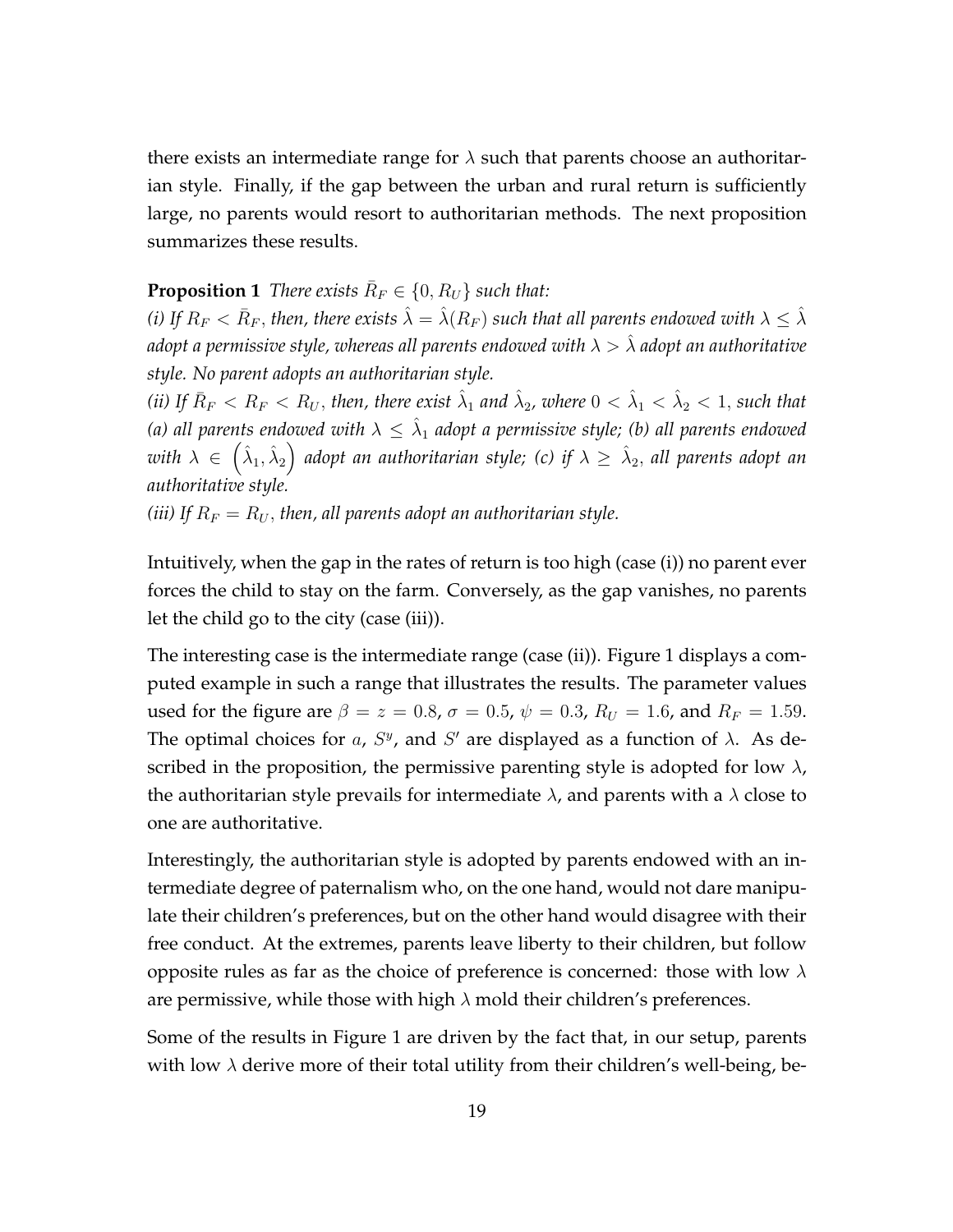

Figure 1: Parenting Style and Savings as a Function of Lambda

cause *z* is the same for all families, whereas  $\psi > 1$ , so that altruistic families derive more utility from their children in young age. This is an artefact of the mathematical specification, and one might argue that it would be more realistic to assume that all parents value their children equally, and only differ in the relative evaluation of early and late utility.

To show how results would be different in this scenario, we also computed outcomes for an alternative setting where  $z$  is an increasing function of  $\lambda$ , in such a way that all parents would give the same transfer to their children if they were able to control their children's choices (i.e., in the farm scenario). Figure 2 shows the results. As before, parents with low  $\lambda$  are permissive, parents with  $\lambda$  close to one are authoritative, and parents with intermediate  $\lambda$  are authoritarian. The panel for transfers shows that the transfer declines with *λ* among the permissive parents. The reason is that while all families care equally about their children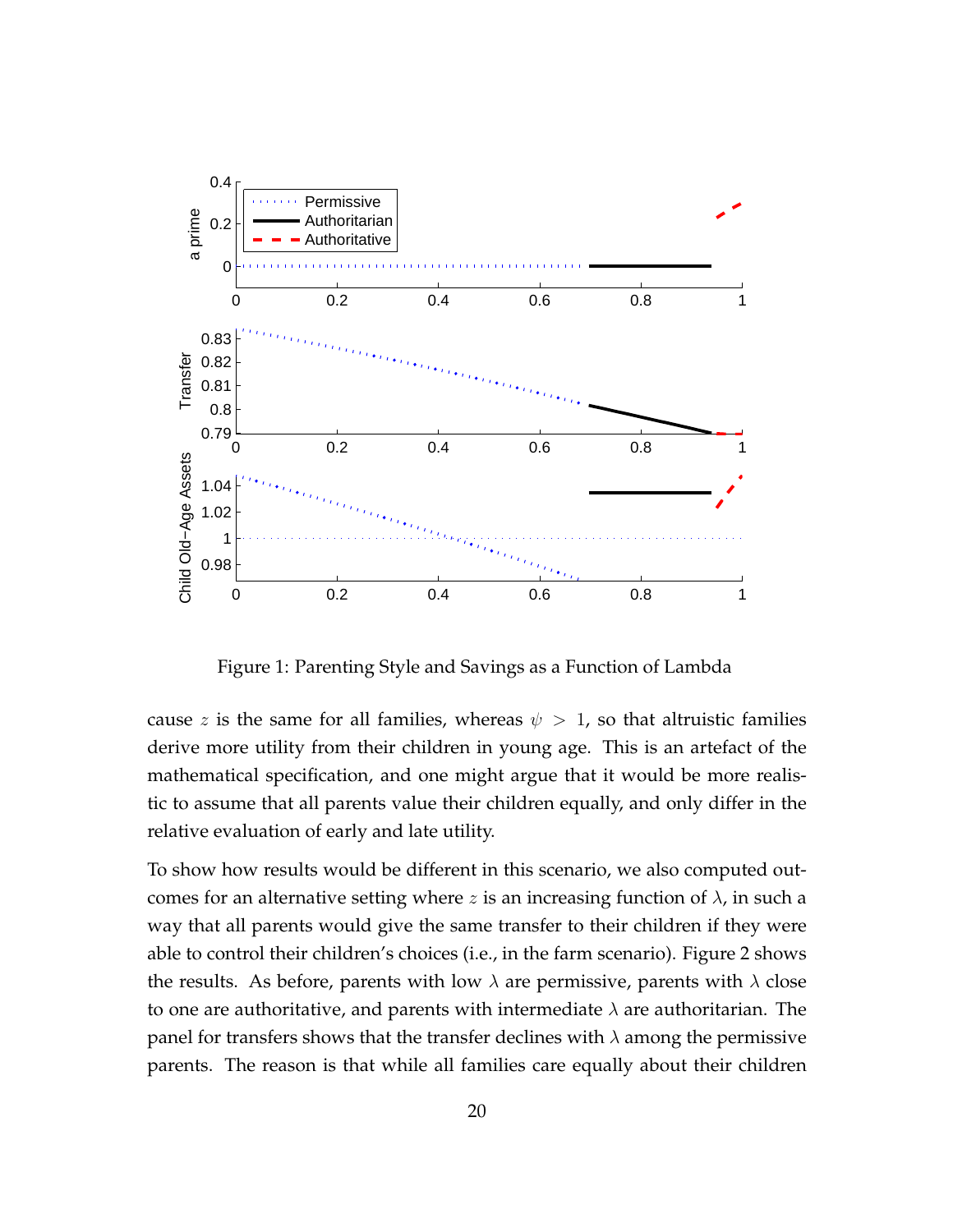

Figure 2: Parenting Style and Savings as a Function of Lambda; z Rescaled to Constant Transfer in Authoritarian Regime

(in the sense defined above), those with higher  $\lambda$  disagree more with their children's choices, which makes them less willing to provide them with transfers. For authoritarian parents, the transfer is independent of  $\lambda$ , because of the dependendence of *z* on *λ*. For authoritative parents, the transfer increase with *λ*, because parents with a higher *λ* also choose a higher *a ′* , which means that there is less disagreement between parent and child and a higher willingness to provide transfers. In terms of total accumulation of capital across generations, the fully paternalistic dynasties now do best, because they achieve high savings with the high return technology.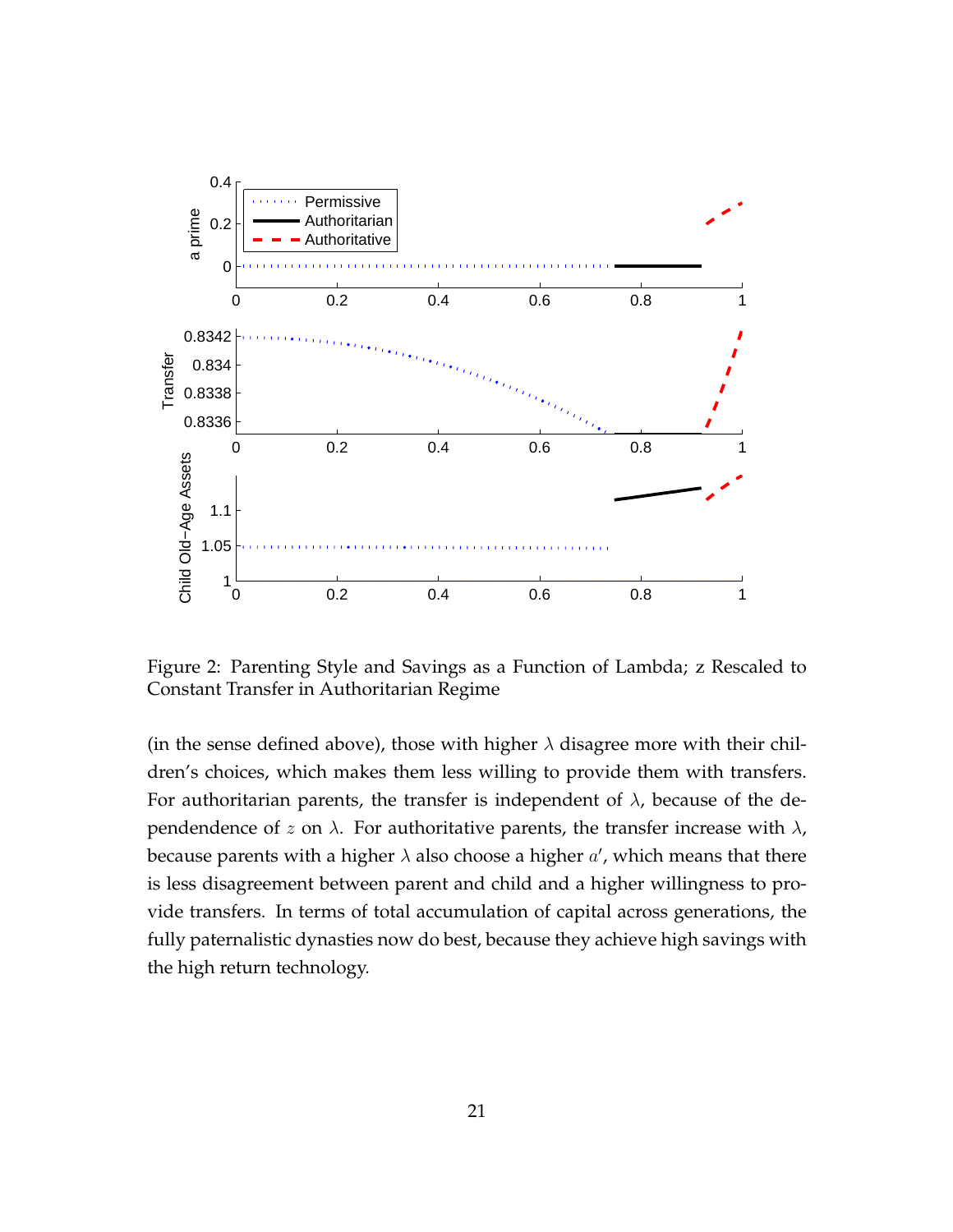### **3.5 Additional Empirical Predictions**

In this section, we consider the possibility that parents have heterogenous abilities to shape their children preferences, depending on their education and human capital. Suppose, for instance, that there are high- and low-skill parents, and that low-skill parents can only choose their children's preferences in the range  $a \in [0, \tilde{a}]$ , where  $\tilde{a} < \psi - 1$ . In this case, high- $\lambda$  low-skill parents would resort to authoritarian methods, whereas high-skill parents endowed with the same degree of paternalism would achieve their goals by influencing their children's preferences. With an opportune choice of parameters, we would then obtain that high-skill parents sort themselves across the three parenting styles, whereas lowskill parents are either permissive or authoritarian, but never authoritative. This is in line with the developmental psychology literature showing that authoritative methods are more frequently in use in better educated families.

Differences in the rate of return of authoritative vs. authoritarian practices are also important. In our rural-vs.-urban location example, if the return to formal education relative to traditional activities increases over time, we will observe a progressive decline of the authoritarian parenting style. This is consistent with the observation that the rod has progressively lost its popularity in modern industrial societies.

In terms of long-run economic success, the model predicts that the dynasties that do best are either fully altruistic or fully paternalistic ones. On the one hand, fully altruistic parents agree with any propensity to save that their children have, and are prepared to make large transfers to them. On the other hand, fully paternalistic parents have indoctrinated their children into adopting the same level of savings that the parents approve of, and are also prepared to make large transfers, leading to high accumulation of assets in the dynasty. Families with intermediate paternalism are more troubled, as disagreement distorts inter-vivos transfers and tends to hamper accumulation. For instance, in Figure 1 parents with  $\lambda \simeq 0.7$ disagree with their children, and yet not enough to induce them to mold their preferences. The result of the disagreement is a low transfer flow from parents to children. Authoritarian parents also incur losses, albeit for different reasons: they are willing to sacrifice a high rate of return in order to retain control on their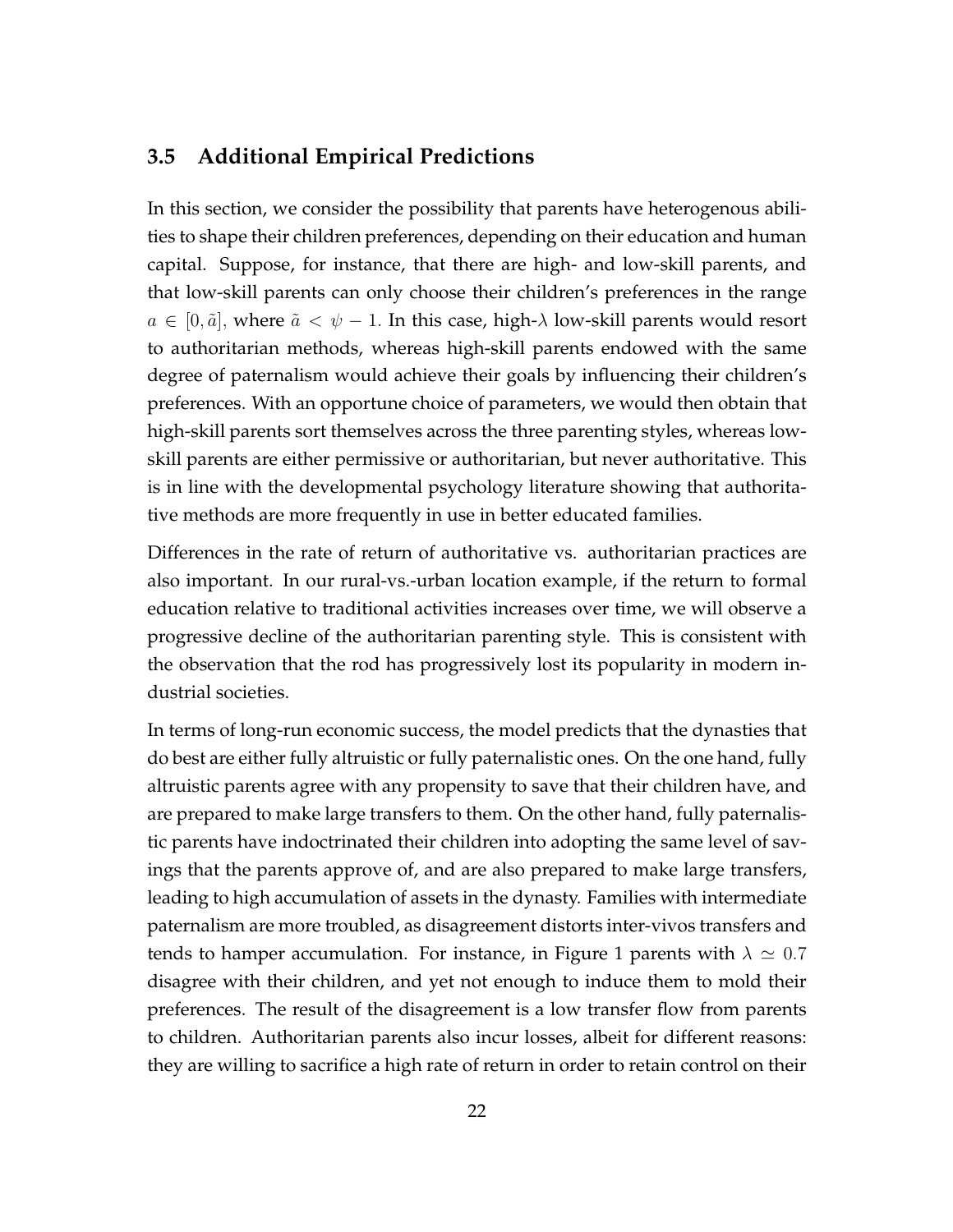children's choices. Interestingly, this choice does not stem from disregard of the children's happiness, but, in a sense, from its opposite. These parents reject the possibility to change his child's references in a more adult direction because of its effect on the child's felicity (or because they are unable to convince their children, as in the case discussed at the beginning of this section).

## **4 Risk Aversion**

In this section we apply our theory to another important dimension of preferences, namely, risk aversion. Risk aversion is known to increase with age, leading to a natural possibility of conflict between parents and children regarding risktaking by children. The theory can explain how the transmission of risk preferences is shaped by the presence of risks that parents may like their children to avoid (such as experimenting with drugs or riding motorcycles), but also by the economic returns later on life of being risk tolerant (related, for example, to the returns to entrepreneurship).

#### **4.1 The Decision Problem with Endogenous Risk Aversion**

Preferences are parameterized by a von Neumann-Morgenstern expected utility function inducing a constant relative risk aversion (CRRA). The endogenous part of risk aversion is denoted by  $a \in [0, \bar{a}]$ , where higher *a* implies a higher risk aversion. The old-age felicity is given by:

$$
U^{o}(x, a) = E\left[\left.\frac{c^{1-\sigma-a}-1}{1-\sigma-a}\right| x\right],
$$

where *c* is a function of *x* to be discussed below, with the usual convention that  $U^o(x,a) = E[\log(c) |x]$  if  $\sigma + a = 1$ . In this example, it is natural to think of the child as an "adolescent". The adolescent felicity is given by:

$$
U^y(x,a) = E\left[\left.\frac{c^{1-\sigma+\psi-a}-1}{1-\sigma+\psi-a}\right|x\right].
$$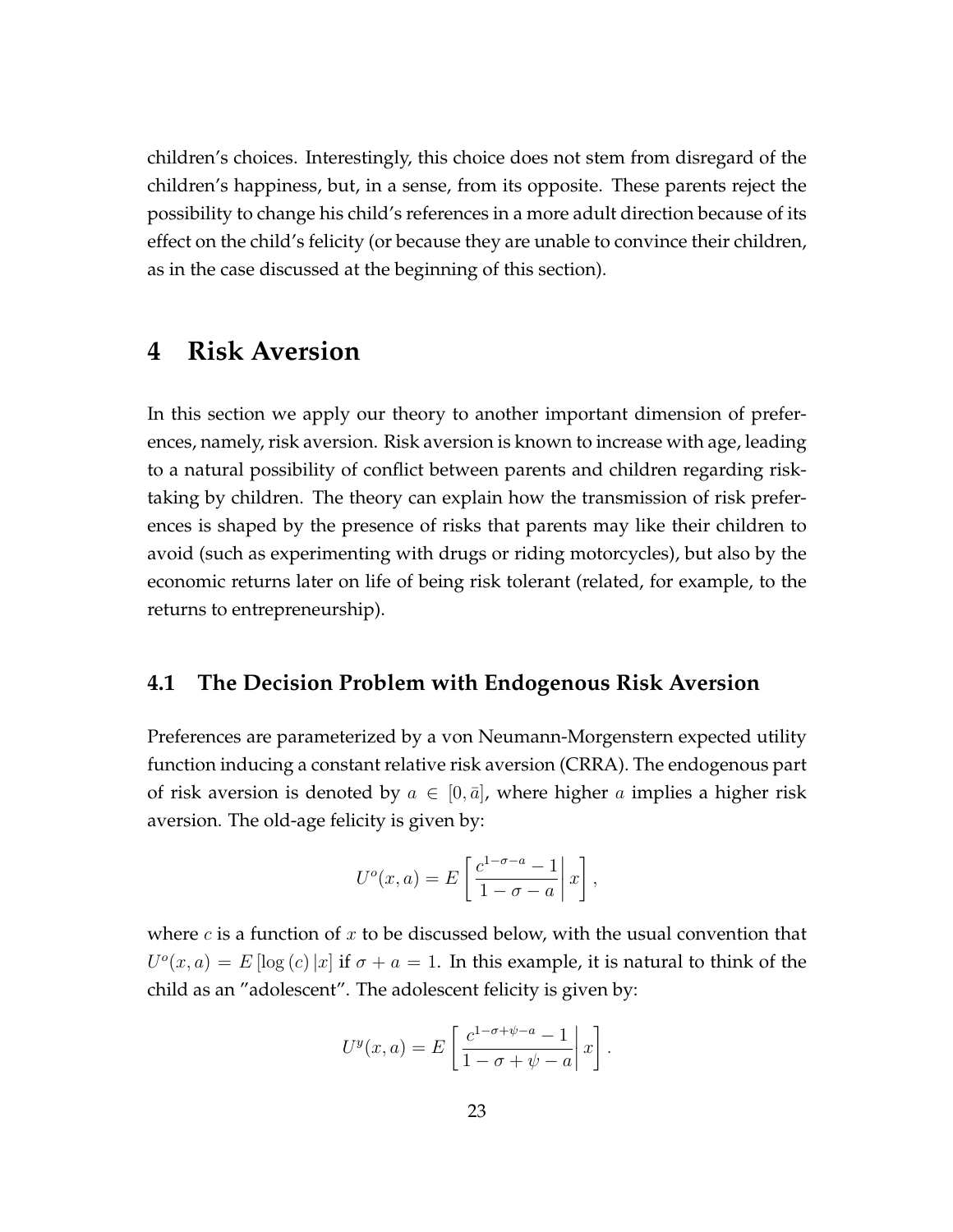We assume that  $\psi > 0$ , so that for a given underlying preference parameter  $a$ , adolescents are less risk averse than are adults. This captures the well-documented observation that risk aversion increases with age (see, e.g., Morin and Suarez  $(1983)$  and Pålsson  $(1996)$ ). In our model, the lower risk aversion of children can lead to disagreement between parents and children about the appropriate degree of risk taking.

Note that given *c*, both  $U^y$  and  $U^o$  are decreasing in *a*. As a consequence, nonpaternalistic parents would choose  $a = 0$  for their children to maximize their happiness. However, paternalistic parents may want to increase their children's risk aversion to influence their adolescent choices.

For simplicity, we abstract in this section from economic state variables such as saving decisions. In every period, parents and children choose from a choice set that consists of lotteries over consumption. We interpret these lotteries broadly to include juvenile risky choices such as smoking or deciding to ride motorcycles, as well as old-age decisions such as occupational choices that are associated with varying degrees of income uncertainty. Paternalistic parents may disagree with their children's choices and hence may wish to restrict the lotteries available to the child. To focus the analysis sharply, we restrict attention to small sets of feasible lotteries. In particular, at old age there is a binary choice between a relatively risky (entrepreneurship) and a relatively safe lottery. We use  $x = R$  and  $x = S$  to denote risky and safe.

At young age, people can choose from another set of (juvenile) risky and safe lotteries  $x^y = R^y$  and  $x^y = S^y$ . In addition, a third lottery  $x^y = SS^y$  is also available, which is also relatively safe but first-order stochastically dominated by lottery  $S<sup>y</sup>$ . As a consequence, if a parent does not restrict the choice set of the child,  $X^y = X^{FREE} = \{R^y, S^y, SS^y\}$ , the child will face a binary choice between *R<sup>y</sup>* and *S <sup>y</sup>* as well, because regardless of preferences it is never optimal to choose the dominated lottery *SS<sup>y</sup>* . However, the parent may choose to restrict the child's choice to *SS<sup>y</sup>* by selecting the choice set  $X^y = \hat{X} = \{SS^y\}$ . The parent may find this choice set attractive because it rules out their least preferred lottery, *R<sup>y</sup>* . We assume that no choice set is available that contains  $S<sup>y</sup>$  but not  $R<sup>y</sup>$ ; that is, if parents want to prevent their child from making the risky choice they face a cost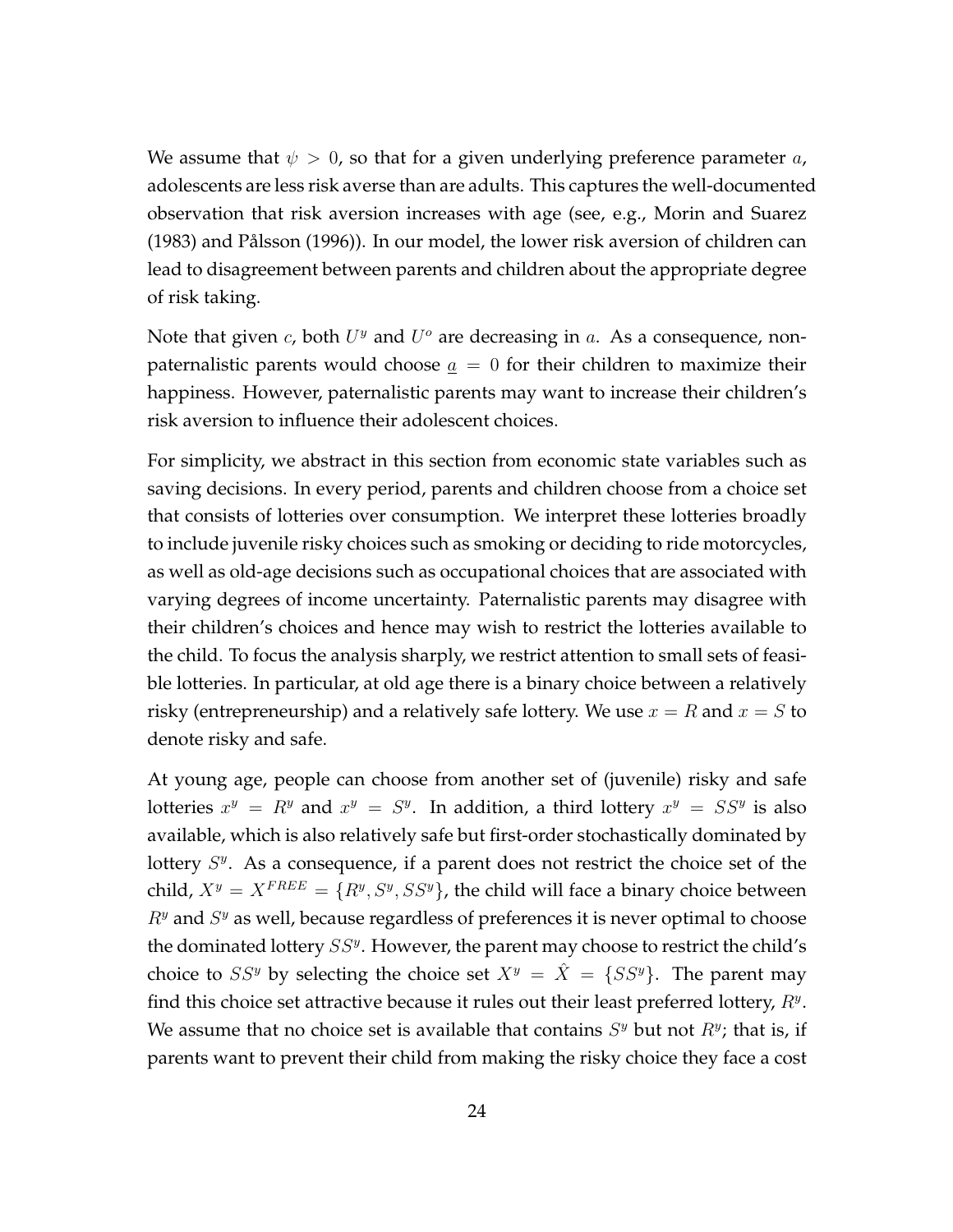in terms of their child choosing a safe but dominated lottery. Alternative ways of modeling the cost of restricting the child's choice (such as a direct utility cost for either the parent or the child) would leave our results unchanged.

The specific properties of risky and safe lotteries are pinned down by the following restrictions:

**Assumption 2** *(Monotonicity) The lotteries R, S, R<sup>y</sup> , and S y satisfy the following restrictions:*

- 1.  $U^o(R, a) U^o(S, a)$  *is strictly decreasing in a on the interval* [0, $\bar{a}$ ]*, and there exists an*  $a^o \in (0, \bar{a})$  *such that*  $U^o(R, a^o) = U^o(S, a^o)$ *.*
- 2. *U*<sup>*y*</sup> ( $R$ <sup>*y*</sup>, *a*)  *U<sup><i>y*</sup> ( $S$ <sup>*y*</sup>, *a*) is strictly decreasing in *a* on the interval [0,  $\bar{a}$ ], and there *exists an*  $a^y \in (0, \bar{a})$  *such that*  $U^y(R, a^y) = U^y(S, a^y)$ *.*
- *3. U*<sup> $o$ </sup> ( $R$ <sup>*y*</sup>, $a$ ) *−U*<sup> $o$ </sup> ( $S$ <sup>*y*</sup>, $a$ ) *is strictly decreasing in a* on the interval [0, $\bar{a}$ ]*, and we have*  $U^o(R^y, a) - U^o(S^y, a) < 0$  *for all*  $a \in [0, \bar{a}]$ *.*

Conditions 1 and 2 state that for both adolescents and adults the relative utility derived from the risky choice is lower for individuals with higher risk aversion; thus, these conditions define the precise meaning of risky and safe lotteries in our model. The conditions also state that there are interior levels of risk aversion at both ages  $a^o$  and  $a^y$  that make individuals indifferent between the two choices. The third condition is concerned with how adults feel about their children's risky and safe choices, and imposes the parallel condition that more risk averse individuals more strongly oppose the risky choice for their children. The final condition states that even the most risk-tolerant individuals would prefer that their children avoid the juvenile risk. This last condition is imposed to focus on the interesting case where there is a conflict of interest between parents and children.

As in the analysis of patience above, it will be useful to analyze the cases of a restricted choice set  $\hat{X}$  and the unrestricted choice set  $X^{FREE}$  separately. We define  $v(a) = \max \{v_U(a), v_{BS}(a)\}\$ , where  $v_U$  denotes the value function conditional on choosing  $X^{FREE}$ , while  $v_{BS}$  denotes the value function conditional on choosing  $\hat{X}$ .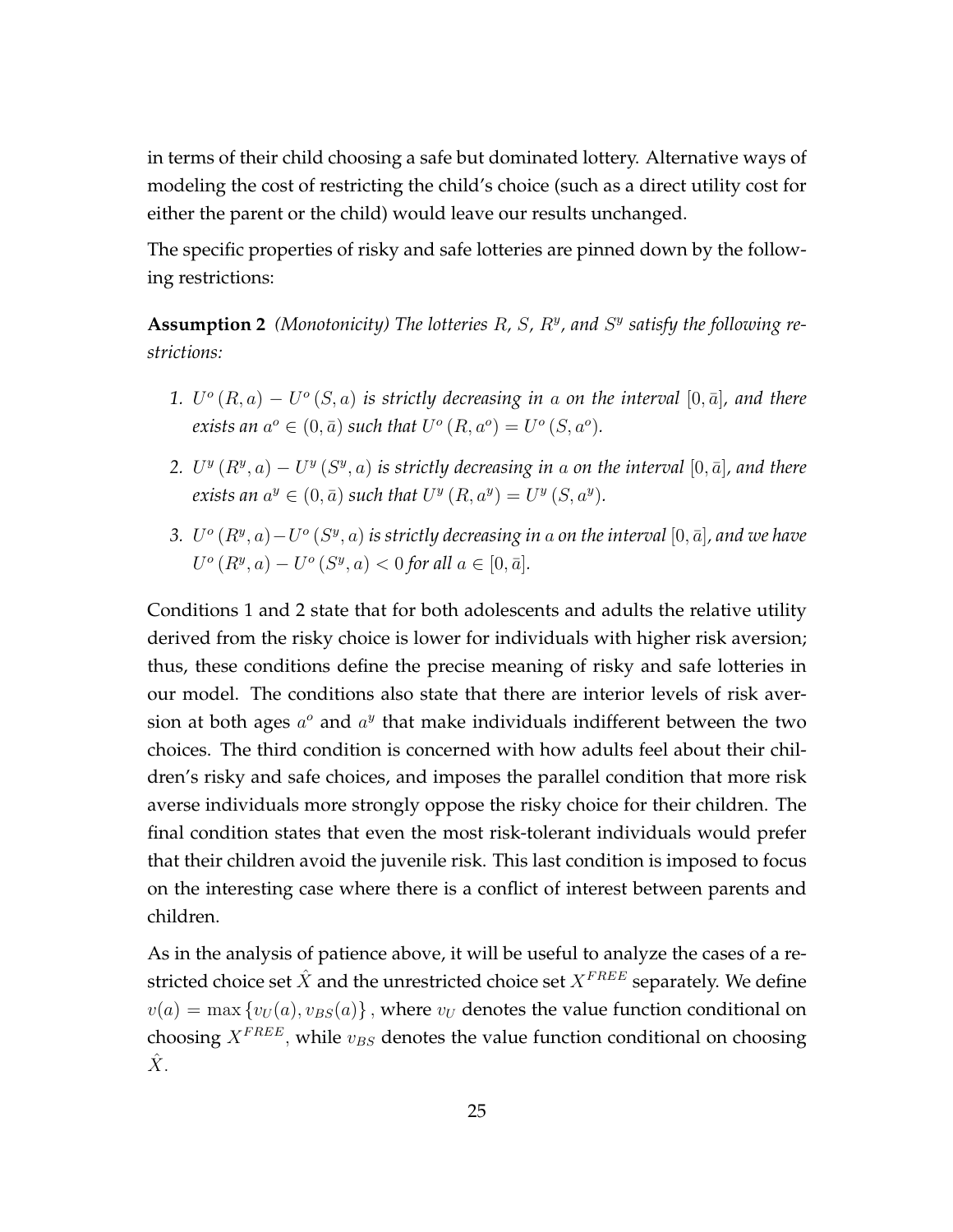### **4.2 The Boarding School**

We first consider the case in which the parent decides to restrict the choice set of the child by choosing the choice set *X*ˆ, which contains only a single possible adolescent choice of *SS<sup>y</sup>* . Interpretations of this choice set would be sending the child to a strict boarding school or moving to a safe suburb where there is no street violence and no supply of illicit drugs. These options come with a cost for the child (being separated from the parents parents, being disciplined by the school), hence we assume that  $SS<sup>y</sup>$  is dominated by the safe choice  $S<sup>y</sup>$  in the full choice set *XF REE*. Alternatively, we can think that the cost is borne by the parent, e.g., in the form of school fees or the cost of moving into a safe neighborhood. Although we do not emphasize this alternative interpretation in the formal analysis, the results would be the same.

The restricted choice set  $\hat{X}$  limits the child to the relatively safe lottery  $SS^y$ ; no decision is taken by the child. The attraction for the parent is to prevent the child from taking the risky choice *R<sup>y</sup>* , without having to turn the child overly risk averse. In particular, when the child is in the boarding school, the decision problem of the parent is:

$$
v_{BS}(a) = \max_{a'} \{ \max \{ U^o(S, a), U^o(R, a) \} + z [\lambda U^o(SS^y, a) + (1 - \lambda) U^y(SS^y, a') + \beta v(a')] \}.
$$
 (12)

Given that the child's choice is fixed, the optimal solution for *a ′* is to maximize cardinal utility by setting  $a' = 0$ . If the dynasty always chooses the boarding school, all generations will have preferences  $a = 0$ , and lifetime utility will be given by:

$$
v_{BS}(0) = \frac{1}{1 - z\beta} \left[ U^o(R, 0) + z \left[ \lambda U^o(SS^y, 0) + (1 - \lambda)U^y(SS^y, 0) \right] \right].
$$

### **4.3 The City**

Consider, next, the choice in the city. As above, the city is a location where parents are not able to directly control their children's choice set, so that the possible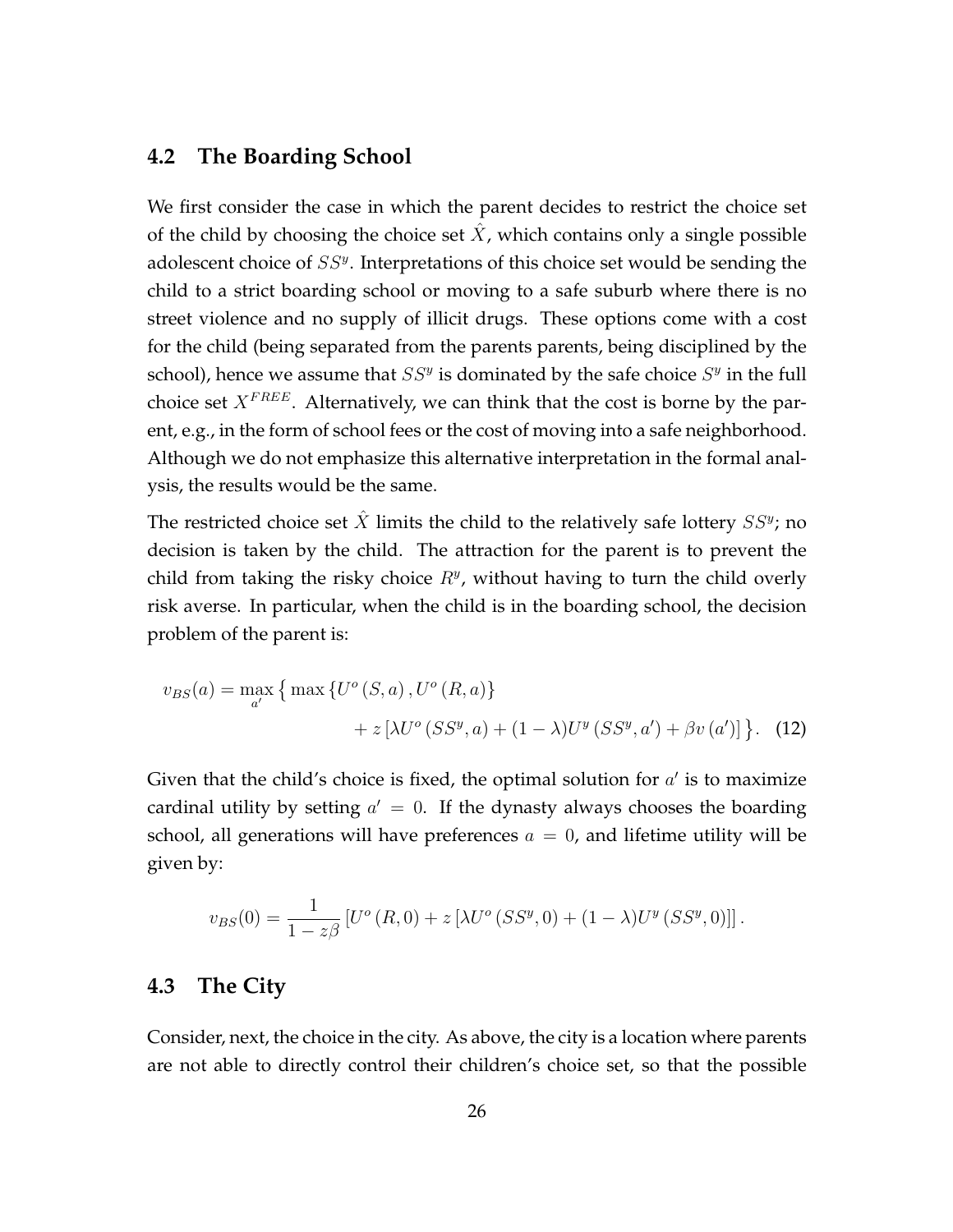parenting styles are authoritative and permissive. Hence, we characterize the equilibrium conditional on the dynasty always choosing the unrestricted choice set *X*<sup>FREE</sup> for the child. The value function for an old adult,  $v_U(a)$ , is given by:

$$
v_U(a) = \max_{a'} \left\{ \max \left\{ U^o \left( S, a \right), U^o \left( R, a \right) \right\} + z w \left( X^{FREE}, a, a' \right) \right\}. \tag{13}
$$

The utility the parent derives from the child is:

$$
w(X^{FREE}, a, a') = \lambda ((1 - I^{Y}(a')) U^{o}(S^{y}, a) + I^{Y}(a') U^{o}(R^{y}, a)) + (1 - \lambda) ((1 - I^{Y}(a')) U^{y}(S^{y}, a') + I^{Y}(a') U^{y}(R^{y}, a')) + \beta v(a').
$$

Here  $I^{Y}(a') \in \{0,1\}$  is the decision of the young (with no loss of generality, we assume no randomization), where  $I^{Y} = 1$  denotes taking the risky choice  $R^{y}$ (recall that the dominated choice *SS<sup>y</sup>* is never chosen and is thus omitted from the notation).

The decision rule  $I^{Y}(a')$  is determined by the optimizing decision on the adolescent, given her own preferences:

$$
I^{Y}(a') = \underset{I}{\text{argmax}} \left\{ (1 - I)U^{y}(S^{y}, a') + IU^{y}(S^{y}, a') + \beta v(a') \right\}.
$$

Given that the adolescent choice does not affect the continuation utility *v* (*a ′* ), the maximization problem has a simple solution:

$$
I^{Y}(a') = \begin{cases} 1 & \text{if } U^{y}(R^{y}, a') > U^{y}(S^{y}, a') \\ 0 & \text{if } U^{y}(R^{y}, a') \leq U^{y}(S^{y}, a') \end{cases}
$$

We now move towards characterizing the solution of the choice problem. A special role is played by the level of risk tolerance  $a^y$  that makes adolescents just indifferent between taking the safe and risky actions (which exists given Assumption 2). Let  $W\left( {a,a'} \right)$  denote the function that is maximized on the right-hand side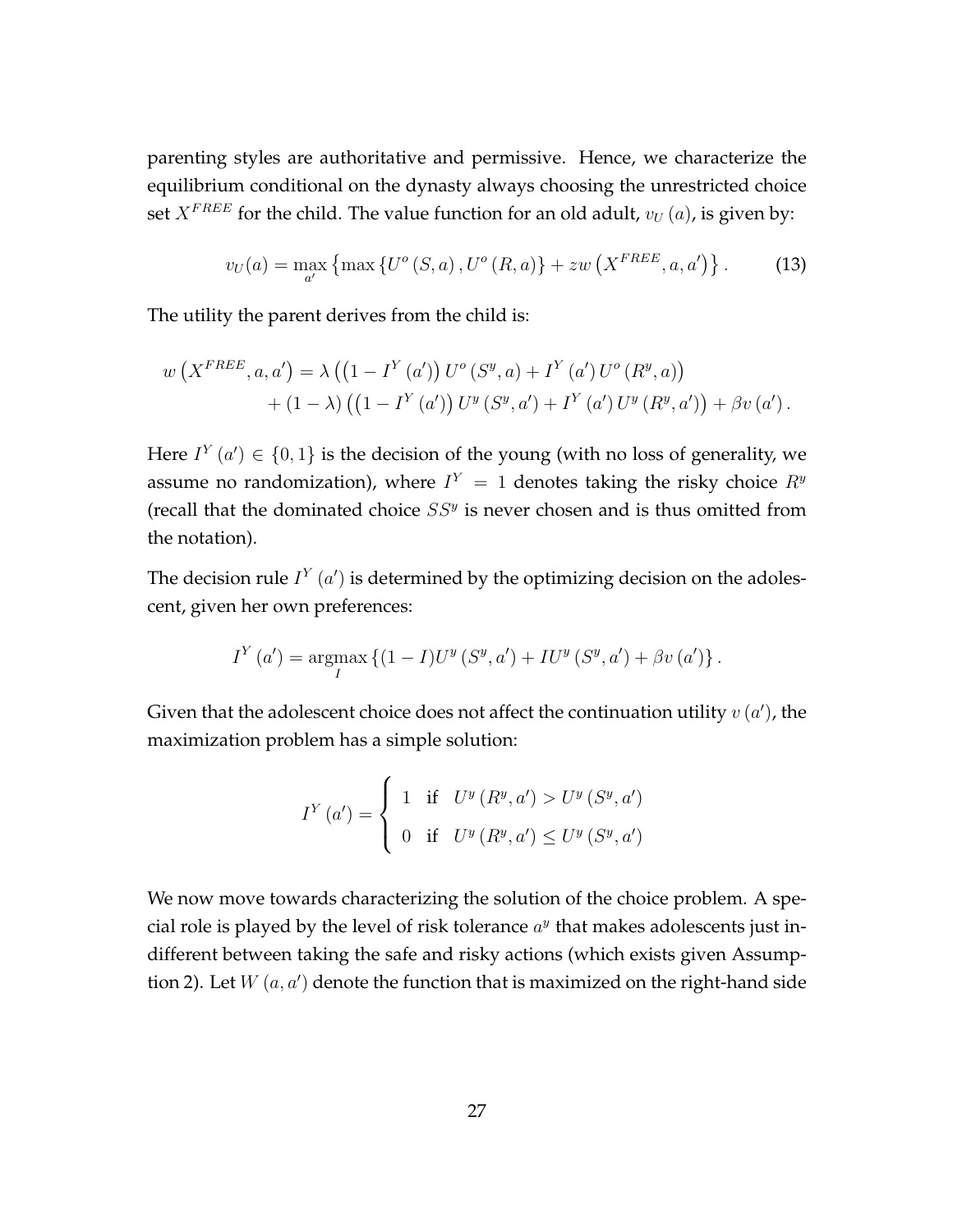of (13):

$$
W (a, a') \equiv \max \{ U^o (S, a), U^o (R, a) \} + \lambda \left( \left( 1 - I^Y (a') \right) U^o (S^y, a) + I^Y (a') U^o (R^y, a) \right) + (1 - \lambda) \left( \left( 1 - I^Y (a') \right) U^y (S^y, a') + I^Y (a') U^y (R^y, a') \right) + \beta v (a') .
$$

We can establish the following result.

**Lemma 3** Parents choose either  $a' = 0$  or  $a' = a^y$ .

Intuitively, all else equal parents would like to give their children the lowest possible *a ′* (namely *a ′* = 0) since utility is decreasing in risk aversion. Strictly in terms of utility, it is good for the child to be unafraid and to be able to tolerate risk. However, because parents and children evaluate choices during adolescence differently, parents also fear that children will take too much risk (i.e., choose the lottery  $R<sup>y</sup>$  over  $S<sup>y</sup>$ ). Depending on which of these motives dominates, they may choose either the  $a' = 0$  or the minimum risk aversion that guarantees that children will not get into "trouble" by choosing *R<sup>y</sup>* .

Lemma 3 implies that from the second generation onwards the distribution of preferences has positive mass at only two points:  $a = 0$  and  $a = a^y$ .

The next question that arises is which parents assign which risk tolerance to their children. The following lemma can be established.

**Lemma 4** *(i)* If parents with  $a = 0$  choose  $a' = a^y$ , then all parents with  $a > 0$  will do *the same. (ii) If parents with*  $a = \hat{a} > 0$  *<i>choose*  $a' = 0,$  *then all parents with*  $a < \hat{a}$  *will do the same.*

The lemma establishes the intuitive result that more risk-averse parents are more likely to endow their children with a high degree of risk aversion. Notice that the we do not assume that it is cheaper for risk-averse parents to invest in risk aversion (the cost of investment is zero for everyone). Rather, the result obtains because risk-averse parents are more afraid of their children taking risky actions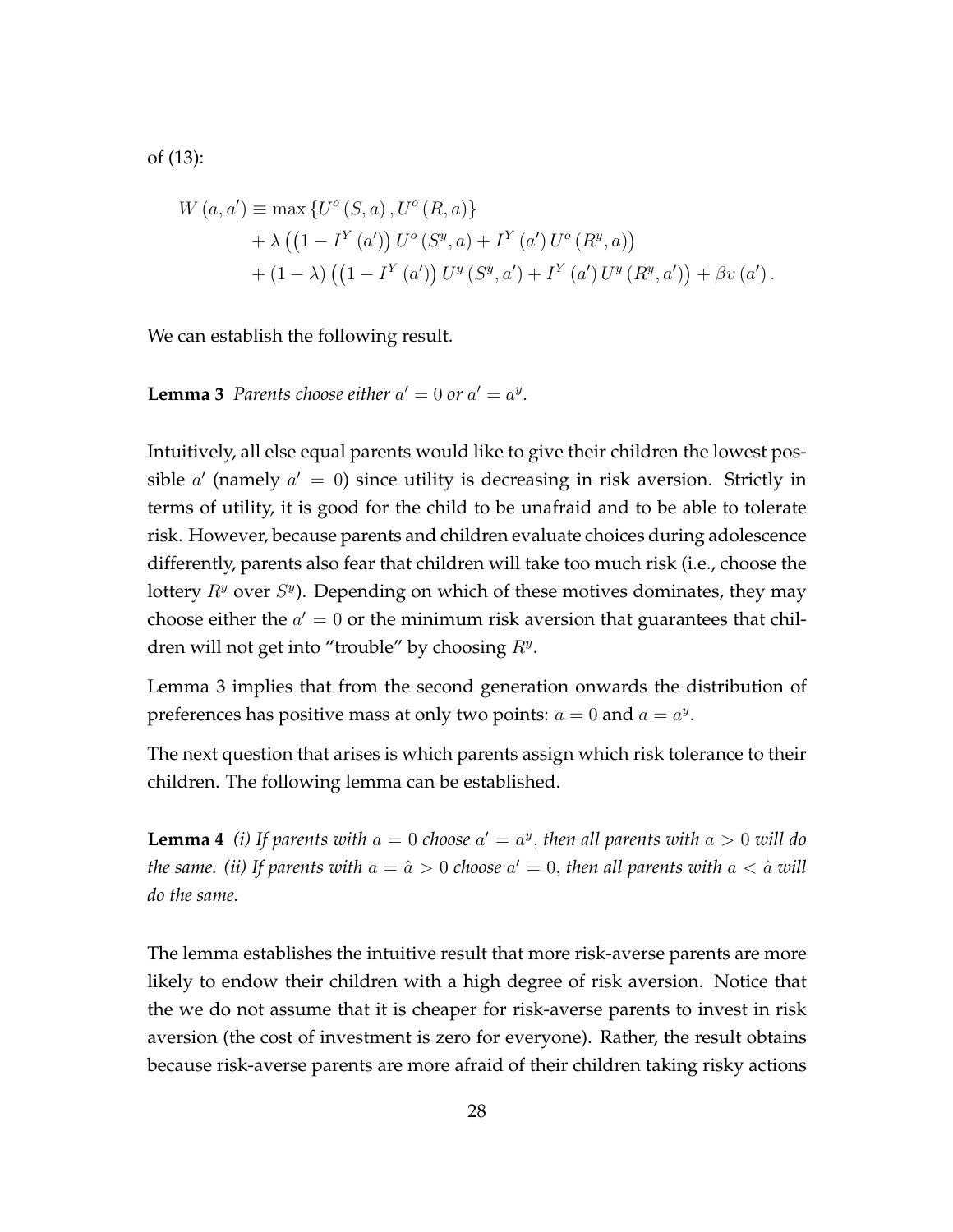during adolescence. Assuming that risk-averse parents have a lower cost of investing in risk aversion or assuming some direct preference transmission (say, because of a genetic component of risk aversion) would reinforce this result.

As a final step in the characterization of the choice problem, we discuss how the nature of risk in the economic environment affects the transmission of risk tolerance. As far as risk during adulthood is concerned, this mapping is simple, as parents are altruistic towards children in old age. Then, two cases are possible. In the first (less interesting) case,  $a^y < a^o$ , and children will take the risky choice in old age, irrespective of whether their parents choose  $a' = 0$  or  $a' = a^y$ . In the rest of the analysis, we ignore this case. In the second case,  $a^y < a^o$ , and the parents' preference choice determines whether the child will take risky opportunities in old age. In this case, an increase in the return to the adult risky lottery relative to the safe choice, increases the parents' drive to endow their children with the low risk aversion 0 instead of  $a^y$ .

The situation is more complicated for the juvenile choices. A key distinction here is between endogenous and exogenous risk, i.e., the extent to which juvenile risk depends on the choice of the child. To clarify this relationship, we parameterize the juvenile lottery as follows:

$$
c(S^{y}) = \begin{cases} c_{S,L} & \text{with probability} & p_{L} \\ c_{S,H} & \text{with probability} & 1 - p_{L} \end{cases}
$$

$$
c(R^{y}) = \begin{cases} c_{R,L} & \text{with probability} & p_{R}p_{L} \\ c_{R,H} & \text{with probability} & p_{R}(1 - p_{L}) \\ c_{S,L} & \text{with probability} & (1 - p_{R})p_{L} \\ c_{S,H} & \text{with probability} & (1 - p_{R})(1 - p_{L}) \end{cases}
$$

Here *L* denotes a low and *H* a high consumption realization, so that  $c_{S,L} \leq c_{S,H}$ and *cR,L < cR,H*, *R* denotes a relatively risky and *S* a relatively safe lottery, which means that we assume  $c_{R,L} < c_{S,L}$  with  $p_R > 0$ , and we also assume that  $p_L c_{R,L}$  +  $(1-p<sub>L</sub>)c<sub>R,H</sub> > p<sub>L</sub>c<sub>S,L</sub>+(1-p<sub>L</sub>)c<sub>S,H</sub>$ , meaning the risky lottery has a higher expected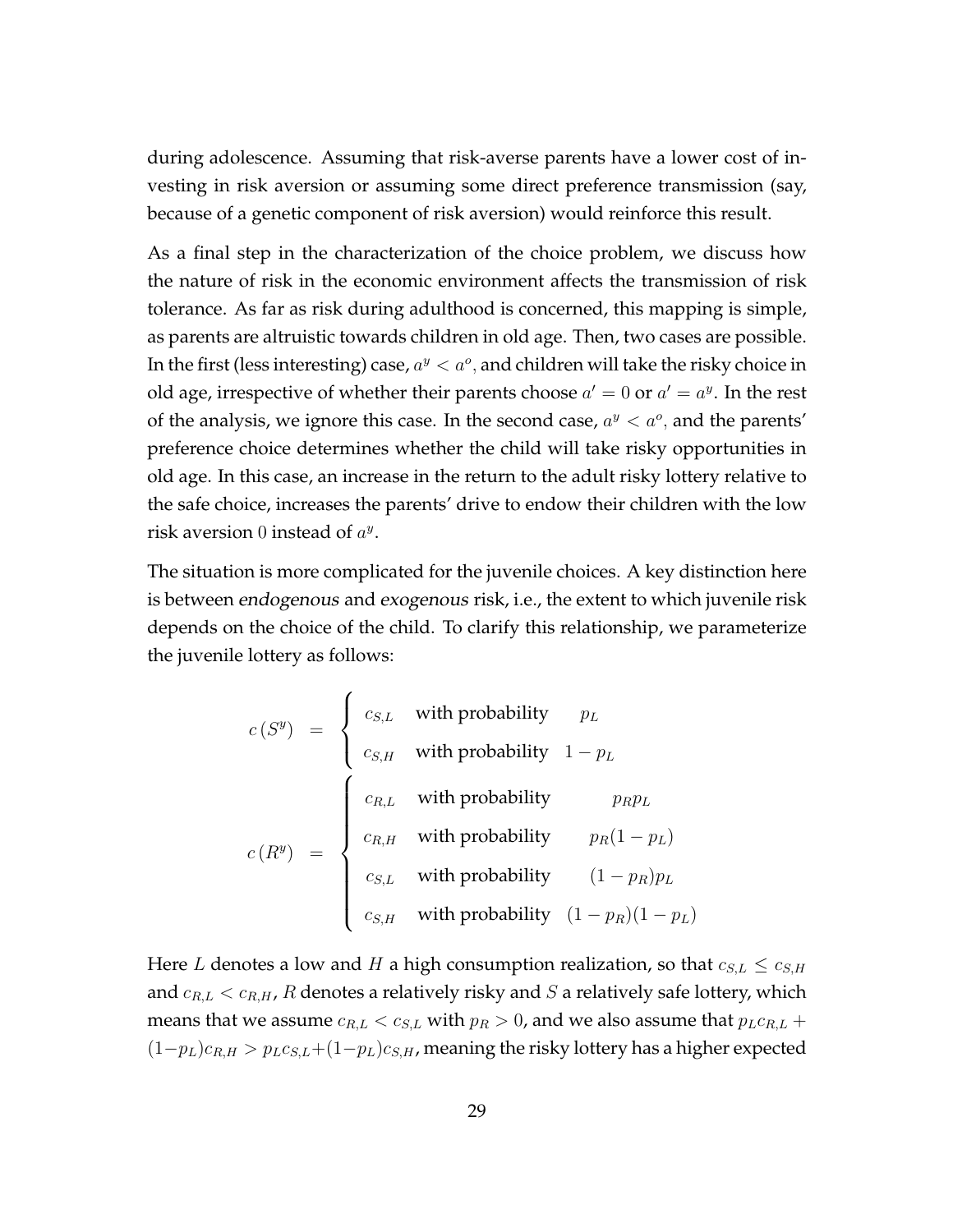return and is therefore not dominated. Hence, the safe choice is simply a lottery between a low and a high consumption value. The risky lottery reverts to the safe lottery with probability 1*−pR*, and with probability *p<sup>R</sup>* another, more risky binary lottery is reached. Here  $p_R$  can be interpreted as the arrival rate of dangerous juvenile opportunities. In other words, even an adolescent that would like to take risky choices in principle may not have the opportunity to do so. For example, to experiment with smoking or other drugs one usually first has to come into contact with people who provide access to such opportunities, and that may or may not happen for a given individual.

We can now interpret the risk inherent in lottery *S* as exogenous, or unavoidable, juvenile risk. In contrast, the parameter  $p_R$  measures the exposure to endogenous juvenile risk, i.e., risk that can be avoided if the adolescent chooses the safe option.

It can now be shown that in sufficiently paternalistic families, endogenous and exogenous juvenile risk have opposite effects on preference transmission. An increase in exogenous risk induces parents to transmit lower risk aversion to their children (i.e., transmitting 0 instead of *a <sup>y</sup>* becomes more attractive). Given that this type of risk cannot be avoided, paternalistic concern about the juveniles' choices does not play a role, so that parents would like their children to be able to tolerate this risk i.e., they endow them with low risk aversion. In contrast, an increase in endogenous risk, i.e., the parameter *pR*, increases parents' incentive to transmit high risk aversion to their children. Parents disagree with the adolescent's choice of *R* over *S*, and when the risky choice becomes riskier compared to the safer alternative, this paternalistic motive gains in strength. The following proposition summarizes this result.

**Proposition 2** *Holding constant the adult lotteries,*  $p<sub>L</sub>$ *, and*  $E(c<sub>S</sub>y)$ *, an increase in exogenous juvenile risk (cS,H − cS,L) lowers parents' incentives for transmitting high risk aversion regardless of λ. Regarding an increase in endogenous risk pR, there is a cutoff*  $\lambda$  such that for parents with  $\lambda < \lambda$  an increase in  $p_R$  lowers parents' incentive for *transmitting high risk aversion, whereas parents with*  $\lambda > \tilde{\lambda}$  for a higher incentive for *transmitting high risk aversion.*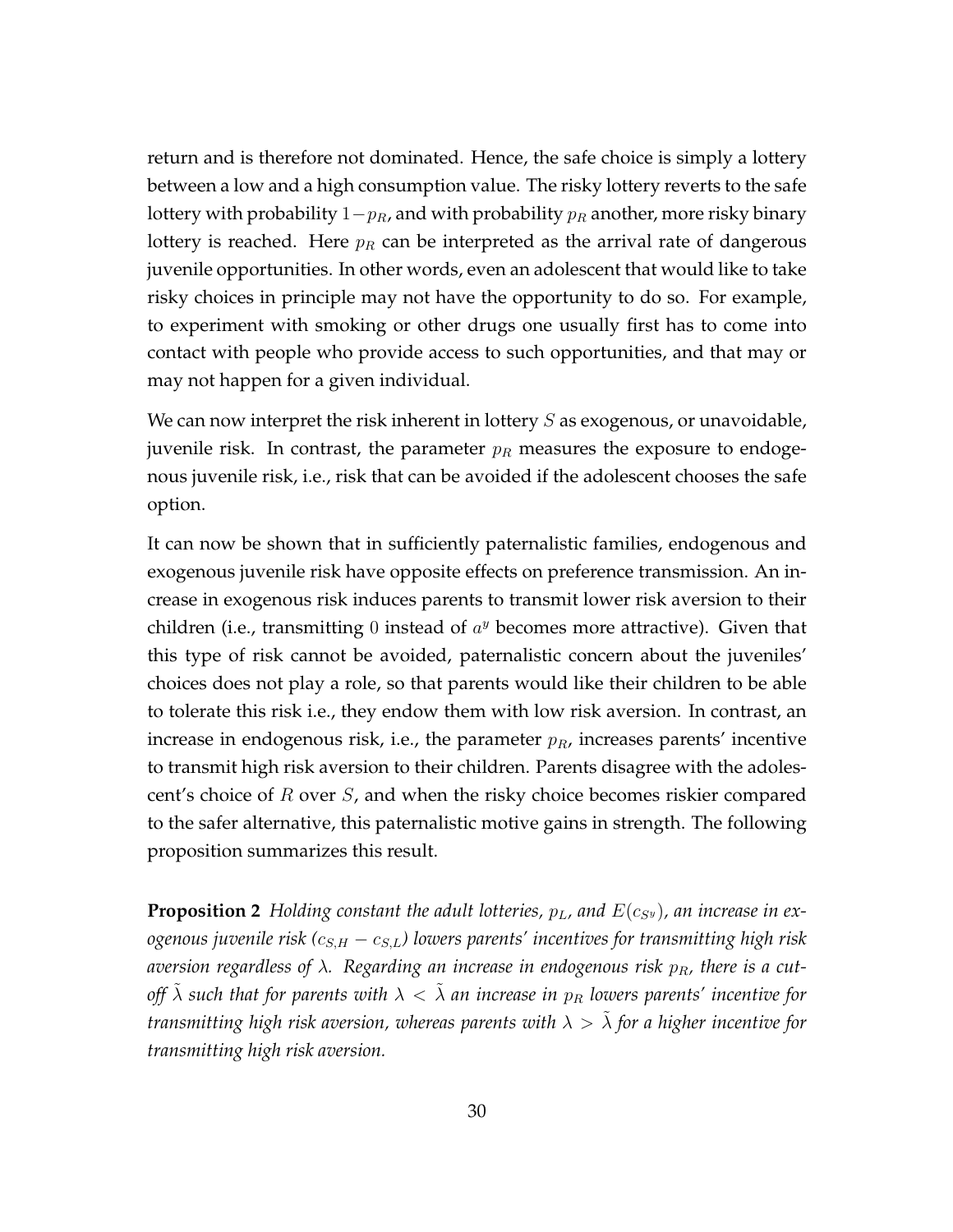Figure 3 illustrates these results. The solid line displays the utility of the parent as a function of the the chosen risk aversion of the child for a baseline parameterization. $^8$  In this example, the parent's preferences are described by  $\lambda=0.5$ and  $a = 0.66$ . The utility of the parent is piecewise decreasing in the risk aversion of the child, with a one-time upward jump at *a ′y* . This is a general pattern that provides the basis for Lemma 3: The optimal choice for parents is either to maximize the child's utility by setting  $a' = 0$  or to prevent the child from taking juvenile risk by setting *a ′y* . In the baseline scenario (solid line), this parent is just indifferent between these choices. The dashed line shows how the utility of the parent changes when exogenous risk (the risk in lottery *S*) increases. This is a risk that the child cannot avoid; hence, affecting the child's choice becomes less important, and making the child risk-tolerant becomes more important. As a result*,* the new optimal choice is  $a'=0.$  The dotted line shows an alternative scenario when endogenous risk (the parameter *pR*) goes up. The parent can induce the child to avoid this risk by setting *a ′y* , and hence this is now the only optimal choice.

In a steady state, the support of the distribution of preferences is  $a \in \{0, a^y\}$ . The following proposition characterizes the equilibrium distribution of parenting styles.

**Proposition 3** *There exist two thresholds,*  $0 < \lambda_1 \leq \lambda_2 \leq 1$  *such that, conditional on*  $X^y = X^{FREE}$ : (i) all parents with  $\lambda \leq \lambda_1$  set  $a' = 0$  (permissive parenting); (ii) *for*  $\lambda \in (\lambda_1, \lambda_2]$ , all parents with  $a = 0$  set  $a' = 0$  (permissive parenting), whereas all *parents with*  $a = a^y$  *set*  $a' = a^y$  *(authoritative parenting); (iii) all parents with*  $\lambda > \lambda_2$ *set*  $a' = a^y$  (authoritative parenting).

The proposition establishes that there are (at most) three ranges depending on *λ*. Parents with low *λ* choose *a ′* = 0 inducing their children to take all risks, irrespective of their own *a*. In an intermediate range of paternalism, preferences are path dependent: risk-tolerant parents induce risk tolerance in their children, whereas highly risk-averse parents induce high risk aversion in their children.

<sup>&</sup>lt;sup>8</sup>The parameter values are  $z = \beta = 0.8$ ,  $\sigma = \psi = 1$ ,  $\bar{a} = 2$ . These values imply that for  $a = 0$ adolescents are risk-neutral, whereas adults with  $a = 0$  have log utility.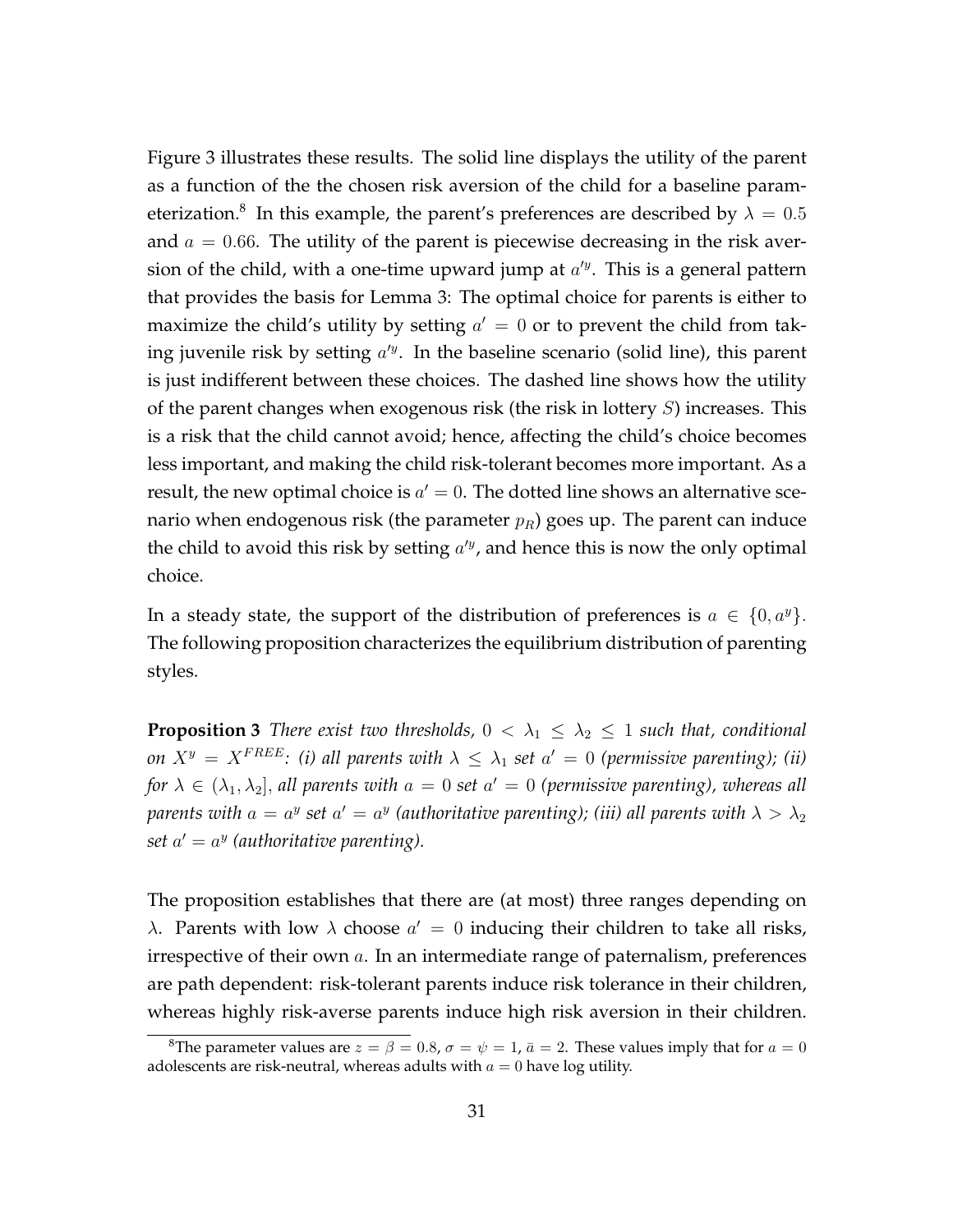

Figure 3: Parental Utility as a Function of Child Risk Aversion for Changes in Exogenous versus Endogenous Risk

Finally, highly paternalistic parents induce high risk aversion in their children, irrespective of their own risk aversion. Figures 4 to 6 illustrate these results.

The thresholds depend on the nature of both exogenous and endogenous risk. When children are exposed to a large exogenous risk, even relatively paternalistic parents prefer to make their children risk tolerant, since risk aversion only increases their "fear" in a society full of unavoidable perils. In contrast, a high exposure to endogenous risk induces even mildly paternalistic parents to adopt an authoritative parenting style inducing their children to avoid juvenile risk. This comes at the cost of a low propensity to take risky opportunities in adult age. Likewise, an increase in the return to old age risk fosters risk taking and permissive parenting style.

The analysis above has also implications for the effect of redistributive policies on risk taking and transmission of risk preferences. First, if old age "entrepreneurs" (i.e., those accepting risky lotteries) were given access to better co-insurance schemes, then entrepreneurship would become more attractive. The effect on parenting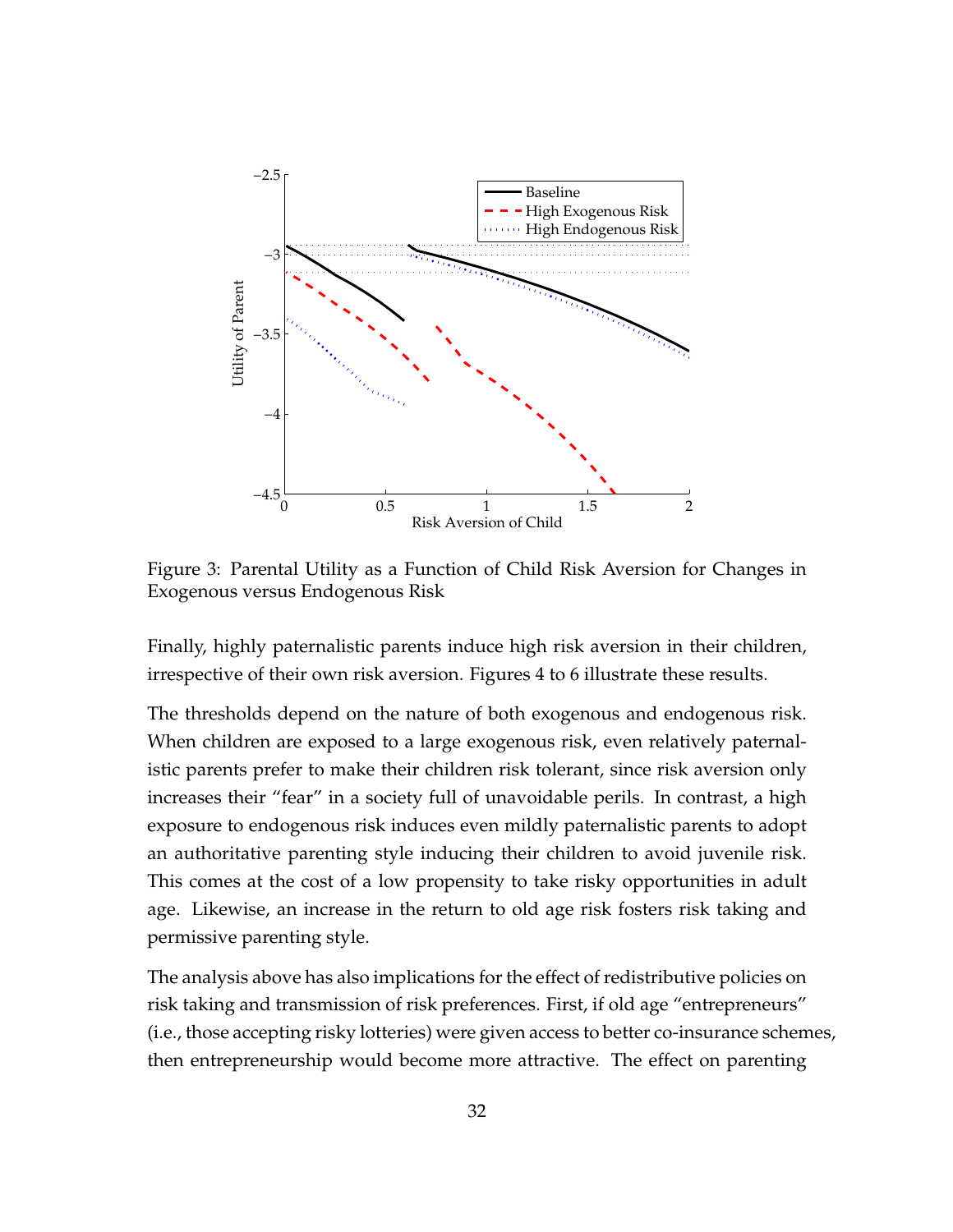

Figure 4: Parental Utility as a Function of Child Risk Aversion for low *λ*



Figure 5: Parental Utility as a Function of Child Risk Aversion for Intermediate *λ*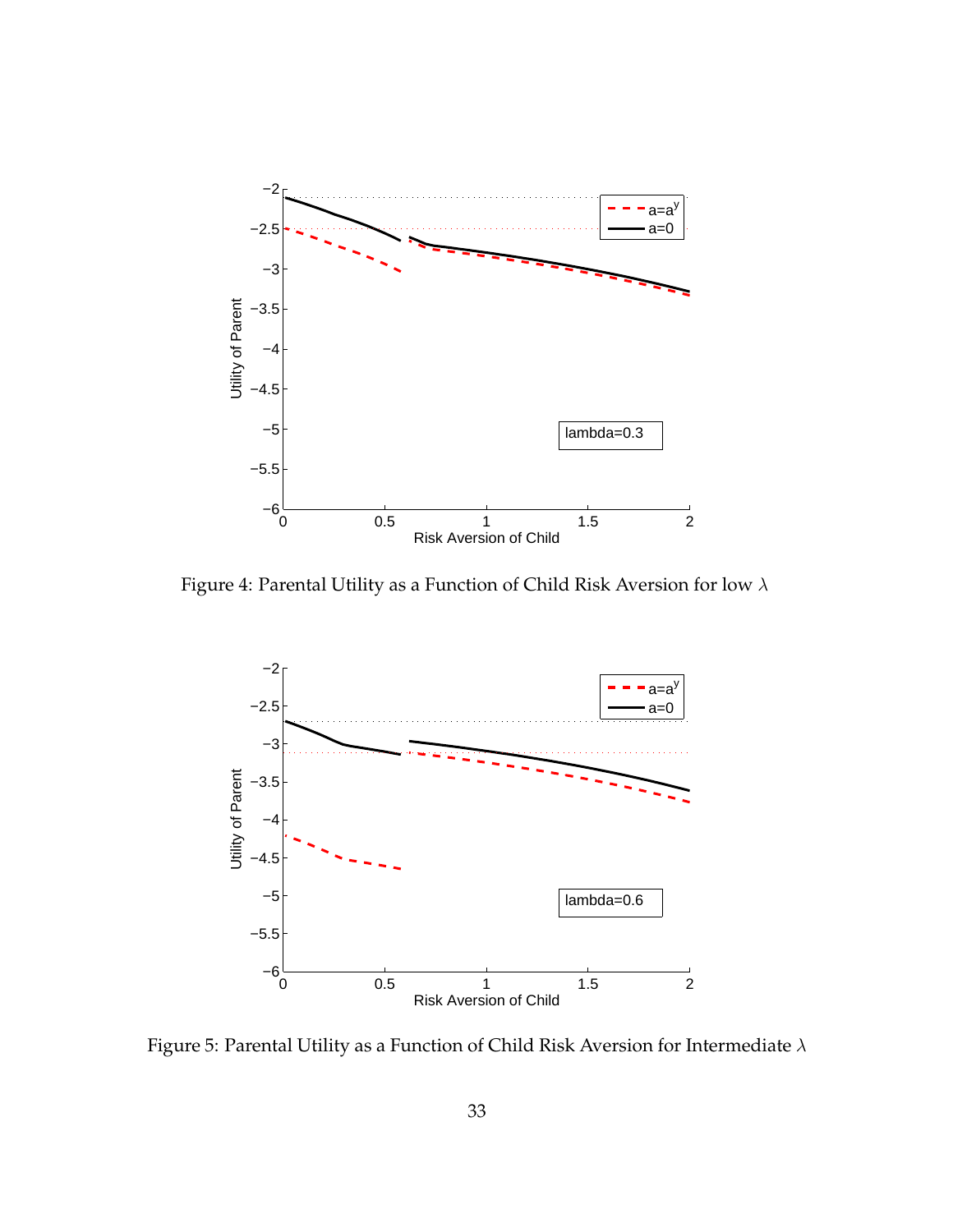

Figure 6: Parental Utility as a Function of Child Risk Aversion for High *λ*

style is ambiguous. If the inequality  $a^y > a^o$  continued to hold, more parents would choose  $a' = 0$  for their children to profit from the more attractive adult lotteries. However, if the policy change reversed the sign of the inequality, parents could have the cake and eat it, too: they could induce children to avoid juvenile risk by setting  $a^y$ , and yet their children would not turn down entrepreneurial opportunities in old age. In this case, the population would be both risk averse and entrepreneurial. However, such a population may also be less able to benefit from unexpected future economic opportunities (e.g., related to innovative activities) in case these were not easily insurable.

Second, redistribution schemes involving both entrepreneurial agents and agents who decline to take (adult) risks would have the opposite effects. Fewer agents would take risk, and the range of permissive parents would shrink. This would result in a society which has low juvenile risk taking (e.g., crime and drugs), but also low entrepreneurial activity.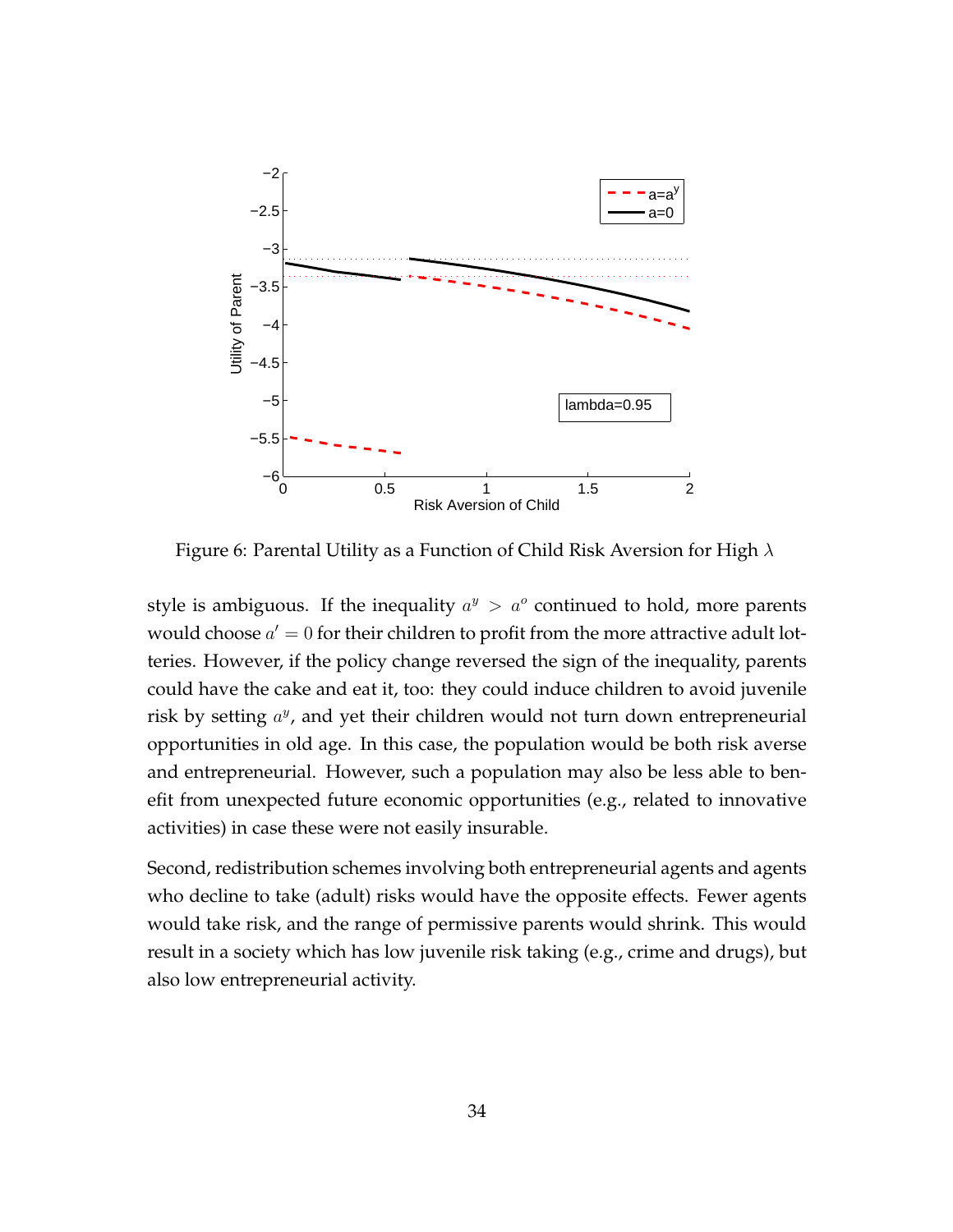### **4.4 Choosing between the Boarding School and the City**

In the previous section, we compared the permissive vs. authoritative parenting style. In this section, we will compare the payoff of authoritarian parenting, pairwise, first with that of permissive parenting, and then with that of authoritative parenting. After that, we discuss the global optimum.

The utility difference between placing the child in a boarding school and permissive parenting in the city is given by:

 $v_{BS}(a) - W(a,0) = \lambda \left( U^{\circ} (SS^y, a) - U^{\circ} (R^y, a) \right) + (1 - \lambda) \left( U^y (SS^y, 0) - U^y (R^y, 0) \right),$ 

where the first term (paternalistic component) is positive, and the second (utilitarian component) is negative.

**Proposition 4** *There exist two thresholds,*  $0 < \hat{\lambda}_1 \leq \hat{\lambda}_2 \leq 1$  *such that, conditional on the parent choosing*  $a' = 0$ *: (i) all parents with*  $\lambda \leq \hat{\lambda}_1$  *set*  $X^y = X^{FREE}$  *(permissive parenting); (ii) for*  $\lambda \in (\hat{\lambda}_1, \hat{\lambda}_2]$ *, all parents with*  $a = 0$  *set*  $X^y = X^{FREE}$  *(permissive* parenting), whereas all parents with  $a = a^y$  set  $X^y = \hat{X}$  (authoritarian parenting); (iii)  $\hat{\mathcal{A}}$  *all parents with*  $\lambda > \hat{\lambda}_2$  *set*  $X^y = \hat{X}$  *(authoritarian parenting).* 

As expected, utilitarian parents tend to be more permissive than paternalistic parents. In addition, given  $\lambda$ , the boarding school is more likely to be chosen by highly risk averse parents. The result has a similar flavor to the comparison between authoritative and permissive parenting.

Next, the utility difference between placing the child in a boarding school and authoritative parenting in the city yields:

$$
v_{BS}(a) - W(a, a^{y}) = \lambda (U^{o}(SS^{y}, a) - U^{o}(S^{y}, a)) + (1 - \lambda) (U^{y}(SS^{y}, 0) - U^{y}(S^{y}, a^{y})) + \beta (v (0) - v (a^{y}))
$$

The first term is negative for all *a*, since *SS<sup>y</sup>* is a dominated lottery. The last term is unambiguously non-negative. We have imposed so far no restriction that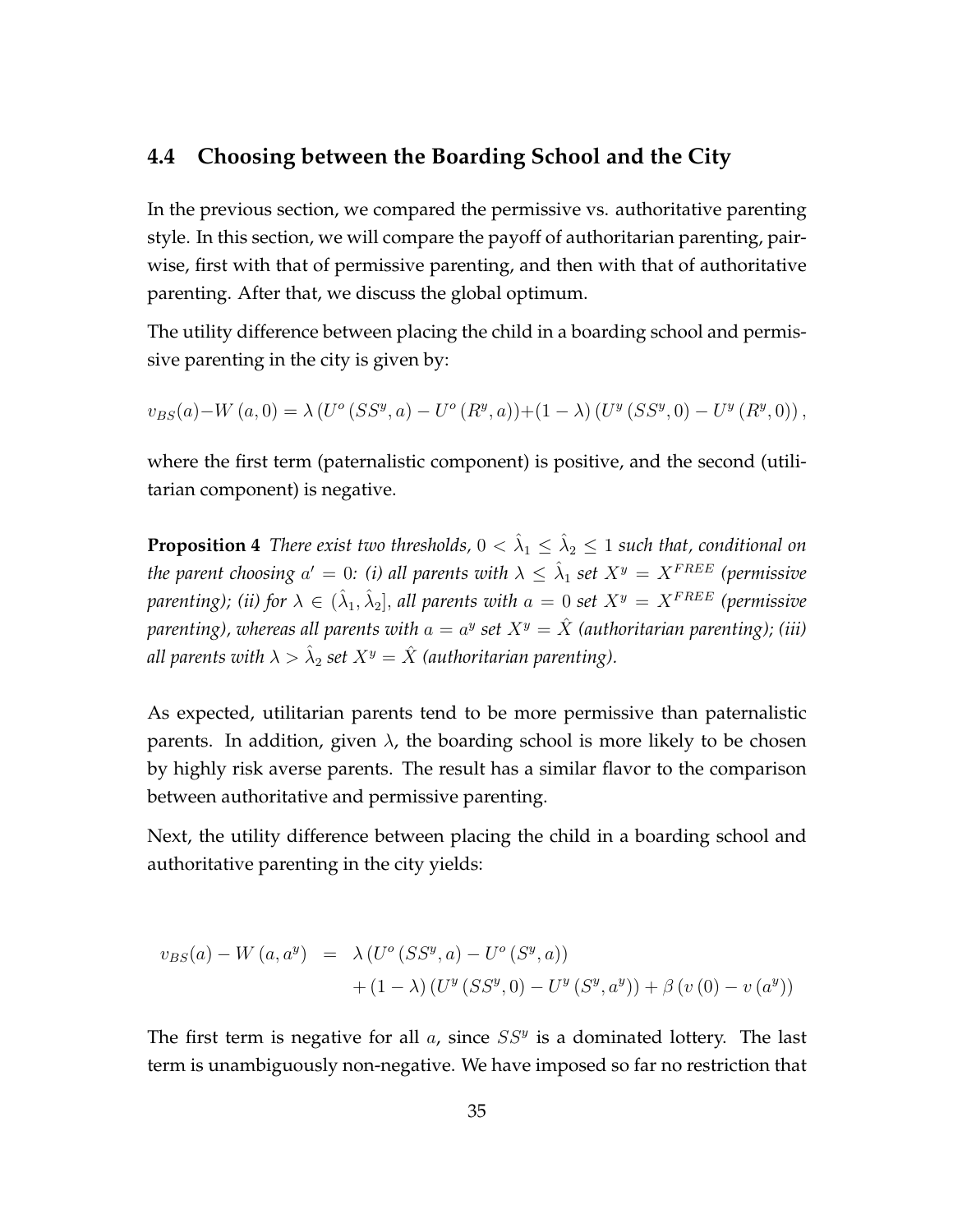would allow us to sign the second term. It seems reasonable to assume that the child would rank the strict boarding school as his least preferred option in terms of his adolescent felicity. If so, then  $U^y(SS^y, 0) < U^y(S^y, a^y)$ . However, this may not be true in general. The comparative statics of *λ* are generally ambiguous.

The following general lessons can be learned. Authoritarian will tend to dominate over authoritative parenting if either  $SS^y$  is not much worse than  $S^y$  (e.g., a luxury boarding school which is strict, but fares high on other dimension of the child's welfare), or if risk taking is especially important for individual success, which would make children exposed to authoritative parenting unfit to seize opportunities later in life. These predictions accord with the casual observation that authoritarian parenting is more prevalent in competitive and entrepreneurial societies such as China, whereas authoritative parenting is more common in Europe (where, for instance, corporal parental punishment is forbidden in many countries).

In terms of global comparisons, we have the clear-cut (and unsurprising) implication that parents with low  $\lambda$  tend to be permissive. As far as more paternalistic parents are concerned, we can observe either authoritative or authoritarian parenting style, depending mainly on the economic environment, and in particular the return to risk tolerance in old age (which may, in turn, depend on financial markets and social policy), and the utility cost of authoritarian vs. authoritative parenting.

## **5 Conclusions**

The recent economic literature has increasingly turned its attention to preference heterogeneity in order to explain both micro- and macroeconomic puzzles. The persistence of low economic development, for instance, has been linked to the prevalence of cultural traits that are not conducive to entrepreneurship and innovation (see, e.g., Roland and Gorodnichenko 2011). In turn, the developmental psychology literature has long argued that parenting style can affect individual values, preferences, and beliefs. There is, however, little understanding of the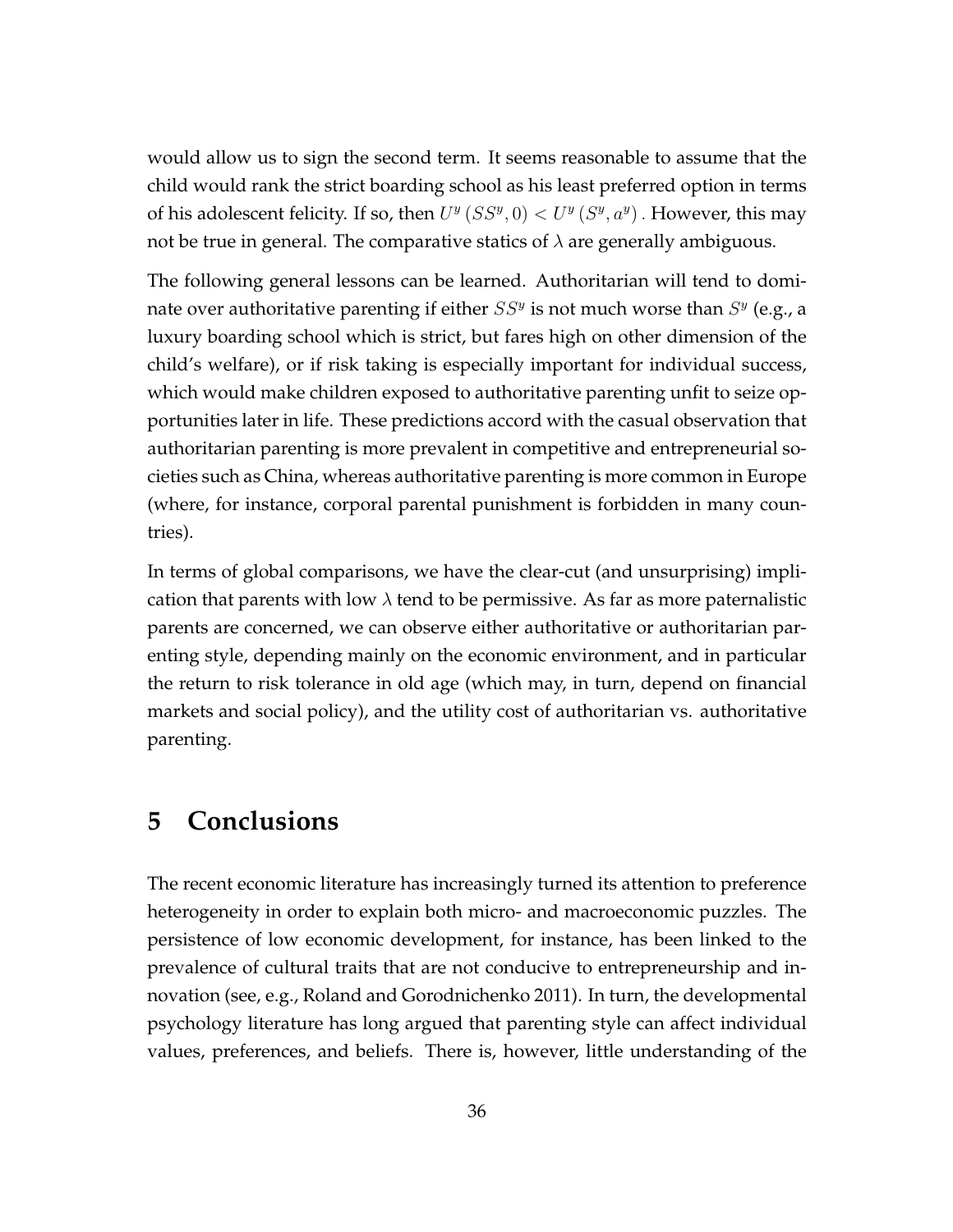determinants of parenting styles. In this paper, we have provided a formal economic theory of child-rearing that rationalizes the emergence of different parenting styles as an equilibrium outcome. A cornerstone of our theory is the notion of paternalism: parents do not take always accept their children's preferences and inclinations, and typically regard it as part of their parental duties to influence or impose constraints on the children's behavior. Our theory predicts that different parenting styles are the rational outcome of the interaction between paternalism and the economic environment. After presenting a general model, we have discussed two applications to the cultural transmission of patience and risk aversion.

Although in this paper we have restricted our analysis to a decision theory problem, the theory could be extended by letting paternalism evolve as the result of an evolutionary process. Our analysis suggests that there is no golden rule about the fitness of paternalistic preferences. In one example (patience), both very high and very low paternalism bring about economic success. In another example (risk), parental paternalism reduces risk-taking and protects children from juvenile risk, but can also stifle entrepreneurship. Therefore, the success of paternalistic families depends on the preference trait, the economic environment, and on stage of economic development.

We also abstracted in this paper from self-reinforcing mechanisms operating through general equilibrium effects. In a companion paper, we study the interaction between preference formation, innovation, and growth in a model where risk tolerance is endogenous like in the second example of this paper (see Doepke and Zilibotti 2013), and the distribution of preferences has a general equilibrium effect via an endogenous occupational choice between high- and low-risk professions.

We believe that the theory proposed in this paper can provide the basic framework to study such questions and to guide the empirical analysis of the determinants and effects of alternative child-rearing practices.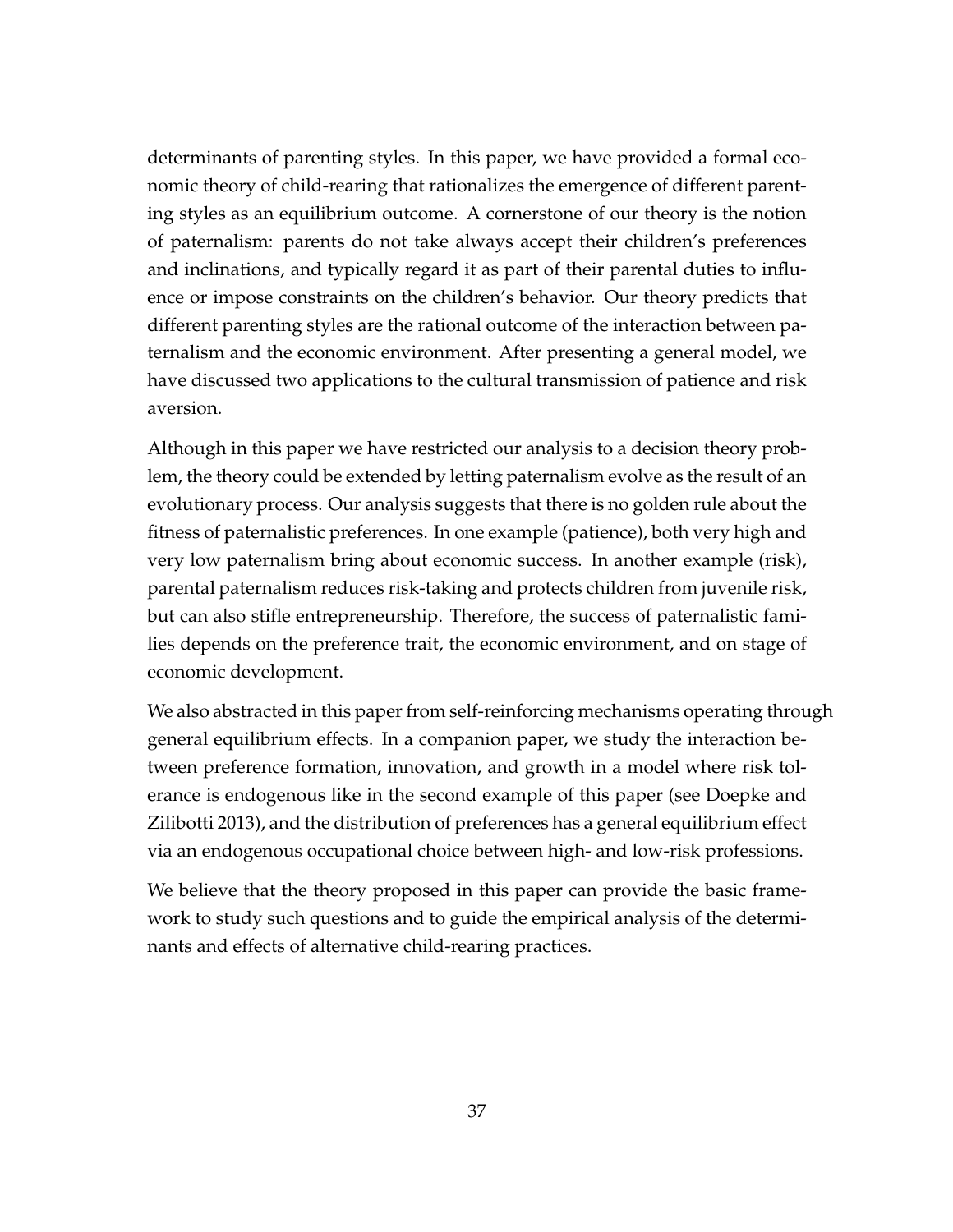## **A Mathematical Appendix**

### **A.1 Proofs for Lemmas and Propositions**

**Proof of Lemma 1:** The Lemma is proven by contradiction. Suppose  $a'^* = \hat{a}' \neq \underline{a}$ . Then,

$$
(1 - \lambda) U^y (x^y, \hat{a}') + \beta U^o (\hat{x}', \hat{a}') + \beta z \lambda U^o (\hat{x}^y, \hat{a}') + \beta z (1 - \lambda) U^y (\hat{x}^y, \hat{a}'') + \beta^2 z v (\hat{a}'')
$$
  
\n
$$
\ge (1 - \lambda) U^y (x^y, \underline{a}) + \beta v (\underline{a})
$$
  
\n
$$
\ge (1 - \lambda) U^y (x^y, \underline{a}) + \beta U^o (\hat{x}', \underline{a}) + \beta z \lambda U^o (\hat{x}^y, \underline{a}) + \beta z (1 - \lambda) U^y (\hat{x}^y, \hat{a}'') + \beta^2 z v (\hat{a}''),
$$

where  $\hat{x}'$ ,  $\hat{x}^{y'}$ ,  $\hat{a}''$  denote optimal future choices given that preference parameter  $\hat{a}'$  is chosen today. Note that these choices differ from the optimal future choices conditional which would obtain if  $a' = a$ . Thus, imposing these choices in the continuation after  $a' = \underline{a}$  can only decrease future utility on the right-hand side of the inequality. This explains the second inequality. $9$  Canceling terms, the first and third line of the expression above imply:

$$
(1 - \lambda) U^{y} (x^{y}, \hat{a}') + \beta U^{\circ} (\hat{x}', \hat{a}') + \beta z \lambda U^{\circ} (\hat{x}^{y}, \hat{a}')
$$
  
\n
$$
\geq (1 - \lambda) U^{y} (x^{y}, \underline{a}) + \beta U^{\circ} (\hat{x}', \underline{a}) + \beta z \lambda U^{\circ} (\hat{x}^{y}, \underline{a}).
$$

However, this cannot be true, since Assumption 1 implies that  $U^y(x^y, a) \ge U^y(x^y, a')$ ,  $U^o(\hat{x}', \underline{a}) \geq U^o(\hat{x}', \hat{a}')$ , and  $U^o(\hat{x}^y', \underline{a}) \geq U^o(\hat{x}^y', \hat{a}')$ . A contradiction. Thus,  $a'^* =$  $a$ .

**Proof of Lemma 3:** *W* is a piece-wise decreasing function of *a ′* with an upward discontinuity at  $a' = a^y$ , since at this point the young starts to choose the safe lottery (which increases parental utility because of Assumption 2). Thus, *W* is maximized either at  $a' = 0$  or  $a' = a^y$ . *✷*

**Proof of Lemma 4:** Parents choose  $a' = a^y$  for their children if the inequality:

$$
W\left(a,0\right) - W\left(a,a^y\right) \le 0
$$

 $9$ This is because the parent is fully altruistic towards the old-age choices of the child, meaning that a version of the envelope theorem applies.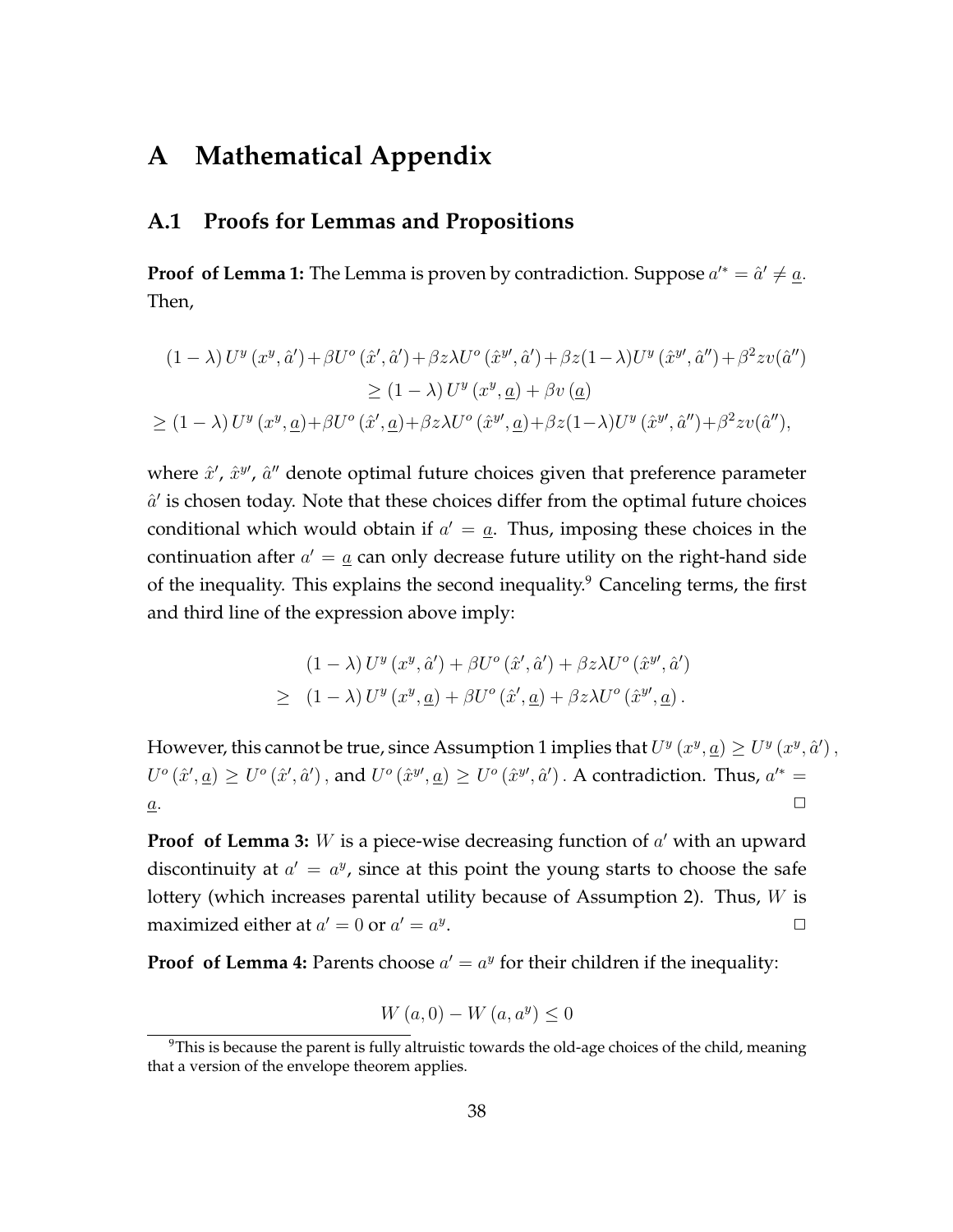holds. In the expression on the left-hand side, the only term that depends on *a* is given by:

$$
\lambda\left(U^o\left(R^y,a\right) - U^o\left(S^y,a\right)\right).
$$

This term is strictly decreasing in  $a$  due to 2, which establishes the result.  $\Box$ 

**Proof of Proposition 2:** Parents choose high risk aversion  $a' = a^y$  for their children if the inequality:

$$
W\left(a,0\right) - W\left(a,a^y\right) \le 0
$$

holds. Writing out the inequality gives:

$$
W (a, 0) - W (a, ay) = \lambda (Uo (Ry, a) - Uo (Sy, a)) + (1 - \lambda) (Uy (Ry, 0) - Uy (Sy, ay)) + \beta (v (0) - v (ay)).
$$

When exogenous juvenile risk increases, the first term  $U^o(R^y, a) - U^o(S^y, a)$  unambiguously increases, because the increase in risk lowers utility (given that that parents are risk averse) and the increase in risk enters the lottery  $S<sup>y</sup>$  with higher weight (one) than the lottery  $R^y$  (1*−p<sub>R</sub>*). The second term  $U^y(R^y, 0) - U^y(S^y, a^y)$ ) can be written as:

$$
U^{y}\left(R^{y},0\right) - U^{y}\left(S^{y},a^{y}\right) = \left(U^{y}\left(R^{y},0\right) - U^{y}\left(S^{y},0\right)\right) + \left(U^{y}\left(S^{y},0\right) - U^{y}\left(S^{y},a^{y}\right)\right)
$$

The first term unambiguously increases by the same argument as above. To sign the term, we would like to show that the second term

$$
U^{y}\left(S^{y},0\right)-U^{y}\left(S^{y},a^{y}\right)
$$

also increases when  $S<sup>y</sup>$  becomes more risky. Consider first the case where the lottery  $S<sup>y</sup>$  satisfies:

$$
c_{S,L} < 1 < c_{S,H}
$$

we would like to show that for an alternative lottery  $\hat{S}^y$  with  $E\left(\hat{S}^y\right) = E\left(S^y\right)$ and  $\hat{c}_{S,L} < c_{S,L}$  and  $c_{H,L} < \hat{c}_{H,L}$ , we have:

$$
U^y\left(\hat{S}^y,0\right) - U^y\left(\hat{S}^y,a^y\right) > U^y\left(S^y,0\right) - U^y\left(S^y,a^y\right).
$$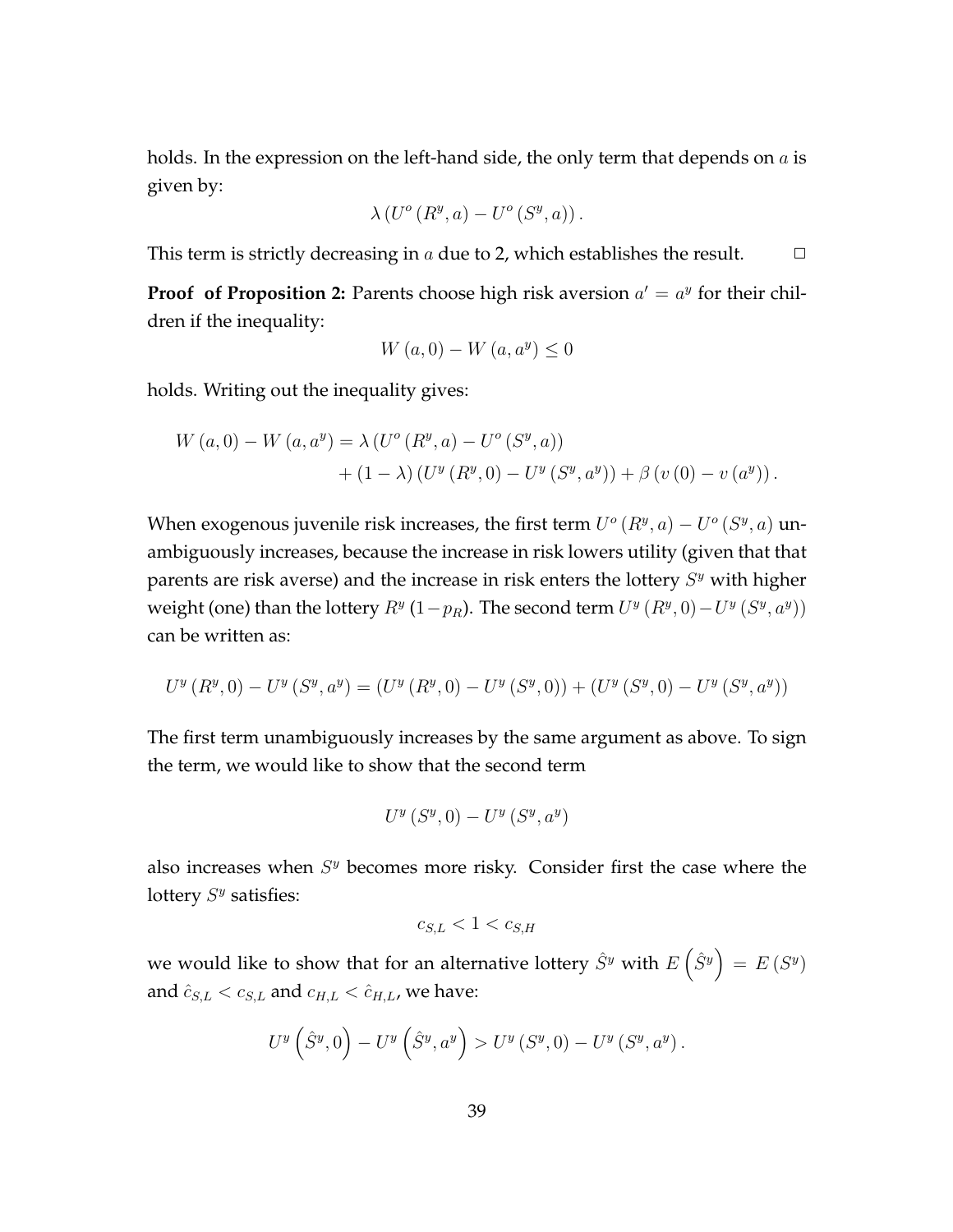$U^y\left(S^y,a^y\right)-U^y\left(\hat{S}^y,a^y\right) > U^y\left(S^y,0\right)-U^y\left(\hat{S}^y,0\right).$ 

Writing this out in detail gives:

$$
p_L \frac{(c_{S,L})^{1-\sigma+\psi-a^y} - (\hat{c}_{S,L})^{1-\sigma+\psi-a^y}}{1-\sigma+\psi-a^y} + (1-p_L) \frac{(c_{S,H})^{1-\sigma+\psi-a^y} - (\hat{c}_{S,H})^{1-\sigma+\psi-a^y}}{1-\sigma+\psi-a^y}
$$
  
> 
$$
p_L \frac{(c_{S,L})^{1-\sigma+\psi} - (\hat{c}_{S,L})^{1-\sigma+\psi}}{1-\sigma+\psi} + (1-p_L) \frac{(c_{S,H})^{1-\sigma+\psi} - (\hat{c}_{S,H})^{1-\sigma+\psi}}{1-\sigma+\psi}
$$

or:

$$
p_L \left( \frac{(c_{S,L})^{1-\sigma+\psi-a^y} - (\hat{c}_{S,L})^{1-\sigma+\psi-a^y}}{1-\sigma+\psi-a^y} - \frac{(c_{S,L})^{1-\sigma+\psi} - (\hat{c}_{S,L})^{1-\sigma+\psi}}{1-\sigma+\psi} \right) > (1-p_L) \left( \frac{(c_{S,H})^{1-\sigma+\psi} - (\hat{c}_{S,H})^{1-\sigma+\psi}}{1-\sigma+\psi} - \frac{(c_{S,H})^{1-\sigma+\psi-a^y} - (\hat{c}_{S,H})^{1-\sigma+\psi-a^y}}{1-\sigma+\psi-a^y} \right).
$$
\n(14)

Consider the left-hand side. The term consists of the difference in the utility difference between consumption values  $c_{S,L}$  and  $\hat{c}_{S,L}$ , evaluated at  $a = a^y$  and  $a = a$ 0, respectively. The derivative of the utility function with respect to *c* evaluated at *cS,L* is given by:

$$
c_{S,L}^{-\sigma+\psi-a}
$$

Now deriving this derivative further with respect to *a* yields:

$$
-c_{S,L}^{-\sigma+\psi-a}\log\left(c_{S,L}\right).
$$

Given that  $c_{S,L}$  < 1, this term is positive. This implies that the derivative of utility with respect to consumption increases with  $a$ , and is thus higher at  $a = a^y$ compared to  $a = 0$ . The left-hand side of (14) is thus positive. By the same argument, evaluating the same cross derivative at *cS,H* gives:

$$
-c_{S,L}^{-\sigma+\psi-a}\log\left( c_{S,H}\right) ,
$$

which is negative since  $c_{S,H} > 1$ . The derivative of utility with respect to con-

or: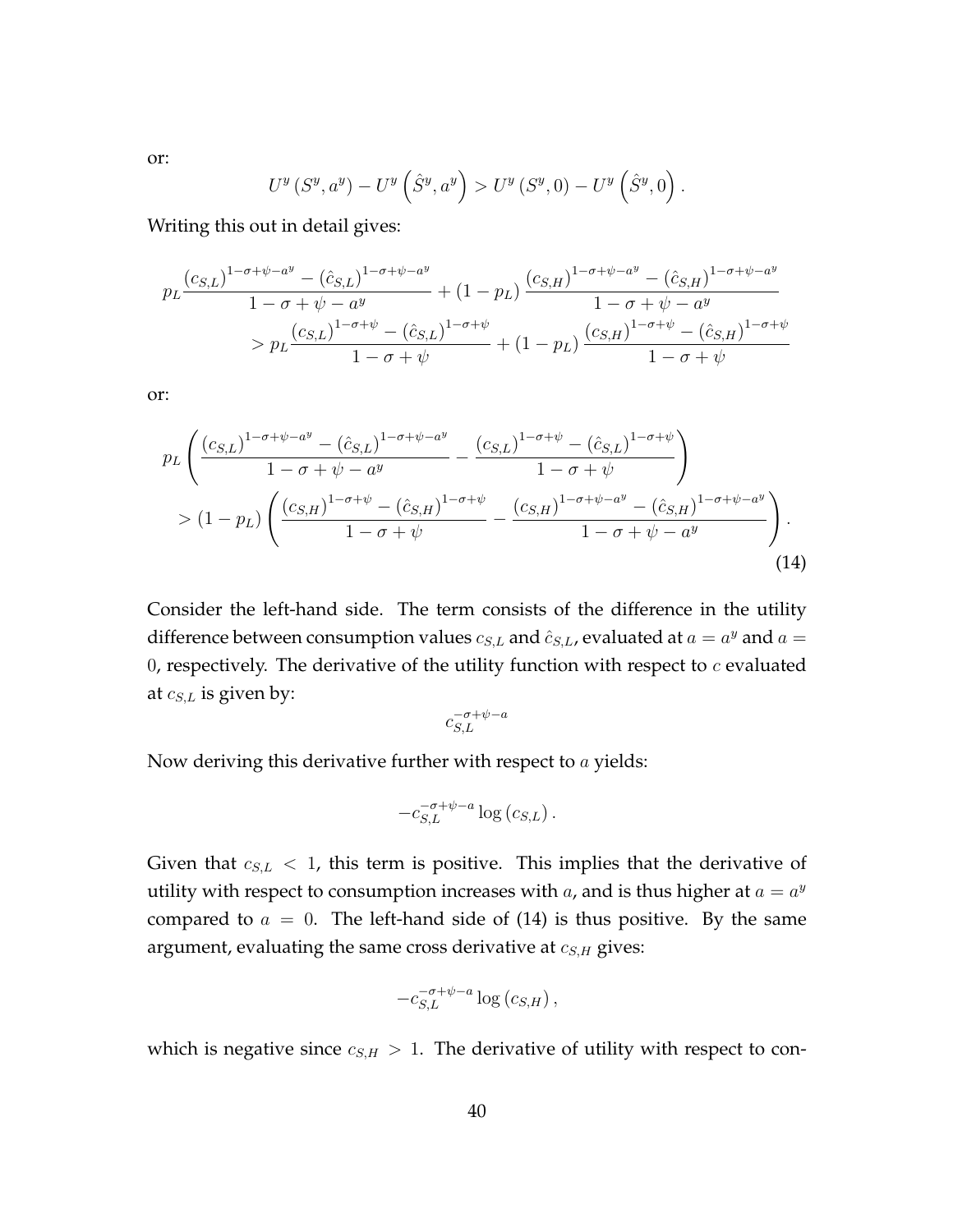sumption thus decreases with  $a$  in this region, and is therefore lower at  $a = a^y$ compared to  $a = 0$ . The right-hand side of  $(14)$  is therefore negative, which establishes that (14) holds. For the case where the condition

$$
c_{S,L} < 1 < c_{S,H}
$$

is not satisfied, notice that it is always possible to multiply all consumption values with a positive constant such that the condition is satisfied. Rescaling consumption in this way does not affect decisions, because utility is homothetic. The previous argument therefore also applies to the general case.

Regarding the second part of the proposition, when  $p_R$  increases the first term  $U^o(R^y, a) - U^o(S^y, a)$  unambiguously decreases, because by Assumption2 the parents prefer  $S<sup>y</sup>$  over  $R<sup>y</sup>$  and hence they prefer  $S<sup>y</sup>$  over the risky part of  $R<sup>y</sup>$ , and increasing  $p<sub>R</sub>$  puts more weight on the risky part. In contrast, the second term  $U^y(R^y,0) - U^y(S^y,a^y)$  unambiguously increases, because at  $a = 0$  children prefer *R<sup>y</sup>* over *S y* , hence they prefer the risky part of *R<sup>y</sup>* to the safe part and an increase in  $p_R$  has to increase their utility. The total effect thus depends on  $\lambda$ .  $\Box$ 

**Proof of Proposition 3:** A parent will choose  $a' = 0$  if  $W(a, 0) - W(a, a^y) > 0$ , where

$$
W (a, 0) - W (a, ay) = \lambda (Uo (Ry, a) - Uo (Sy, a)) + (1 - \lambda) (Uy (Ry, 0) - Uy (Sy, ay)) + \beta (v (0) - v (ay)).
$$

The term  $U^o(R^y, a) - U^o(S^y, a)$  is negative for all *a*, while the two remaining terms are positive. When  $\lambda = 0$ ,  $W(a, 0) - W(a, a^y) < 0$ . By the continuity of the value functions, the same must be true for a range of low *λ*'s.

Next, note that

$$
U^{o}(R^{y},0) - U^{o}(S^{y},0) > U^{o}(R^{y}, a^{y}) - U^{o}(S^{y}, a^{y}).
$$

Thus,  $\lambda_1$  (if it is strictly smaller than unity) is such that

$$
\lambda_1\left(U^o\left(R^y,a^y\right)-U^o\left(S^y,a^y\right)\right)=\left(1-\lambda_1\right)\left(U^y\left(R^y,0\right)-U^y\left(S^y,a^y\right)\right)+\beta\left(v\left(0\right)-v\left(a^y\right)\right).
$$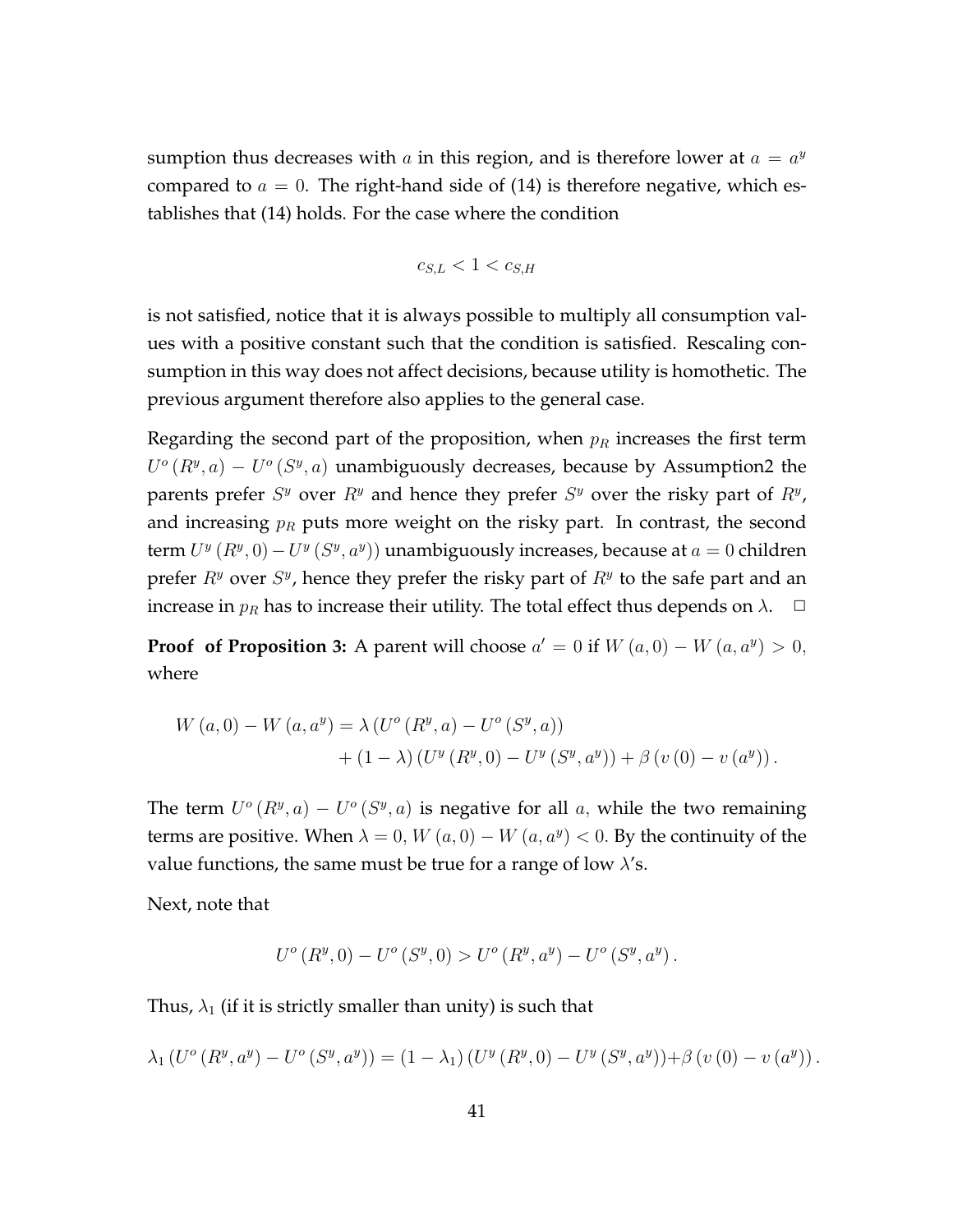In turn, this implies that, in a right-hand neighborhood of  $\lambda_1$ ,

$$
\lambda (U^o (R^y, a^y) - U^o (S^y, a^y)) < (1 - \lambda) (U^y (R^y, 0) - U^y (S^y, a^y)) + \beta (v (0) - v (a^y)),
$$
  

$$
\lambda (U^o (R^y, 0) - U^o (S^y, 0)) > (1 - \lambda) (U^y (R^y, 0) - U^y (S^y, a^y)) + \beta (v (0) - v (a^y)).
$$

Therefore, in such a a right-hand neighborhood of  $\lambda_1$   $W(a^y, 0) - W(a^y, a^y) < 0$  $\sum_{i=1}^{\infty}$  (implying  $a' = a^y$ ), whereas  $W(0,0) - W(0,a^y) > 0$  (implying  $a' = 0$ ).

Finally,  $\lambda_2$  (if it is strictly smaller than unity) is such that

$$
\lambda_2\left(U^o\left(R^y,0\right)-U^o\left(S^y,0\right)\right)=\left(1-\lambda_2\right)\left(U^y\left(R^y,0\right)-U^y\left(S^y,a^y\right)\right)+\beta\left(v\left(0\right)-v\left(a^y\right)\right).
$$

In turn, this implies that, in a right-hand neighborhood of  $\lambda_2$ ,

$$
\lambda (U^o (R^y, 0) - U^o (S^y, 0)) < (1 - \lambda) (U^y (R^y, 0) - U^y (S^y, a^y)) + \beta (v (0) - v (a^y)),
$$
\n
$$
\lambda (U^o (R^y, a^y) - U^o (S^y, a^y)) < (1 - \lambda) (U^y (R^y, 0) - U^y (S^y, a^y)) + \beta (v (0) - v (a^y)).
$$

Therefore, in such a a right-hand neighborhood of  $\lambda_2$   $W(a,0) - W(a,a^y) < 0$  $(\text{implying } a' = a^y)$ , for  $a \in \{0, a^y\}.$ 

**Proof of Proposition 4:** Same as previous proposition (to be written) □

## **A.2 Characterization of the Patience Problem**

#### **A.2.1 Staying on the Farm**

$$
c^{-\sigma} = z\beta \Omega_F R_F^{1-\sigma} (s - c - c^y)^{-\sigma}
$$

$$
z(\lambda + (1 - \lambda)\psi) (c^y)^{-\sigma} = z\beta \Omega_F R_F^{1-\sigma} (s - c - c^y)^{-\sigma}
$$

$$
c = (z(\lambda + (1 - \lambda)\psi))^{-\frac{1}{\sigma}} (c^y)
$$
  

$$
c^y = (z(\lambda + (1 - \lambda)\psi))^{\frac{1}{\sigma}} c
$$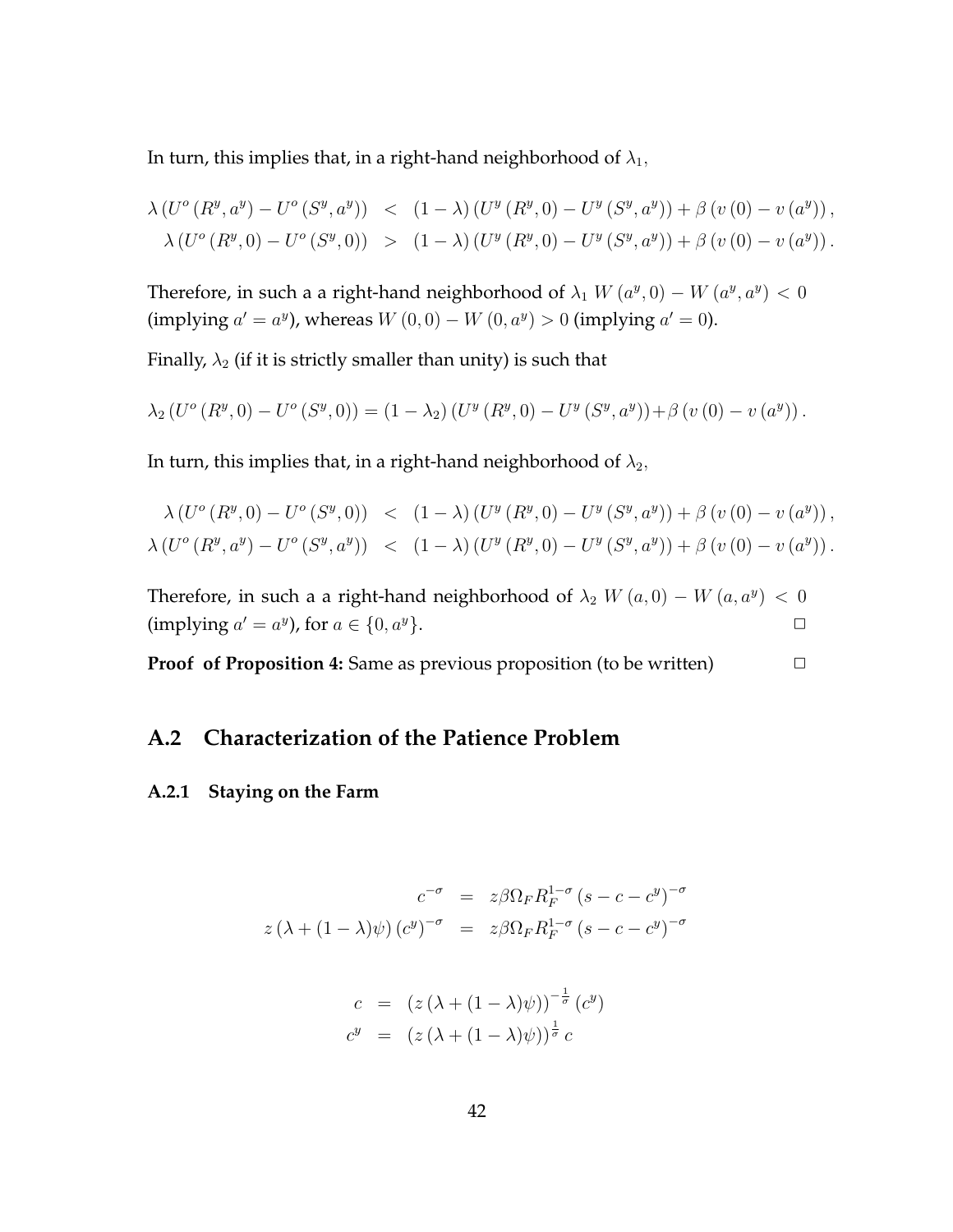$$
c^{-\sigma} = z\beta \Omega_F R_F^{1-\sigma} \left( s - c \left( 1 + (z(\lambda + (1-\lambda)\psi))^{\frac{1}{\sigma}} \right) \right)^{-\sigma}
$$
  
\n
$$
c = (z\beta \Omega_F R_F^{1-\sigma})^{-\frac{1}{\sigma}} \left( s - c \left( 1 + (z(\lambda + (1-\lambda)\psi))^{\frac{1}{\sigma}} \right) \right)
$$
  
\n
$$
c = \frac{(z\beta \Omega_F R_F^{1-\sigma})^{-\frac{1}{\sigma}}}{1 + (z\beta \Omega_F R_F^{1-\sigma})^{-\frac{1}{\sigma}} \left( 1 + (z(\lambda + (1-\lambda)\psi))^{\frac{1}{\sigma}} \right)^s}
$$
  
\n
$$
= \frac{1}{1 + (z\beta \Omega_F R_F^{1-\sigma})^{\frac{1}{\sigma}} + (z(\lambda + (1-\lambda)\psi))^{\frac{1}{\sigma}}}
$$

### **A.2.2 Moving to the City**

The following general characterization can be established.

**Lemma 5** *Conditional on the choice set*  $X^y = X^{FREE}$ *, the equilibrium is characterized by the following conditions. Let:*

$$
B\left(\Omega_{U},a'\right)=\frac{\left(\lambda+\left(1-\lambda\right)\left(\psi-a'\right)\right)\left(\psi-a'\right)^{\frac{1-\sigma}{\sigma}}+\left(\beta\Omega_{U}\right)^{\frac{1}{\sigma}}R_{U}^{\frac{1-\sigma}{\sigma}}}{\left(\left(\psi-a'\right)^{\frac{1}{\sigma}}+\left(\beta\Omega_{U}\right)^{\frac{1}{\sigma}}R_{U}^{\frac{1-\sigma}{\sigma}}\right)^{1-\sigma}}.
$$

*The optimal choices then satisfy the following conditions:*

$$
c^{U} = \frac{s}{1 + (zB)^{\frac{1}{\sigma}}},
$$

$$
s^{yU} = s - c^{U},
$$

$$
c^{yU} = \frac{s^{yU}}{1 + \left(\frac{\beta R_{U}^{1-\sigma} \Omega_{U}}{\psi - (a')^{U}}\right)^{\frac{1}{\sigma}}},
$$

$$
\lambda \left(\psi - (a')^{U} - 1\right) \left(\frac{1}{\sigma} \frac{1}{\psi - (a')^{U}} \frac{1}{1 + \left(\frac{\beta R_{U}^{1-\sigma} \Omega_{U}}{\psi - a'}\right)^{-\frac{1}{\sigma}}}\right) - \frac{1 - \lambda}{1 - \sigma} \le 0,
$$
(15)

 $\omega$  *where the strict inequality holds if and only if*  $(a')^U=0.$  *The coefficient*  $\Omega_U$  *is implicitely*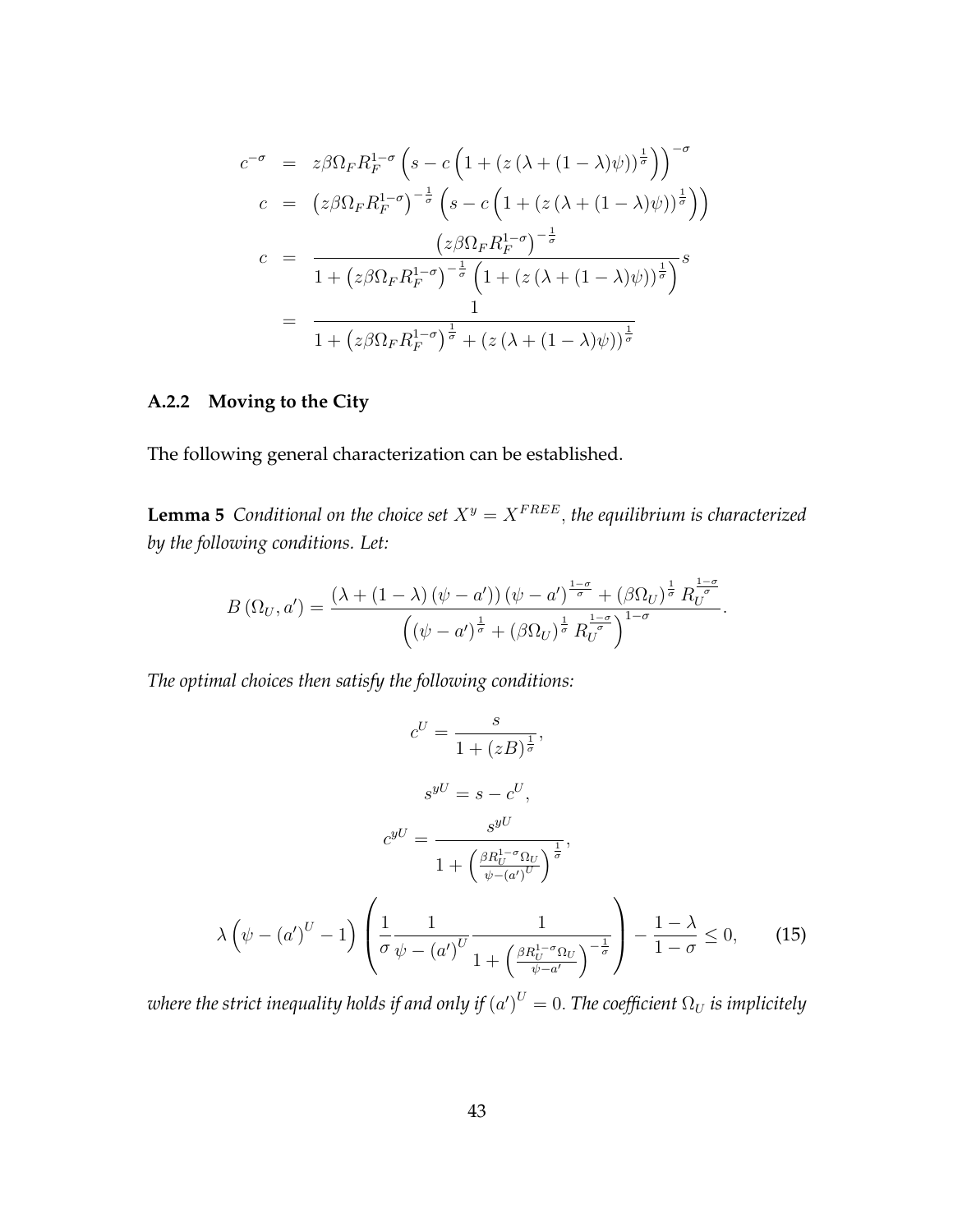*defined by the equation:*

$$
\Omega_U = \frac{1 + (1 - \sigma) (zB(\Omega_U, a'))^{\frac{1}{\sigma}}}{\left(1 + (zB(\Omega_U, a'))^{\frac{1}{\sigma}}\right)^{1 - \sigma}}.
$$

**Proof of Lemma 5:** Given our functional form assumptions, the value function is concave and differentiable, and can be characterized using first-order conditions:

$$
(\psi - a') (c^{y}(s^{y}, a'))^{-\sigma} = \beta R_{U} v_{Us} (s') .
$$

We now invoke the guess that the value function is homothetic in assets:

$$
v_U(s) = \Omega_U \frac{s^{1-\sigma}}{1-\sigma},
$$

where  $\Omega_U$  is a constant to be determined. The derivative of the value function with respect to assets is then  $v_{Us}(s) = \Omega_{US}^{-\sigma}$ . Replacing  $v_{Us}(s')$  by  $\Omega_{US}^{-\sigma}$  in the first-order condition, and eliminating *s ′* using the law of motion (8) yields:

$$
(\psi - c') \left( c^y(s^y, a') \right)^{-\sigma} = \beta R_U^{1-\sigma} \Omega_U \left( s^y - c^y \left( s^y, a' \right) \right)^{-\sigma} . \tag{16}
$$

Solving for  $c^y(s^y, a')$  yields

$$
c^{y}(s^{y}, a') = \frac{(\psi - a')^{\frac{1}{\sigma}} s^{y}}{(\psi - a')^{\frac{1}{\sigma}} + (\beta R_U^{1-\sigma} \Omega_U(a'))^{\frac{1}{\sigma}}}
$$
(17)  

$$
= \frac{s^{y}}{1 + (\frac{\beta R_U^{1-\sigma} \Omega_U}{\psi - a'})^{\frac{1}{\sigma}}},
$$

with partial derivatives:

$$
c_{s}^{y} (s^{y}, a') = \frac{1}{1 + \left(\frac{\beta R_{U}^{1-\sigma} \Omega_{U}}{\psi - a'}\right)^{\frac{1}{\sigma}}};
$$
  

$$
c_{a'}^{y} (s^{y}, a') = -\frac{1}{1 + \left(\frac{\beta R_{U}^{1-\sigma} \Omega_{U}}{\psi - a'}\right)^{\frac{1}{\sigma}}} \frac{s^{y}}{\sigma} \frac{1}{\psi - a'} \frac{1}{1 + \left(\frac{\beta R_{U}^{1-\sigma} \Omega_{U}}{\psi - a'}\right)^{-\frac{1}{\sigma}}}.
$$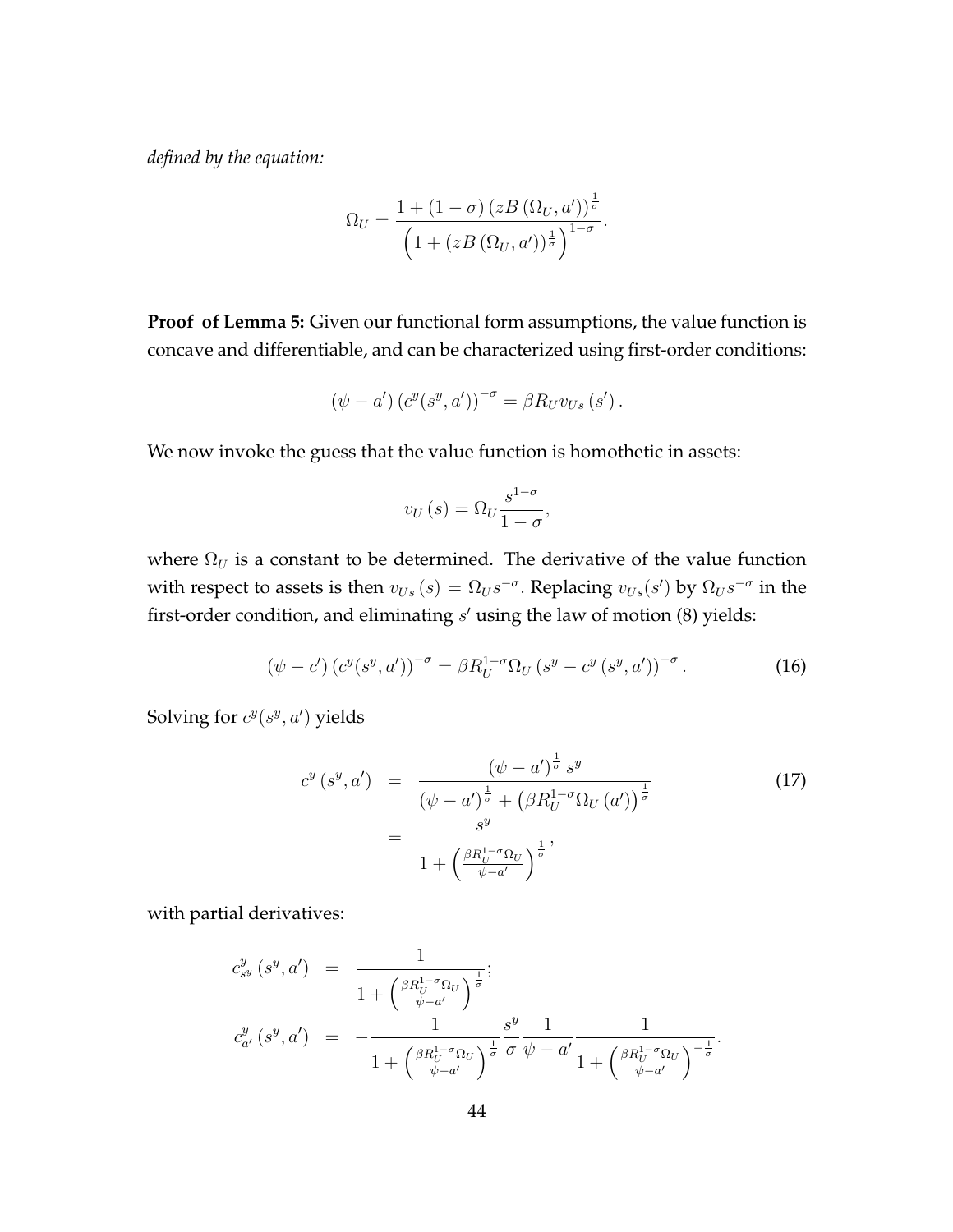Moving back to the parent's problem, the first-order condition with respect to *a ′* yields:

$$
0 = (\lambda + (1 - \lambda)(\psi - a')) c^{y}(s^{y}, a')^{-\sigma} c^{y}_{a'}(s^{y}, a') - (1 - \lambda) \frac{c^{y}(s^{y}, a')^{1-\sigma}}{1 - \sigma} + \beta v_{Us'}(s') \frac{\partial s'}{\partial a'}.
$$

Using the fact that  $v_{Us'}(S') = \Omega_U(s')^{-\sigma} = \Omega_U R_Y^{1-\sigma}(s^y - c^y(s^y, a'))^{-\sigma}$ , the first order condition with respect to *a ′* yields:

$$
0 = (\lambda + (1 - \lambda)(\psi - a')) c^{y}(s^{y}, a')^{-\sigma} c_{a'}^{y}(s^{y}, a')
$$
  

$$
- (1 - \lambda) \frac{c^{y}(s^{y}, a')^{1-\sigma}}{1 - \sigma}
$$
  

$$
- \beta R_{U}^{1-\sigma} \Omega_{U} (s^{y} - c^{y}(s^{y}, a'))^{-\sigma} c_{a'}^{y}(s^{y}, a').
$$

Using (16) allows us to rewrite the first order condition above as:

$$
0 = (\lambda + (1 - \lambda)(\psi - a')) c^{y}(s^{y}, a')^{-\sigma} c^{y}_{a'}(s^{y}, a')
$$
  

$$
- (1 - \lambda) \frac{c^{y}(s^{y}, a')^{1-\sigma}}{1 - \sigma}
$$
  

$$
- (\psi - a') c^{y}(s^{y}, a')^{-\sigma} c^{y}_{a'}(s^{y}, a'),
$$

which simplifies to:

$$
0 = -\lambda (\psi - a' - 1) c_{a'}^y (s^y, a') - (1 - \lambda) \frac{c^y (s^y, a')}{1 - \sigma}
$$
  
\n
$$
0 = \lambda (\psi - a' - 1) \left( \frac{1}{\sigma} \frac{1}{\psi - a'} \frac{1}{1 + \left( \frac{\beta R_U^{1 - \sigma} \Omega_U}{\psi - a'} \right)^{-\frac{1}{\sigma}}} \right) - \frac{1 - \lambda}{1 - \sigma}
$$
\n(18)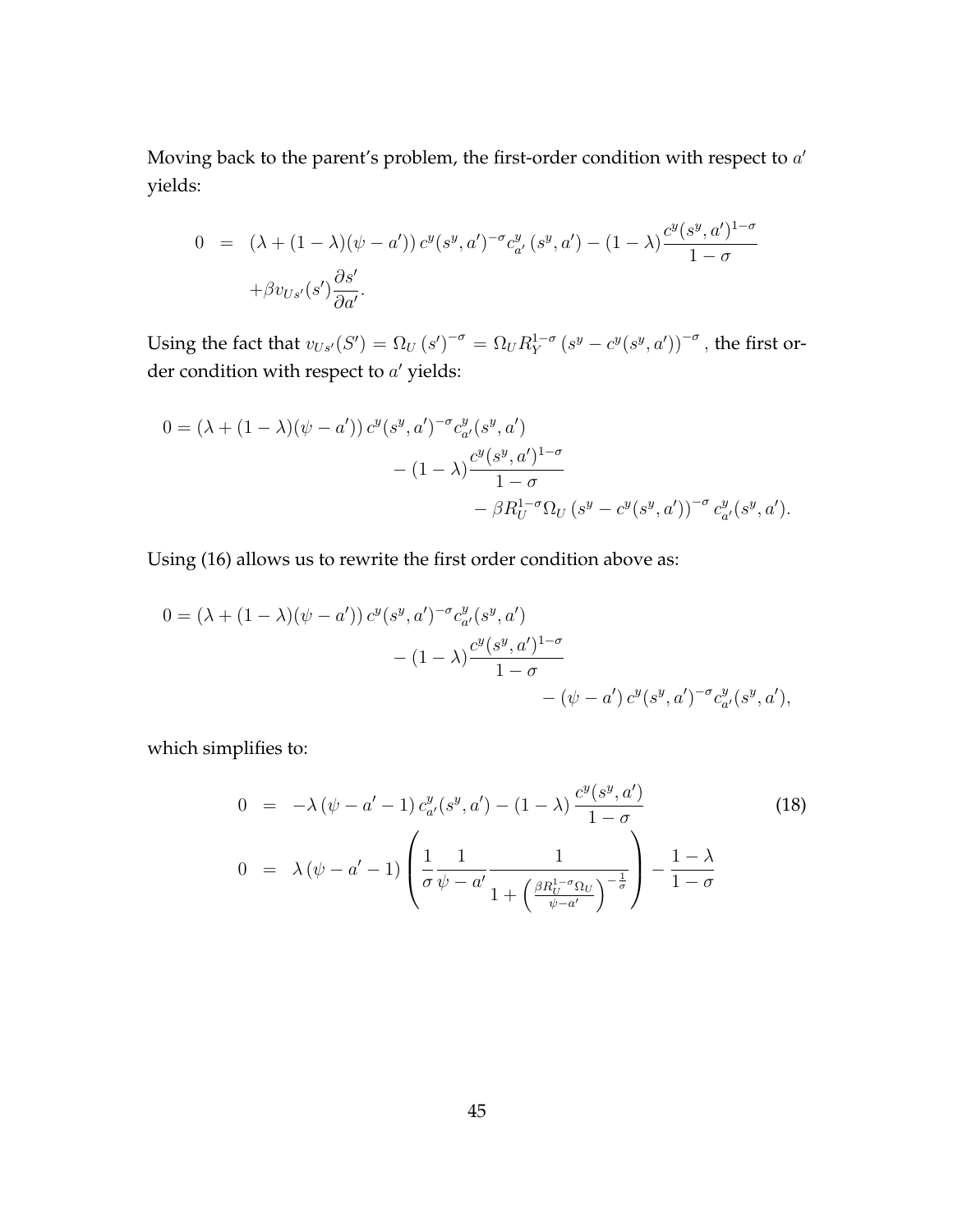The maximization with respect to  $c$  can be written as:

$$
\max_{c, c} \left\{ \frac{c^{1-\sigma}}{1-\sigma} + z \left( \lambda \frac{c^y (s^y, a')^{1-\sigma}}{1-\sigma} + (1-\lambda) \left( \psi - a' \right) \frac{c^y (s^y, a')^{1-\sigma}}{1-\sigma} + \beta \Omega_U \frac{(R_U (s^y - c^y))^{1-\sigma}}{1-\sigma} \right) \right\}
$$
\n
$$
= \max_{c, c} \left\{ \frac{c^{1-\sigma}}{1-\sigma} + \frac{z (s-c)^{1-\sigma}}{1-\sigma} \left( \frac{1}{1 + \left( \frac{\beta R_U^{1-\sigma} \Omega_U}{\psi - (a')^U} \right)^{\frac{1}{\sigma}}} \right)^{1-\sigma} \right\}
$$
\n
$$
\left( \left( \lambda + (1-\lambda) \left( \psi - a' \right) \right) + \beta R_U^{1-\sigma} \Omega_U \left( \frac{\beta R_U^{1-\sigma} \Omega_U}{\psi - (a')^U} \right)^{\frac{1-\sigma}{\sigma}} \right) \right\}
$$

The first-order condition yields:

$$
c = \frac{z^{-\frac{1}{\sigma}} \left(\frac{1}{1 + \left(\frac{\beta R_U^{1-\sigma} \Omega_U}{\psi - (a')^U}\right)^{\frac{1}{\sigma}}}\right)^{-\frac{1-\sigma}{\sigma}} \left((\lambda + (1-\lambda)\left(\psi - a'\right)) + \beta R_U^{1-\sigma} \Omega_U \left(\frac{\beta R_U^{1-\sigma} \Omega_U}{\psi - (a')^U}\right)^{\frac{1-\sigma}{\sigma}}\right)^{-\frac{1}{\sigma}}}{1 + z^{-\frac{1}{\sigma}} \left(\frac{1}{1 + \left(\frac{\beta R_U^{1-\sigma} \Omega_U}{\psi - (a')^U}\right)^{\frac{1}{\sigma}}}\right)^{-\frac{1-\sigma}{\sigma}} \left((\lambda + (1-\lambda)\left(\psi - a'\right)) + \beta R_U^{1-\sigma} \Omega_U \left(\frac{\beta R_U^{1-\sigma} \Omega_U}{\psi - (a')^U}\right)^{\frac{1-\sigma}{\sigma}}\right)^{-\frac{1}{\sigma}}}
$$

Finally, consider Ω*.*

Using the solution for  $c^y$   $(s^y, a')$  given by (17), we obtain:

$$
s' = R_U(s^y - c^y(s^y, a')) = R_U \frac{\left(\beta R_U^{1-\sigma} \Omega_U\right)^{\frac{1}{\sigma}}}{\left(\psi - a'\right)^{\frac{1}{\sigma}} + \left(\beta R_U^{1-\sigma} \Omega_U\right)^{\frac{1}{\sigma}}} S^y.
$$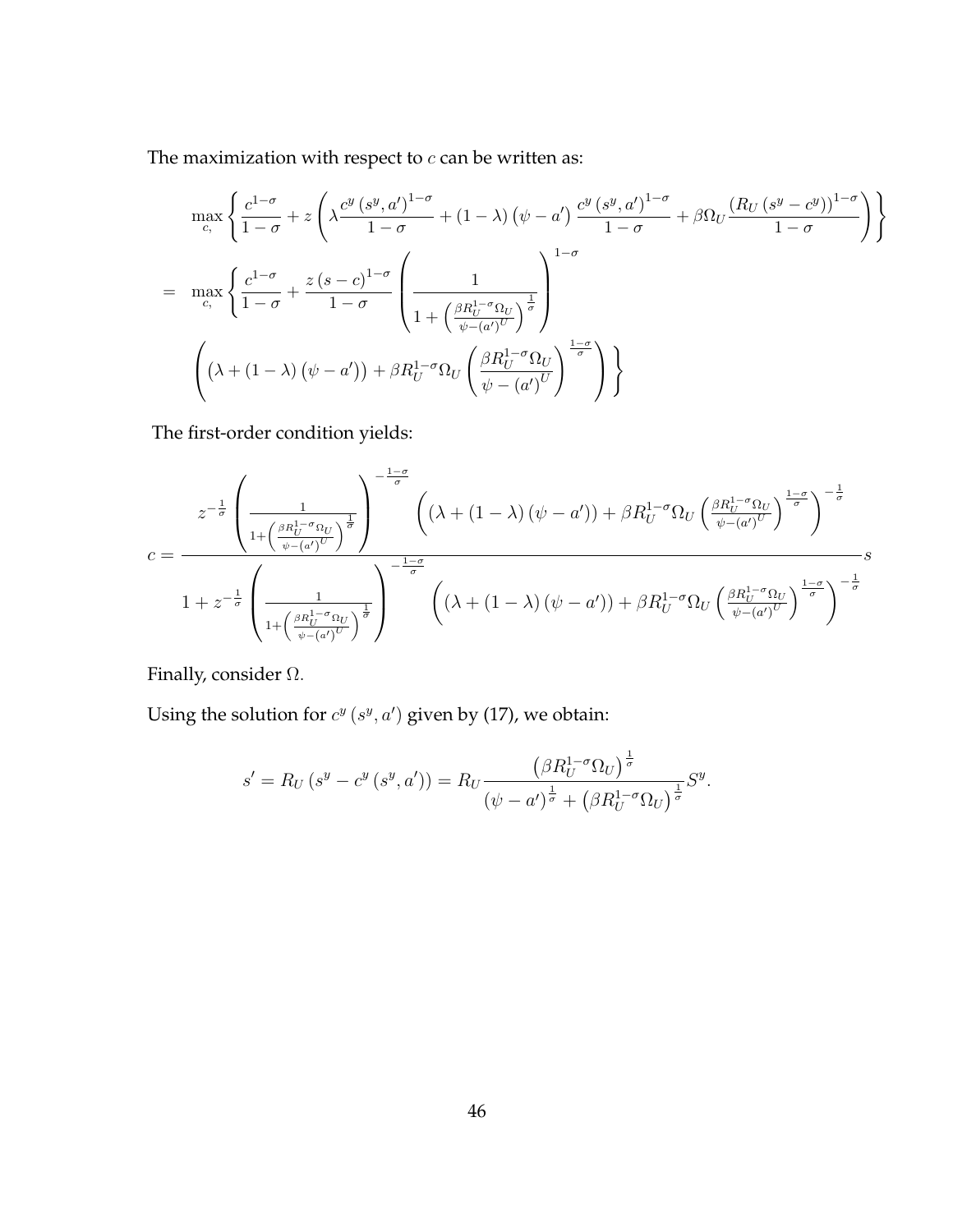Hence:

$$
w(s^y, X^{FREE}, a') = (\lambda + (1 - \lambda)(\psi - a')) \frac{c^y (s^y, a')^{1-\sigma}}{1 - \sigma} + \beta v(s')
$$
  

$$
= (\lambda + (1 - \lambda)(\psi - a')) \frac{\left(\frac{(\psi - a')^{\frac{1}{\sigma}} c^y}{(\psi - a')^{\frac{1}{\sigma}} + (\beta R_U^{1-\sigma} \Omega)^{\frac{1}{\sigma}}}\right)^{1-\sigma}}{1 - \sigma}
$$
  

$$
+ \beta \frac{\Omega_U}{1 - \sigma} \left(R_U \frac{(\beta R_U^{1-\sigma} \Omega_U)^{\frac{1}{\sigma}}}{(\psi - a')^{\frac{1}{\sigma}} + (\beta R_U^{1-\sigma} \Omega_U)^{\frac{1}{\sigma}}} s^y\right)^{1-\sigma}
$$
  

$$
= B \frac{\Omega_U}{1 - \sigma} (s^y)^{1-\sigma}
$$

where

$$
B\left(\Omega_{U},a'\right) \equiv \frac{\left(\lambda + (1-\lambda)\left(\psi - a'\right)\right)\left(\psi - a'\right)^{\frac{1-\sigma}{\sigma}} + \left(\beta \Omega_{U}\right)^{\frac{1}{\sigma}} R_{U}^{\frac{1-\sigma}{\sigma}}}{\left(\left(\psi - a'\right)^{\frac{1}{\sigma}} + \left(\beta \Omega_{U}\right)^{\frac{1}{\sigma}} R_{U}^{\frac{1-\sigma}{\sigma}}\right)^{1-\sigma}}
$$

Next, the saving problem for the parent can be written as:

$$
\max_{c} \left\{ \frac{c^{1-\sigma}}{1-\sigma} + zB\left(\Omega_U, a'\right) \frac{(s-x)^{1-\sigma}}{1-\sigma} \right\},\,
$$

whose solution yields:

$$
c = \frac{s}{1 + (zB(\Omega_U, a'))^{\frac{1}{\sigma}}}.
$$

The maximized utility of the parent is, therefore:

$$
v(s) = \frac{\left(\frac{1}{1 + (zB(\Omega_U))^{\frac{1}{\sigma}}} s\right)^{1-\sigma}}{1-\sigma} + zB\left(\Omega_U, a'\right) \left(\left(\frac{\left(zB\left(\Omega_U, a'\right)\right)^{\frac{1}{\sigma}}}{1 + \left(zB\left(\Omega_U, a'\right)\right)^{\frac{1}{\sigma}}} s\right)\right)^{1-\sigma}
$$

$$
= \frac{1}{1-\sigma} \frac{1 + (1-\sigma) \left(zB\left(\Omega_U, a'\right)\right)^{\frac{1}{\sigma}}}{\left(1 + (zB\left(\Omega_U, a'\right))^{\frac{1}{\sigma}}\right)^{(1-\sigma)}} s^{1-\sigma}
$$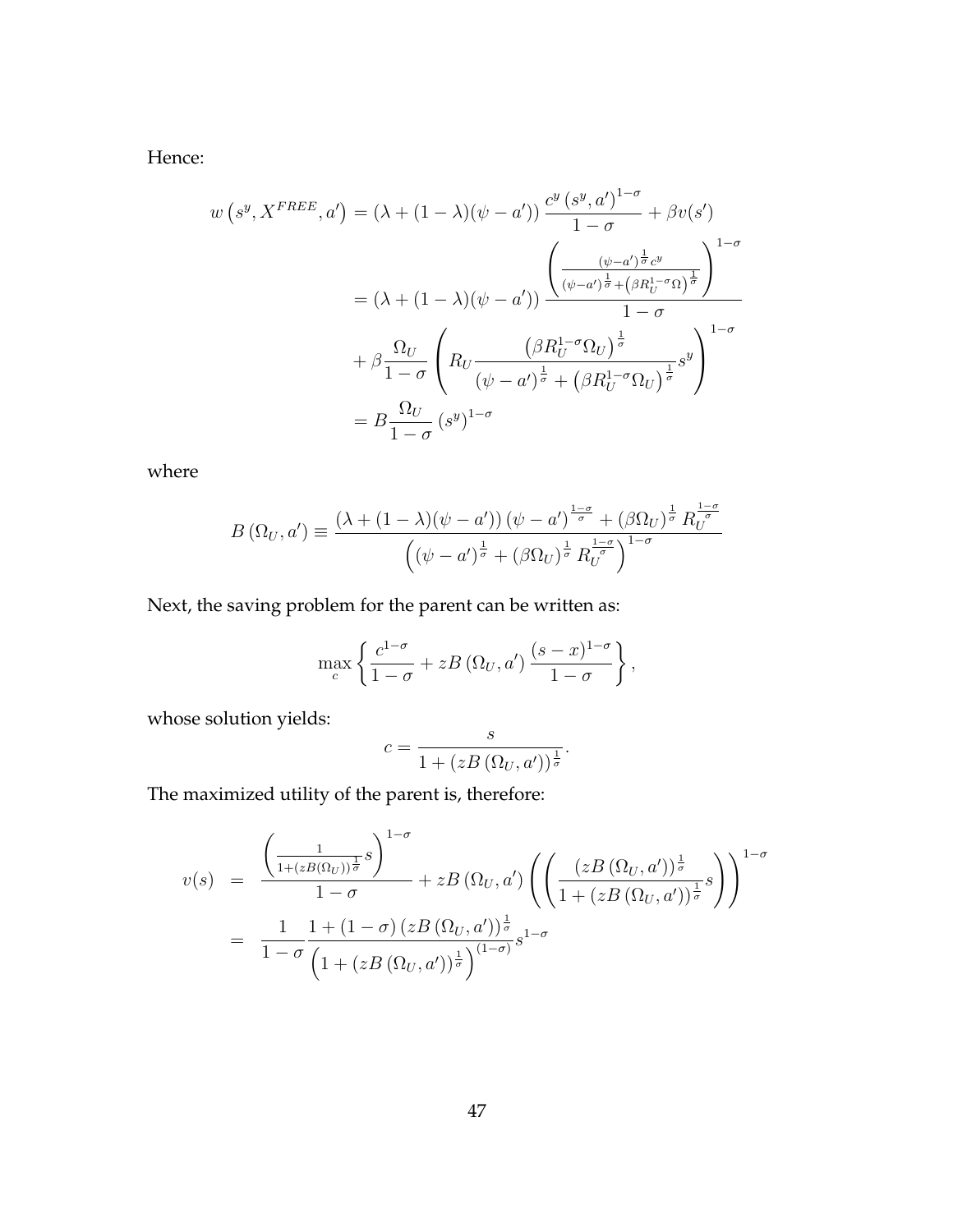We therefore conclude that:

$$
\Omega_U = \frac{1 + (1 - \sigma) (zB(\Omega_U, a'))^{\frac{1}{\sigma}}}{\left(1 + (zB(\Omega_U, a'))^{\frac{1}{\sigma}}\right)^{(1 - \sigma)}}
$$

 $\Box$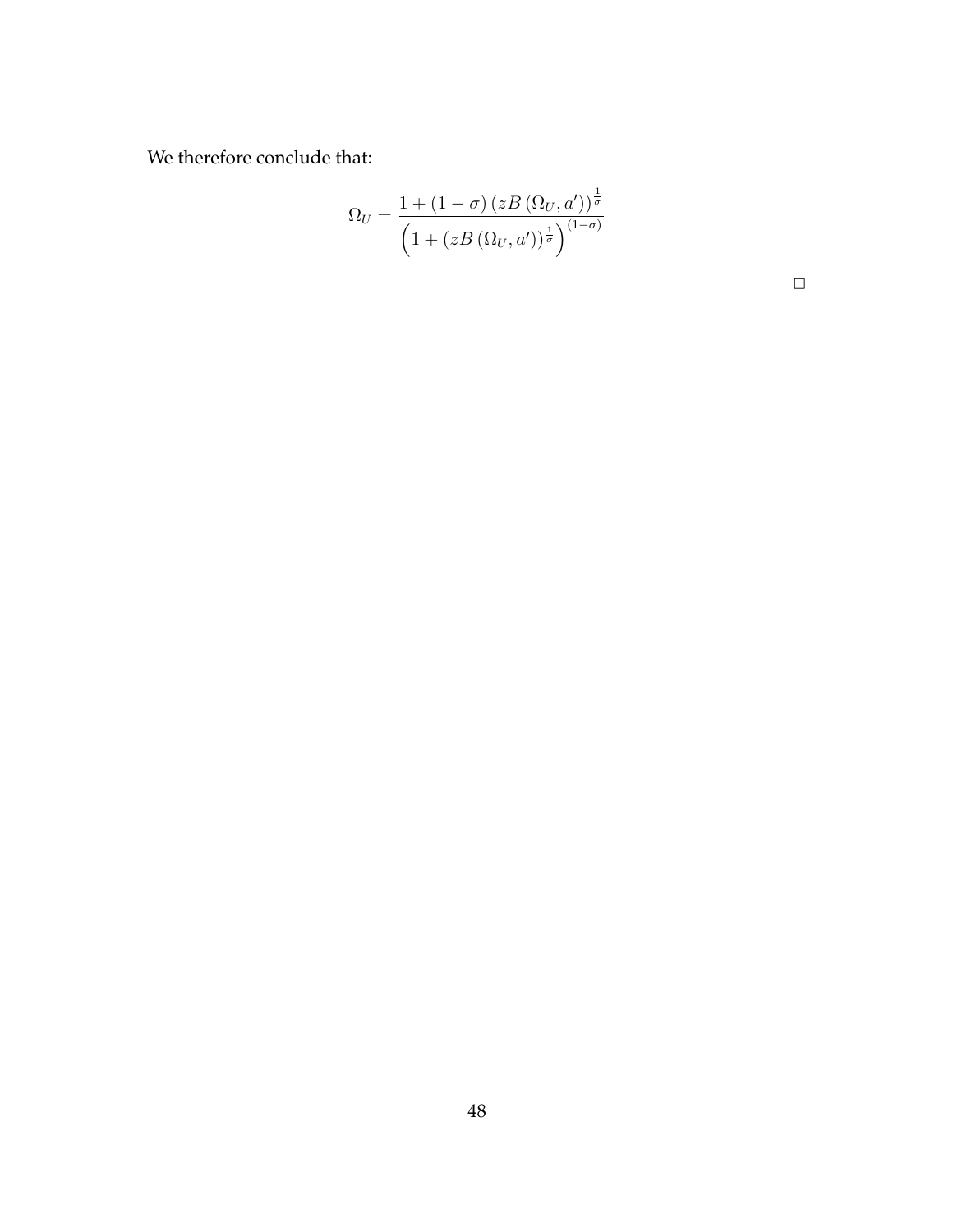## **References**

- Algan, Yann, Pierre Cahuc, and Andrei Shleifer. 2011. "Teaching Practices and Social Capital." CEPR Discussion Paper 8625.
- Aunola, Kaisa, Hakan Stattin, and Jari-Erik Nurmi. 2000. "Parenting Styles and Adolescents' achievement Strategies." *Journal of Adolescence* 23 (2): 205–22.
- Baumrind, Diana. 1967. "Child Care Practices Anteceding Three Patterns of Preschool." *Genetic Psychology Monographs* 75 (1): 43–88.
- . 1971. *Current Patterns of Parental Authority*. Volume 4. Developmental Psychology Monographs.
- . 1978. "Parental Disciplinary Patterns and Social Competence in Children." *Youth & Society* 9 (3): 239–76.
- Becker, Gary S. 1974. "A Theory of Social Interactions." *Journal of Political Economy* 82 (6): 1063–93.
- . 1981. *A Treatise on the Family*. Harvard University Press.
- Becker, Gary S., and Nigel Tomes. 1979. "An Equilibrium Theory of the Distribution of Income and Intergenerational Mobility." *Journal of Political Economy* 87 (6): 1153–89.
- Bhatt, Vipul, and Masao Ogaki. 2012. "Tough Love and Intergenerational Altruism." *International Economic Review* 53 (3): 791–814.
- Bisin, Alberto, and Thierry Verdier. 2001. "The Economics of Cultural Transmission and the Dynamics of Preferences." *Journal of Economic Theory* 97 (2): 298–319.
- Bonin, Holger, Amelie Constant, Konstantinos Tatsiramos, and Klaus Zimmermann. 2009. "Native-Migrant Differences in Risk Attitudes." *Applied Economics Letters* 16 (15): 1581–86.
- Chan, Tak Wing, and Anita Koo. 2011. "Parenting Style and Youth Outcomes in the UK." *European Sociological Review* 27 (3): 385–99.
- Cosconati, Marco. 2009. "Parenting Style and the Development of Human Capital in Children." Ph.D. diss., University of Pennsylvania.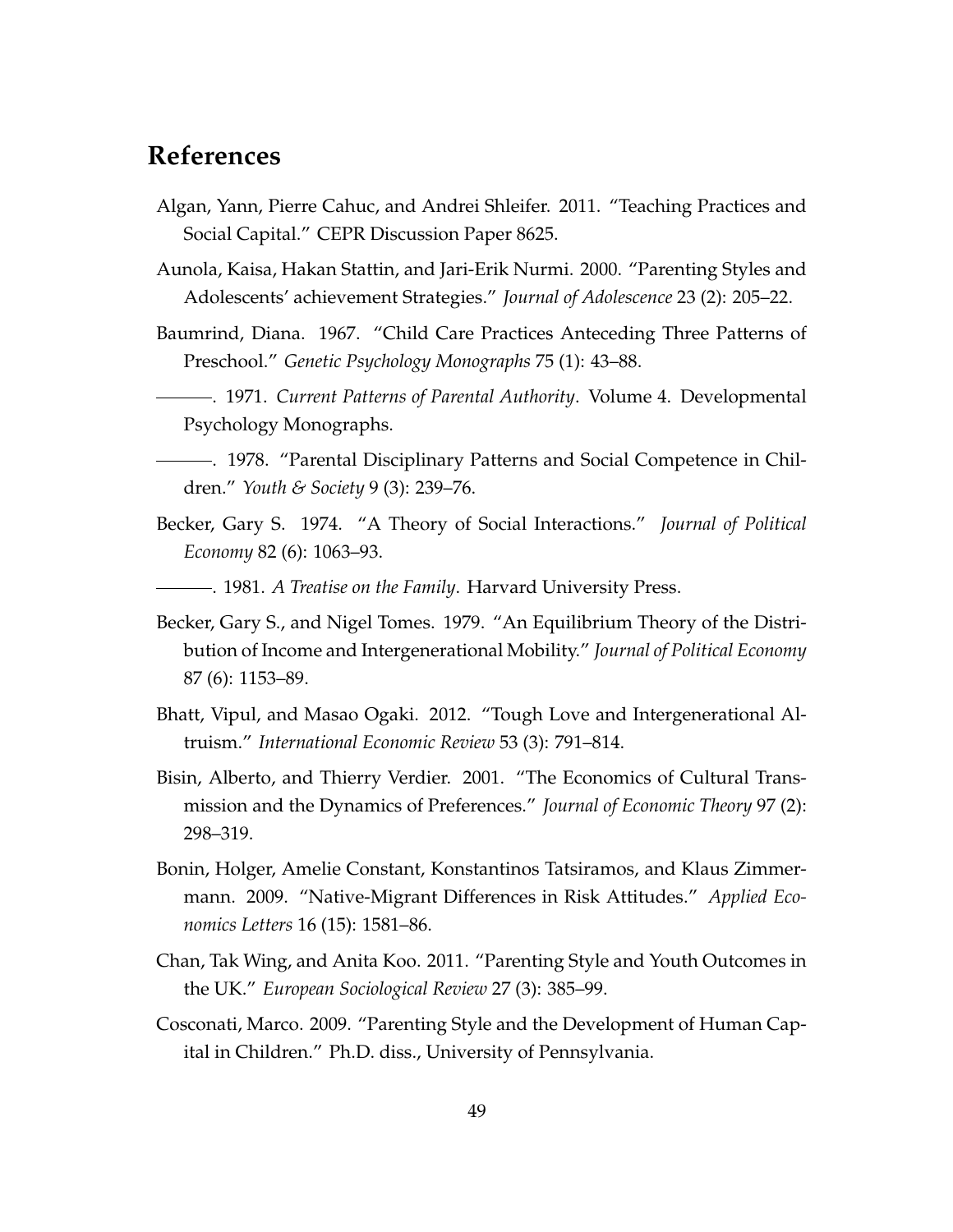- Darling, Nancy, and Laurence Steinberg. 1993. "Parenting Style as Context: An Integrative Model." *Psychological Bulletin* 113 (3): 487–96.
- Doepke, Matthias, and Fabrizio Zilibotti. 2008. "Occupational Choice and the Spirit of Capitalism." *Quarterly Journal of Economics* 123 (2): 747–93.
- . 2013. "Culture and Growth." Manuscript in preparation for Handbook of Economic Growth.
- Dohmen, Thomas, Armin Falk, David Huffman, and Uwe Sunde. 2011. "The Intergenerational Transmission of Risk and Trust Attitudes." Forthcoming, Review of Economic Studies.
- Dornbush, Stanford M., Philip L. Ritter, P. Herbert Leiderman, Donald F. Roberts, and Michael J. Fraleigh. 1987. "The Relation of Parenting Style to Adolescent School Performance." *Child Development* 58 (5): 1244–1257.
- Fernández-Villaverde, Jesús, Jeremy Greenwood, and Nezih Guner. 2011. "From Shame to Game in One Hundred Years: An Economic Model of the Rise in Premarital Sex and its De-Stigmatization." NBER Working Paper 15677.
- Guiso, Luigi, and Monica Paiella. 2008. "Risk Aversion, Wealth, and Background Risk." *Journal of the European Economic Association* 6 (6): 1109–50.
- Gul, Faruk, and Wolfgang Pesendorfer. 2003. "Temptation and Self-Control." *Econometrica* 69 (6): 1403–35.
- Hauk, Esther, and Maria Saez-Marti. 2002. "On the Cultural Transmission of Corruption." *Journal of Economic Theory* 107 (2): 311–35.
- Heckman, James J., Jora Stixrud, and Sergio Urzua. 2006. "The Effects of Cognitive and Noncognitive Abilities on Labor Market Outcomes and Social Behavior." *Journal of Labor Economics* 24 (3): 411–82.
- Kihlstrom, Richard E., and Jean-Jacques Laffont. 1979. "A General Equilibrium Entrepreneurial Theory of Firm Formation Based on Risk Aversion." *Journal of Political Economy* 87 (4): pp. 719–48.
- Knight, Frank H. 1921. *Risk, Uncertainty, and Profit*. Boston and New York: Houghton Mifflin.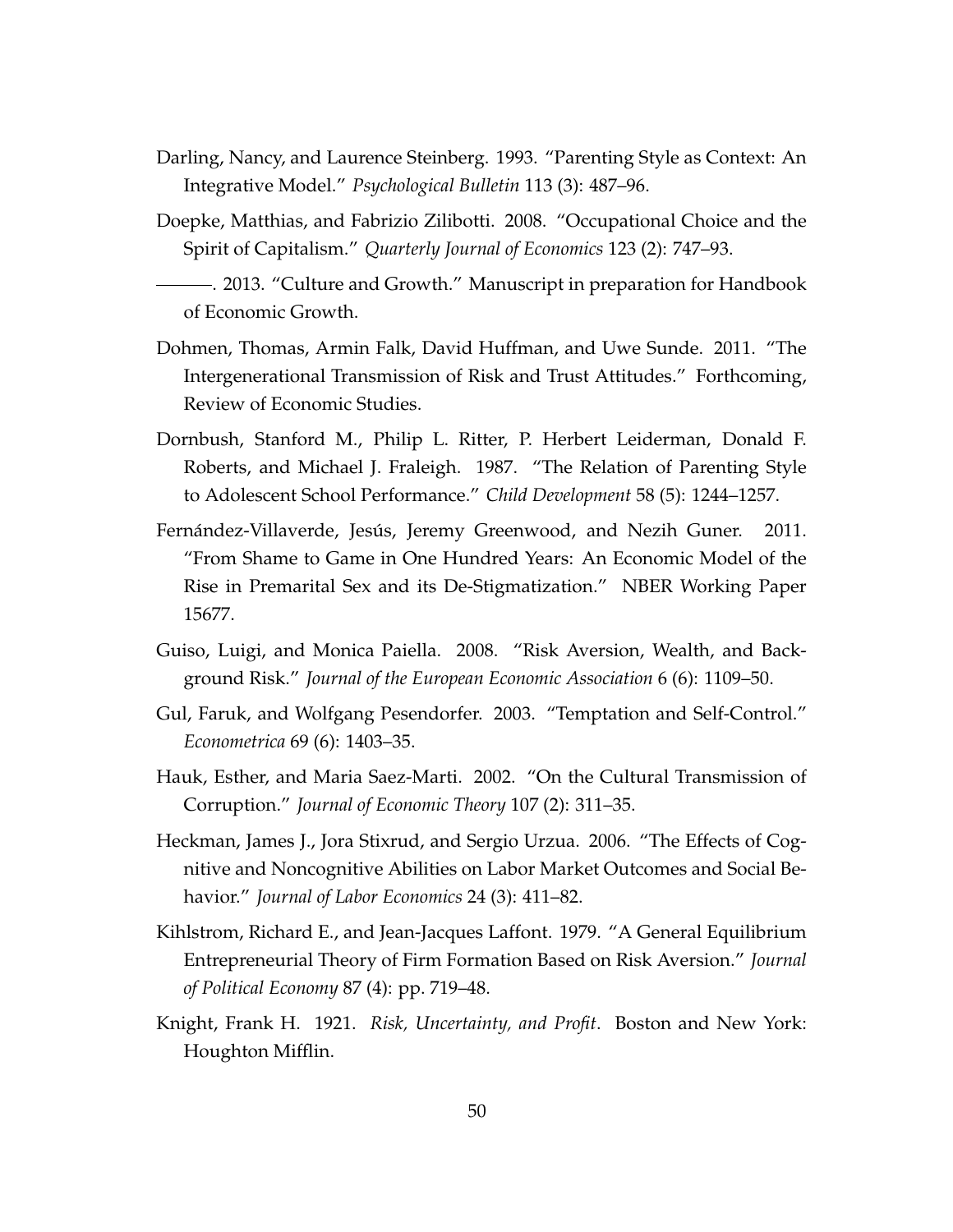- Laibson, David. 1997. "Golden Eggs and Hyperbolic Discounting." *Quarterly Journal of Economics* 112 (2): 443–77.
- Lizzeri, Alessandro, and Marciano Siniscalchi. 2008. "Parental Guidance and Supervised Learning." *The Quarterly Journal of Economics* 123 (3): 1161–95.
- Locke, John. 1800. *Some Thoughts Concerning Education*. Printed for W. Baynes, Paternoster-Row, by Hemingway and Crook, Blackburn. Eighteenth Century Collections Online.
- Mischel, Walter, Yuichi Shoda, and Monica L. Rodriguez. 1992. "Delay of Gratification in Children." Chapter 6 of *Choice Over Time*, edited by George Loewenstein and Jon Elster. New York: Russell Sage Foundation.
- Montessori, Maria. 1912. *The Montessori Method: Scientific Pedagogy as Applied to Child Education in "The Children's Houses."*. New York, Frederick A. Stokes Company.
- Morin, Roger-A, and Fernandez Suarez. 1983. "Risk Aversion Revisited." *Journal of Finance* 38 (4): 1201–16.
- Mulligan, Casey B. 1997. *Parental Priorities and Economic Inequality*. University of Chicago Press.
- Pålsson, Anne-Marie. 1996. "Does the Degree of Relative Risk Aversion Vary with Household Characteristics?" *Journal of Economic Psychology* 17 (6): 771– 87.
- Reyes-Garcia, Victoria, Ricardo Godoy, Tomas Huanca, William R. Leonard, Thomas McDade, Susan Tanner, and Vencent Vadez. 2007. "The Origin of Monetary Income Inequality: Patience, Human Capital, and the Division of Labor." *Evolution and Human Behavior* 28:37–47.
- Roland, Gerard, and Yuriy Gorodnichenko. 2011. "Individualism, innovation, and long-run growth." *Proceedings of the National Academy of Sciences* 108 (S4): 21316–19.
- Saez-Marti, Maria, and Fabrizio Zilibotti. 2008. "Preferences as Human Capital: Rational Choice Theories of Endogenous Preferences and Socioeconomic Changes." *Finnish Economic Papers* 21 (2): 81–94.